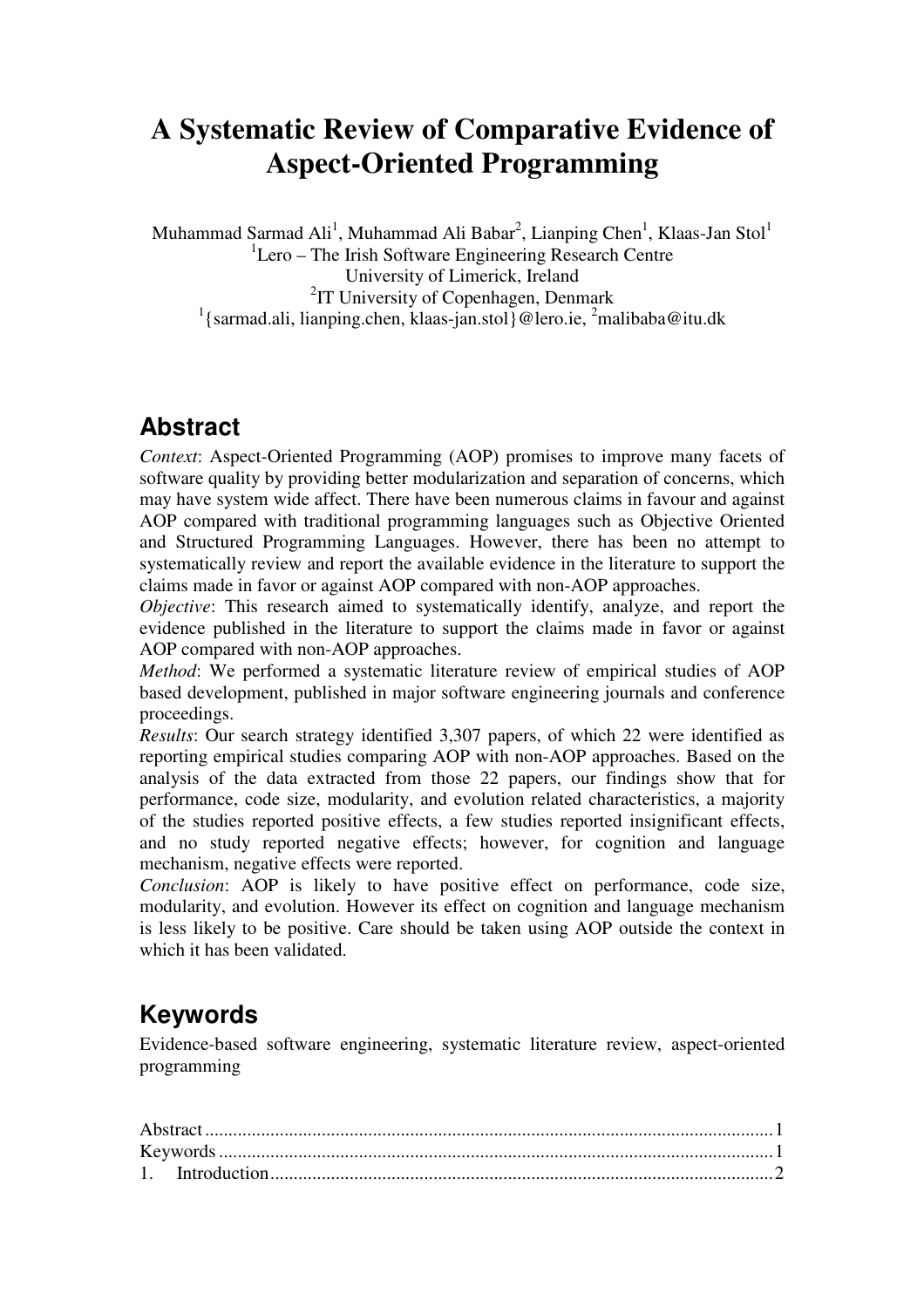| 1.1   |       |  |
|-------|-------|--|
| 2.    |       |  |
| 3.    |       |  |
| 3.1   |       |  |
| 3.2   |       |  |
| 3.3   |       |  |
| 3.4   |       |  |
| 3.5   |       |  |
| 3.6   |       |  |
| 3.7   |       |  |
| 4.    |       |  |
| 4.1   |       |  |
| 4.2   |       |  |
| 4.3   |       |  |
| 4.3.1 |       |  |
|       | 4.3.2 |  |
| 4.3.3 |       |  |
| 4.4   |       |  |
| 4.5   |       |  |
| 4.6   |       |  |
| 5.    |       |  |
| 5.1   |       |  |
| 5.1.1 |       |  |
| 5.1.2 |       |  |
| 5.1.3 |       |  |
| 5.1.4 |       |  |
| 5.1.5 |       |  |
| 5.1.6 |       |  |
| 5.1.7 |       |  |
| 5.2   |       |  |
| 6.    |       |  |
| 7.    |       |  |
|       |       |  |
|       |       |  |
|       |       |  |
|       |       |  |

# 1. Introduction

It has been more than a decade since the Aspect-Oriented Programming (AOP) paradigm was introduced by Kiczales et al. [1]. AOP was presented as an alternative approach to Object Oriented Programming (OOP) for better modularization and Separation of Concerns (SoC), especially for those concerns that cut across a system's functionality and hence, can result in redundant, scattered and tangled code. This relatively new paradigm has attracted a lot of interest from researchers and practitioners recently. A wide variety of AOP languages and tools have been developed. It has been argued that AOP and its related techniques can have a positive impact on the overall software development process and improve software quality [2].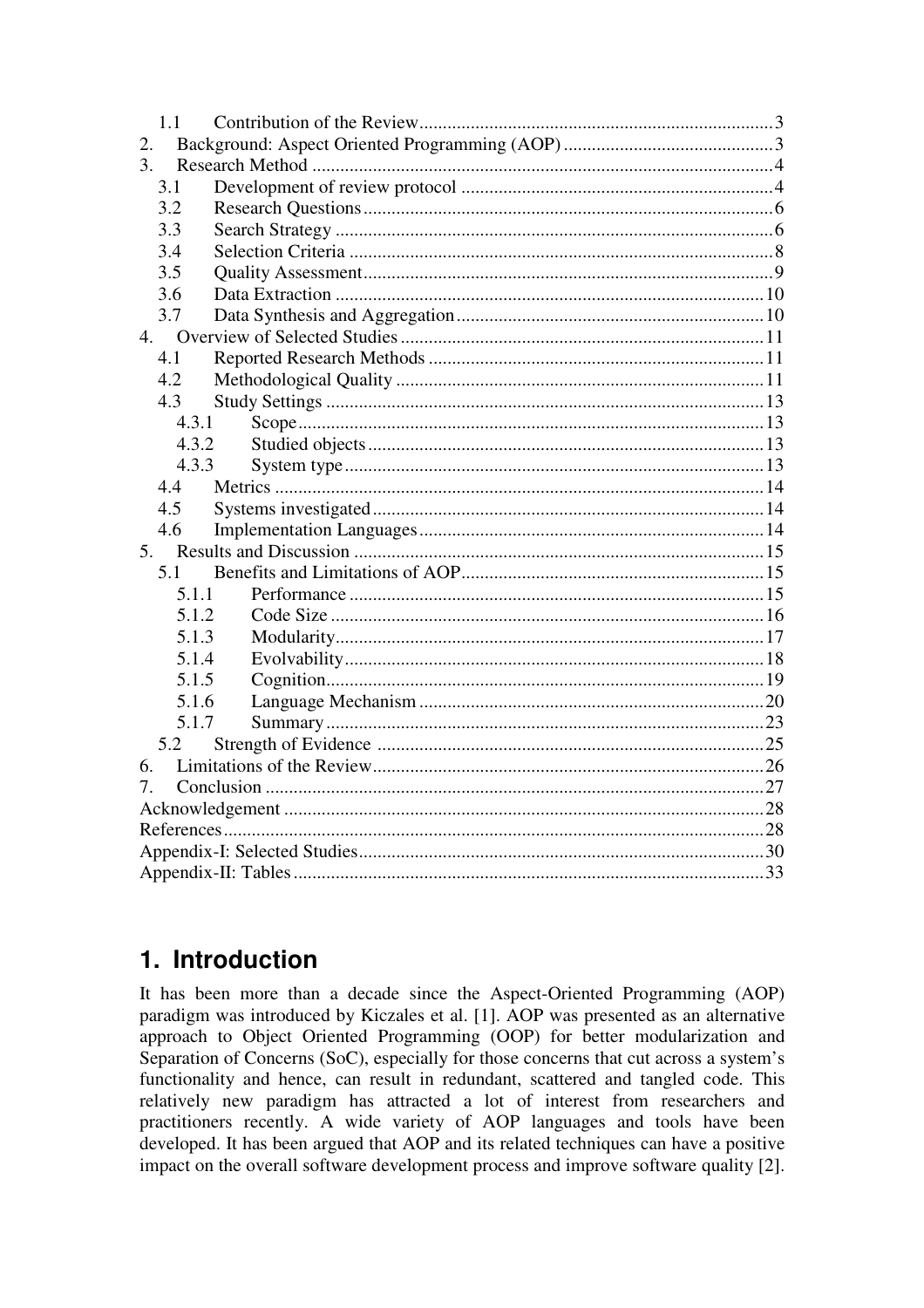Such claims are usually based on Dijkstra's idea that the more the concerns are separated, the easier it becomes to perform changes locally [3]. However, there have also been doubts about the applicability and effectiveness of AOP [4]. As compared to OOP, the most popular software development paradigm today, aspect-oriented paradigm can be considered to be in its infancy as it lacks well-defined rules to determine good design and implementation decisions [5]. There are also claims about the limitations of AOP techniques [6]. Furthermore, it has been reported that not many empirical studies have been conducted to investigate the effectiveness of AOP, which is why there is little empirical evidence available to support the claims made about AOP [7].

However, there has been no effort to systematically identify, analyze, and report the evidence reported in the literature to support the claims made in favor or against AOP. We believe that systematically carried out aggregation and synthesis of the reported evidence can help clarify the confusions and contradictions regarding AOP's benefits and limitations. Hence, we decided to conduct a Systematic Literature Review (SLR) of the evidence reported about the benefits and limitations of AOP compared with non-AOP. This paper reports the methodological details about and findings from our SLR.

### **1.1 Contribution of this Review**

This review provides evidence-based insights that can help practitioners to gain a good understanding of the claimed benefits of AOP and the kinds of evidence provided to support those claims. We also believe that readers interested in the AOP paradigm can use this paper as a map for finding studies relevant to their situation and then analyze the study settings to decide about their applicability. For researchers, this SLR gives an overview of the reported empirical evaluation/ validation of the effectiveness of AOP and reveals those areas that are not addressed by the reported research or areas that need further research. At the same time, it also points out the limitations of the current practice of designing and reporting empirical studies of AOP. The information extraction scheme we used to characterize the study context and study findings can be used to guide the activities of designing and reporting future empirical studies of AOP.

The remainder of this paper is organized as follows. Section 2 provides a short introduction to AOP. Section 3 reports the details of our research methodology and logistics. Section 4 provides an overview of the selected studies. Main findings from our SLR are presented in Section 5. Section 6 reports the limitations of the review. Finally, Section 7 concludes this paper.

# **2. Background: Aspect Oriented Programming (AOP)**

At the heart of aspect oriented development paradigm is the idea of *concern*. Though an abstract concept, a concern at implementation level is usually considered as a particular behavior or functionality in a program. Concerns can be very primitive, such as adding a variable. High level concerns are coarser, such as transaction management. Of particular interest in AOP is a concern whose implementation is *scattered* over various system modules, or when a particular module's implementation is *tangled* with different concerns. Scattering and tangling usually go hand in hand and result into what is termed as *crosscutting* of concerns. Crosscutting concerns are *homogeneous* when the same or almost similar behavior is replicated at multiple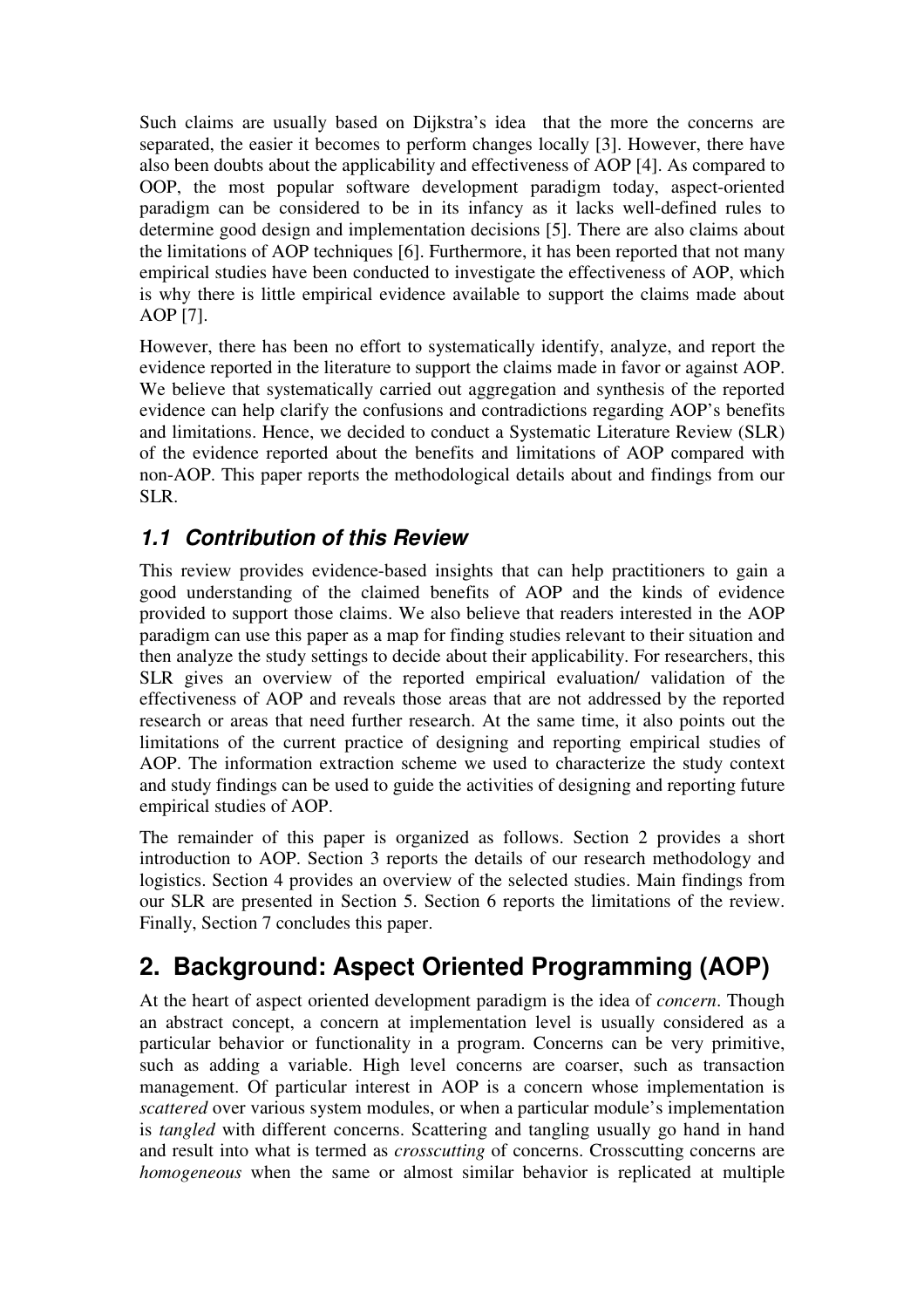points in the implementation, such as logging or tracing. When the behavior at multiple points is different, the crosscutting concern is termed *heterogeneous*. With other programming paradigms (e.g., object oriented), even if a developer chooses a system's structure carefully, the implementation of such concerns may still end up being non-modular i.e., scattered and tangled across multiple modules. The proponents of AOP claim that AOP provides mechanisms to modularize and encapsulate crosscutting concerns which appear due to "*dominant decomposition*" 1 [8].

The core idea of AOP, separation of concerns, has been around for many years with different names. Earlier approaches such as adaptive programming [9], subjectoriented programming [10] and composition filters [11] shared the same idea. However, the model of AOP (as implemented in the AspectJ programming language) proposed by Kiczales et al. [12] proved to be a simpler extension to the popular OOP language Java. It is now well supported by the Eclipse project<sup>2</sup>, and many different plugins have been developed. The remainder of this section briefly discusses different features of AOP in languages such as AspectJ.

In AOP languages, crosscutting concerns are encapsulated in an *aspect*, a class*-*like construct. This encapsulation is sometimes colloquially termed as *aspectization*. A single aspect can contribute to the behavior of a number of methods or objects through implicit invocation of additional behavior, which is composed at specific points of interest in the execution of a program. These points of interest are called *join points*. A *pointcut* is a language construct which defines a join point in the code. The additional behavior can execute *before*, *after* or *around* join point, and is defined in an *advice*. Programs written with aspects can be composed and compiled with the base code. Aspect-oriented code is either transformed into the base code language where it becomes indistinguishable for the interpreter, or modifies the interpreter/environment to understand aspect-oriented code. Since it is difficult to change a programming's runtime environment, a special program transformation process called *weaving* is used. The *weaving* converts aspect-oriented code into object-oriented code with the aspects integrated into the code.

# **3. Research Method**

We conducted an SLR, which is a well-defined and rigorous method to identify, evaluate and interpret all relevant studies regarding a particular research question, topic area or phenomenon of interest [13]. The goal of an SLR is to give a fair, credible and unbiased evaluation of a research topic using a trustworthy, rigorous and auditable method. A common reason for undertaking an SLR is to summarize existing evidence concerning a technology [13]. Hence, an SLR was an appropriate research method for our research that aimed at identifying and evaluating the evidence regarding the benefits and limitations of the AOP paradigm. For our SLR, we followed the guidelines for performing SLRs as proposed by Kitchenham and Charters [13]. The remainder of Section 3 discusses our approach in more detail.

### **3.1 Development of review protocol**

Prior to conducting our systematic review, we developed a review protocol. A predefined protocol reduces researcher bias and increases the rigor and repeatability of

 1 A good definition of "*dominant decomposition" can be found on this site: http://aosd.net/wiki/index.php.*

<sup>&</sup>lt;sup>2</sup> http://www.eclipse.org/aspectj/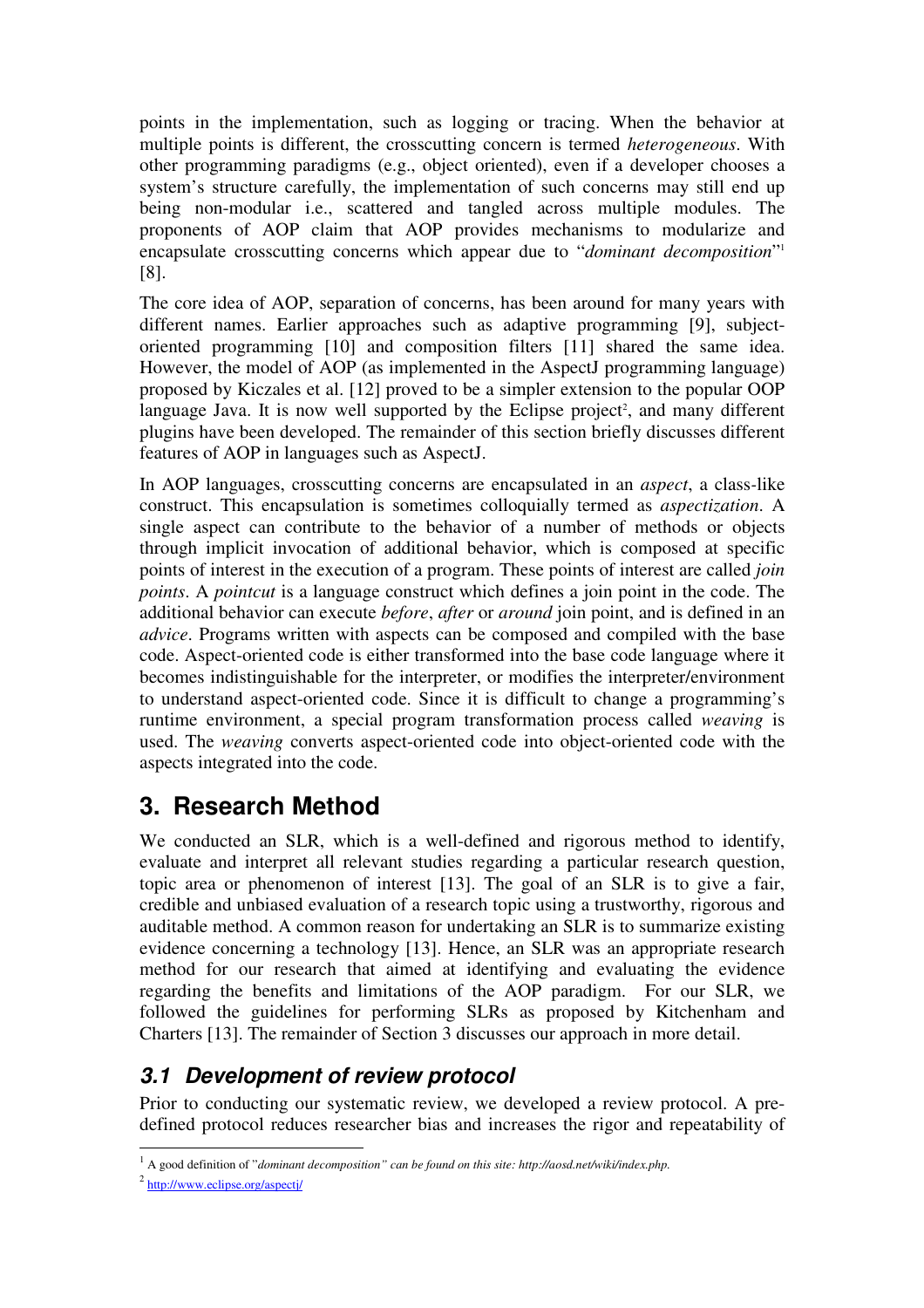the review. An SLR protocol specifies the review plan and procedures by describing the details of various strategies for performing the systematic review. In particular, it defines the research questions, search strategy to identify the relevant literature, inclusion and exclusion criteria for selecting relevant studies, and the methodology for extracting and synthesizing information in order to address the research questions. The protocol was developed following the process shown in Figure 1.



**Figure 1: Development process for the review protocol.**

After identifying the research questions (discussed in Section 3.2), we defined the search scope and decided on a search strategy (discussed in Section 3.3). At this stage we designed the search string to be used to search on various electronic sources (see Table 1 for the list of venues that we searched). As part of this step, we conducted a number of pilot searches to test the search string. Defining a good search string is important to get a high recall rate as well as a high precision. Once the search scope and strategy were defined, we developed a number of study selection criteria (discussed in Section 3.4). Specifically, we defined explicit criteria to include and exclude studies that were identified through the search phase. The next step was to decide on the data elements to be extracted which can provide important information in answering the research questions. We initially designed a preliminary data extraction form based on our initial understanding. To evolve and subsequently improve the data extraction form, we performed a small pilot study on eight relevant studies that we had identified during the pilot search phase. Pilot data extraction step helped us to finalize the data elements that need to be extracted during the data extraction phase of the review. As a final step in designing the protocol, we decided our strategy to synthesize the extracted data and how to present the results of this synthesis.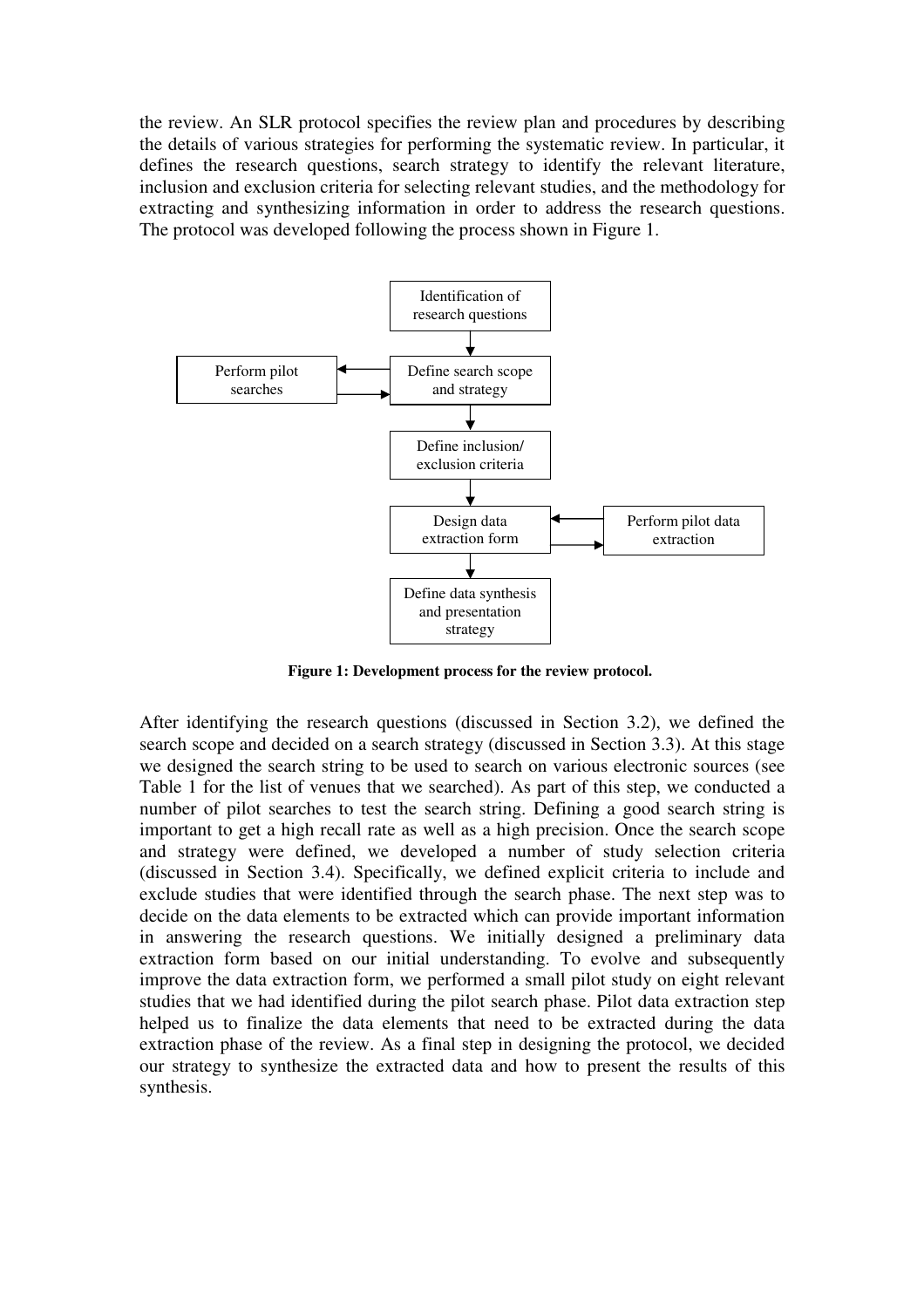### **3.2 Research Questions**

There have been many conflicting claims regarding the benefits of AOP. Thus, our main goal is to summarize evidence related to those claims. Hence our first research question is:

RQ-1: *What empirical evidence has been presented in the research literature regarding the benefits and limitations of aspect-oriented programming in comparison to non-aspect oriented programming approaches?* 

It has been reported several times that the results of a systematic literature review can only be as good as the evidences available [14]. The overall strength of a body of evidence is usually referred to as *strength of evidence* [15]. An analysis of the strength of evidence is very important for readers of an SLR to know how much confidence they can place in the conclusions and recommendations arising from such reviews. Hence, the second research question explored in this SLR is:

RQ-2: *What has been the strength of evidence in support of the stated findings?* 

### **3.3 Search Strategy**

For a systematic review, a well-planned search strategy is very important so that every relevant piece of work can be expected to appear in the search results (high recall [15]) without being cluttered by irrelevant studies (high precision [15]) [16].

We describe our search strategy from the following dimensions: search scope (both time and space), search method (i.e., automatic search or manual search), search strings, and electronic data sources used. By electronic data sources, we mean both index engines (e.g., web of science and EI Compendex) and publishers' sites (e.g., ScienceDirect and IEEEXplore).

**Search Scope:** We limited our literature search over two dimensions: publication period (time) and publication venues (space). In terms of publication period, we limited our search to papers published over the period of July 1997 and July 2008. We chose the start date as July 1997 because the first paper on AOP (i.e., Kiczales et al. [1]) appeared in ECOOP'97. The end time is July 2008, because we performed our search at this time. Hence, any paper published after July 2008 is not included. In terms of publication venues, we selected 15 venues (6 conferences and 9 journals). These venues were enlisted in first column of Table 1. AOSD, TAOSD, ECOOP, and OOPSLA were selected because they are well-known venues where AOP researchers are likely to publish their research results. ICSE, ASE, FSE, IEEE Software, IET Software, TSE, TOSEM, JSS, IST, SPE, and SQJ were selected because they are known for publishing high quality software engineering papers in general.

**Search Method:** We used two search methods, automatic search and manual search. Automatic search refers to the search performed by executing search strings on search engines of electronic data sources. Manual search refers to a search performed by manually browsing journals or conference proceedings. We tried to use manual search whenever the effort required was affordable because manual search can avoid missing relevant literature compared to automatic search. However, for some journals, the number of papers published in them can be over several thousands; and manually browsing all the papers of such a journal is too time-consuming. Thus we used automatic search for those journals that were expected to contain several thousands of papers. The column "Search Method" of Table 1 shows which search method was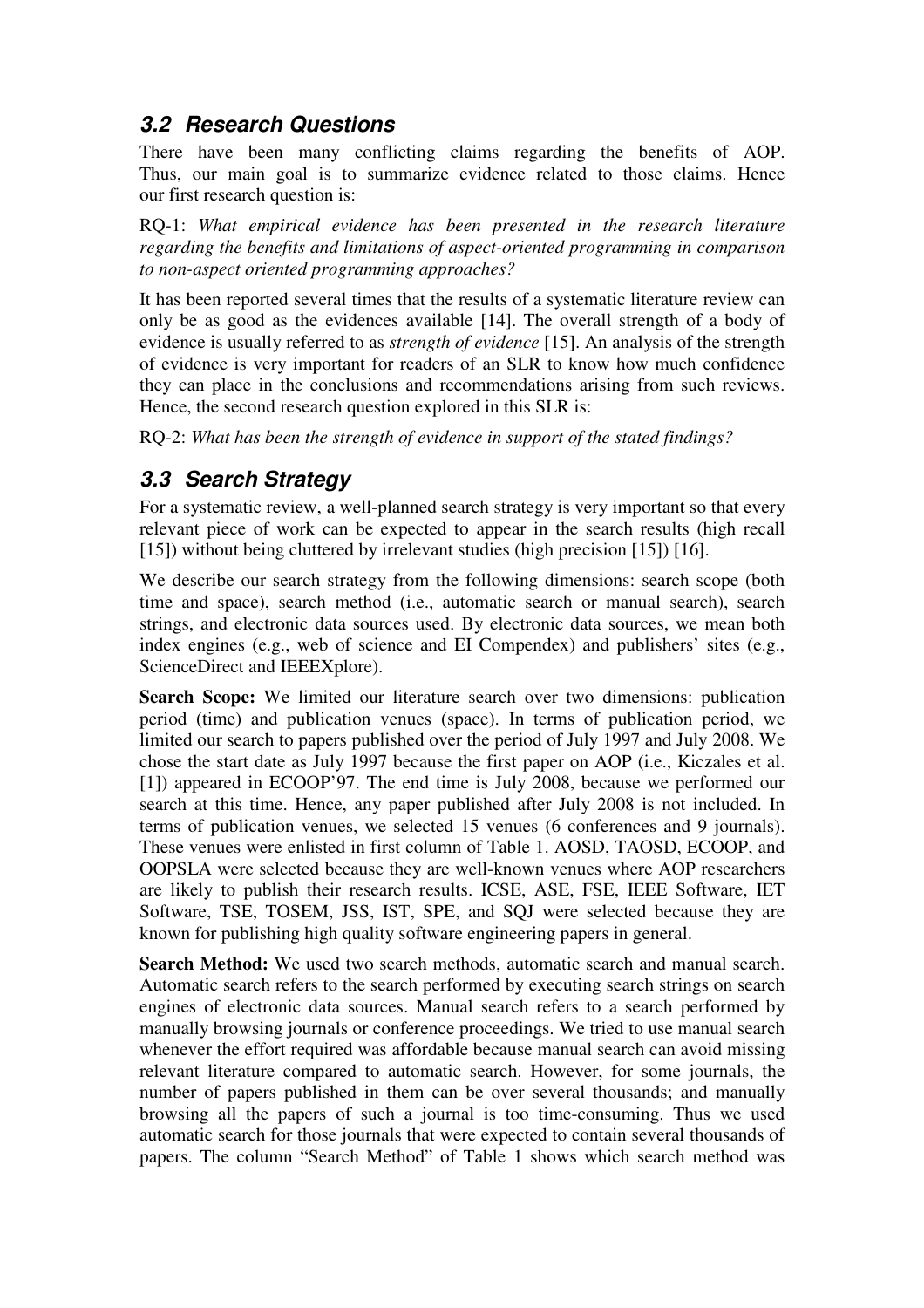used for each venue. All conference venues were searched manually; and all journals (except TAOSD) were searched by automatic search.

**Search String and Electronic Data Sources:** For the automatic searches, we used the following search string:

#### *((aspect AND oriented) OR aspect-oriented OR ((crosscut OR crosscutting OR crosscutting) AND concern) OR pointcut OR joinpoint OR 'join point' OR aspectj)*

This search string was constructed after performing a number of pilot searches (see Figure 1). Different electronic data sources provide different features (e.g., different field codes and syntax of search strings). When executing the search string on each electronic data source, we constructed a semantically equivalent search string for each electronic data source. Although the exact search strings executed on those electronic data sources are different, all of them are semantically equivalent to the above search string. The electronic data source used for each venue is shown in the "Electronic Data Sources" column of Table 1. It can be seen that the electronic data sources we used do not include index engines, such as Web of Science, EI Compendex, and Google Scholar. This is because we selected the electronic data source provided by the publisher if multiple electronic data sources were available for a venue.

| <b>Venues</b>        | <b>Papers</b><br>retrieved | Papers full-<br>text Read | <b>Papers</b><br>selected | <b>Search</b><br><b>Method</b> | <b>Electronic</b><br><b>Data Sources</b> |
|----------------------|----------------------------|---------------------------|---------------------------|--------------------------------|------------------------------------------|
| AOSD                 | 125                        | 39                        | 6                         | Manual                         | <b>NA</b>                                |
| <b>TAOSD</b>         | 32                         | 12                        | $\overline{2}$            | Manual                         | <b>NA</b>                                |
| <b>ECOOP</b>         | 265                        | 6                         | 3                         | Manual                         | NA                                       |
| <b>OOPSLA</b>        | 334                        | 10                        | $\overline{2}$            | Manual                         | <b>NA</b>                                |
| <b>ICSE</b>          | 568                        | 19                        | 3                         | Manual                         | <b>NA</b>                                |
| ASE                  | 543                        | $\overline{4}$            | $\theta$                  | Manual                         | <b>NA</b>                                |
| FSE                  | 335                        | 6                         | 1                         | Manual                         | <b>NA</b>                                |
| <b>IEEE Software</b> | 124                        | 5                         | $\Omega$                  | Automatic                      | IEEEXplore                               |
| <b>IET Software</b>  | 335                        | 7                         | $\overline{2}$            | Automatic                      | IEEEXplore                               |
| TSE                  | 195                        | 9                         | 1                         | Automatic                      | IEEEXplore                               |
| <b>TOSEM</b>         | 148                        | $\overline{4}$            | $\theta$                  | Manual                         | IEEEXplore                               |
| JSS                  | 33                         | $\theta$                  | $\theta$                  | Automatic                      | ScienceDirect                            |
| <b>IST</b>           | 154                        | 5                         | $\Omega$                  | Automatic                      | <b>ScienceDirect</b>                     |
| <b>SPE</b>           | 25                         | 5                         |                           | Automatic                      | Wiley InterSc.                           |
| SQJ                  | 91                         | $\overline{2}$            | 1                         | Automatic                      | Springer                                 |
|                      | 3307                       | 133                       | 22                        |                                |                                          |

**Table 1: Overview of search results and study selection** 

| AOSD          | - International Conf. on Aspect-Oriented Software Development    |
|---------------|------------------------------------------------------------------|
| <b>TAOSD</b>  | - Transactions on Aspect-Oriented Software Development           |
| <b>ECOOP</b>  | - European Conference on Object-Oriented Programming             |
| <b>OOPSLA</b> | - Int. Conf. on Object Oriented Prog., Systems, Lang., & App.    |
| <b>ICSE</b>   | - International Conference on Software Engineering               |
| ASE           | - International Conference on Automated Software Engineering     |
| FSE.          | - International Symposium on Foundations of Software Engineering |
| TSE           | - IEEE Transactions on Software Engineering                      |
| <b>TOSEM</b>  | - ACM Transactions on Software Engineering Methodology           |
| <b>JSS</b>    | - Journal of Systems and Software                                |
| IST           | - Information and Software Technology                            |
| <b>SPE</b>    | - Software – Practice and Experience                             |
| SQJ           | - Software Quality Journal                                       |
|               |                                                                  |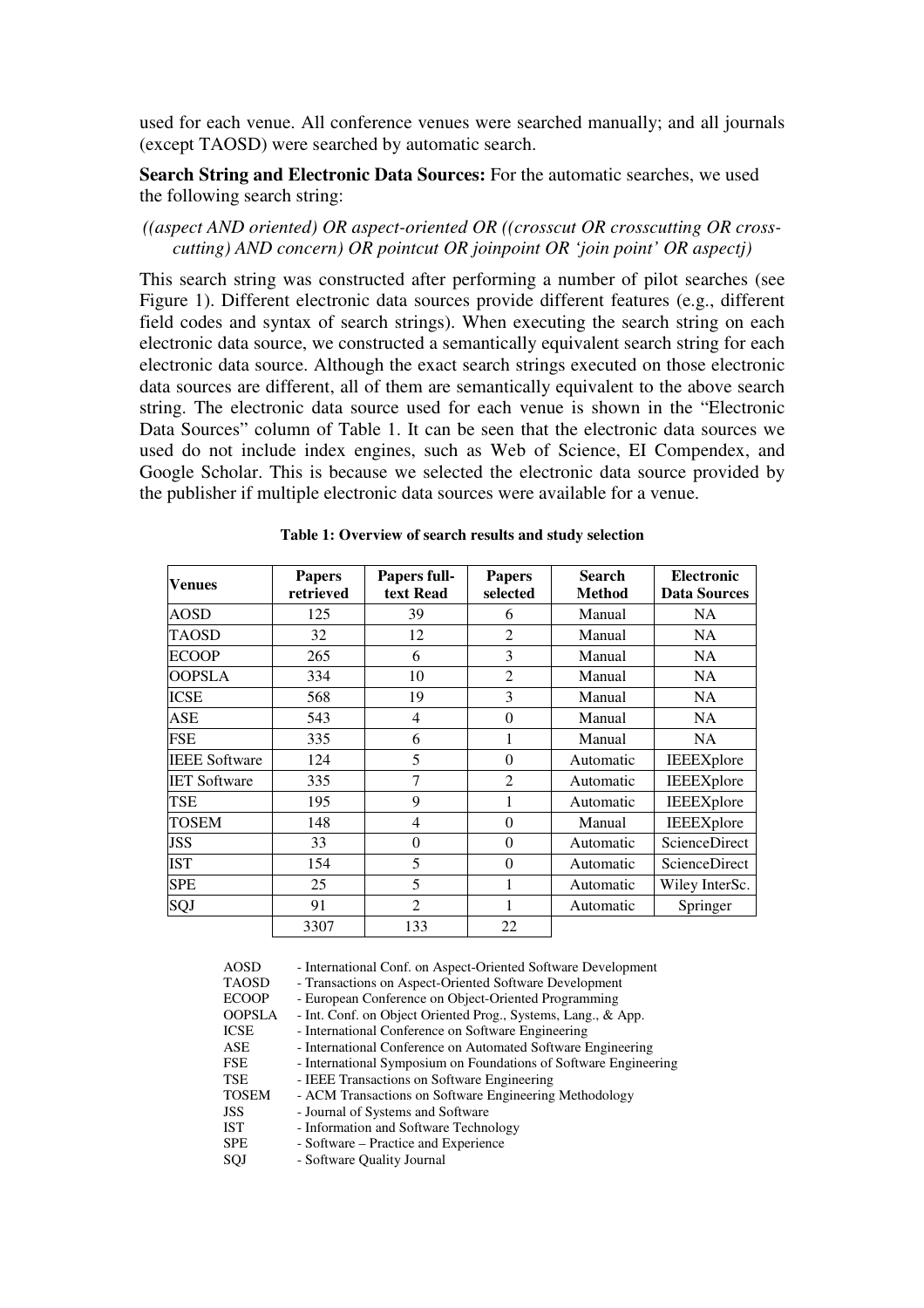Table 1 also shows the count of the studies in each step of the study selection process (see Figure 2). For automatic search, the number in the column "Papers retrieved" indicates the number of papers returned by the electronic data source after running the search. For manual searches, the number indicates the number of papers browsed (i.e., the number of papers in each venue). The column "Papers full-text Read" indicates the number of papers left for each venue after primary study selection on the basis of title and abstract. We read the full texts of all these papers. The column "Papers selected" indicates the number of papers finally selected from each venue. All these papers were critically analyzed.

Figure 2 below shows the process for selecting papers, divided into three stages. The first stage was the literature search (both manual and automatic) identified 3,307 papers. In the second stage, we excluded irrelevant papers based on their title and/or abstract. This step resulted in a set of 133 papers. In stage three, we read the full text of these papers in order to select relevant studies based on our selection criteria. This is discussed in further detail in Section 3.4.



**Figure 2: Paper selection process** 

#### **3.4 Selection Criteria**

From the papers published in the venues enlisted in Table 1, we identified 133 papers reporting empirical evidence on AOP. However, we included only those papers that reported empirical studies which compared AOP based solutions with non-aspectoriented solutions. The following are the exclusion criteria:

- Editorials, position papers, keynotes, reviews, tutorial summaries and panel discussions;
- Papers reporting lessons learned, expert judgments or anecdotal reports, and observations;
- Papers that compare different AOP techniques or models (rather than AOP versus non-AOP techniques);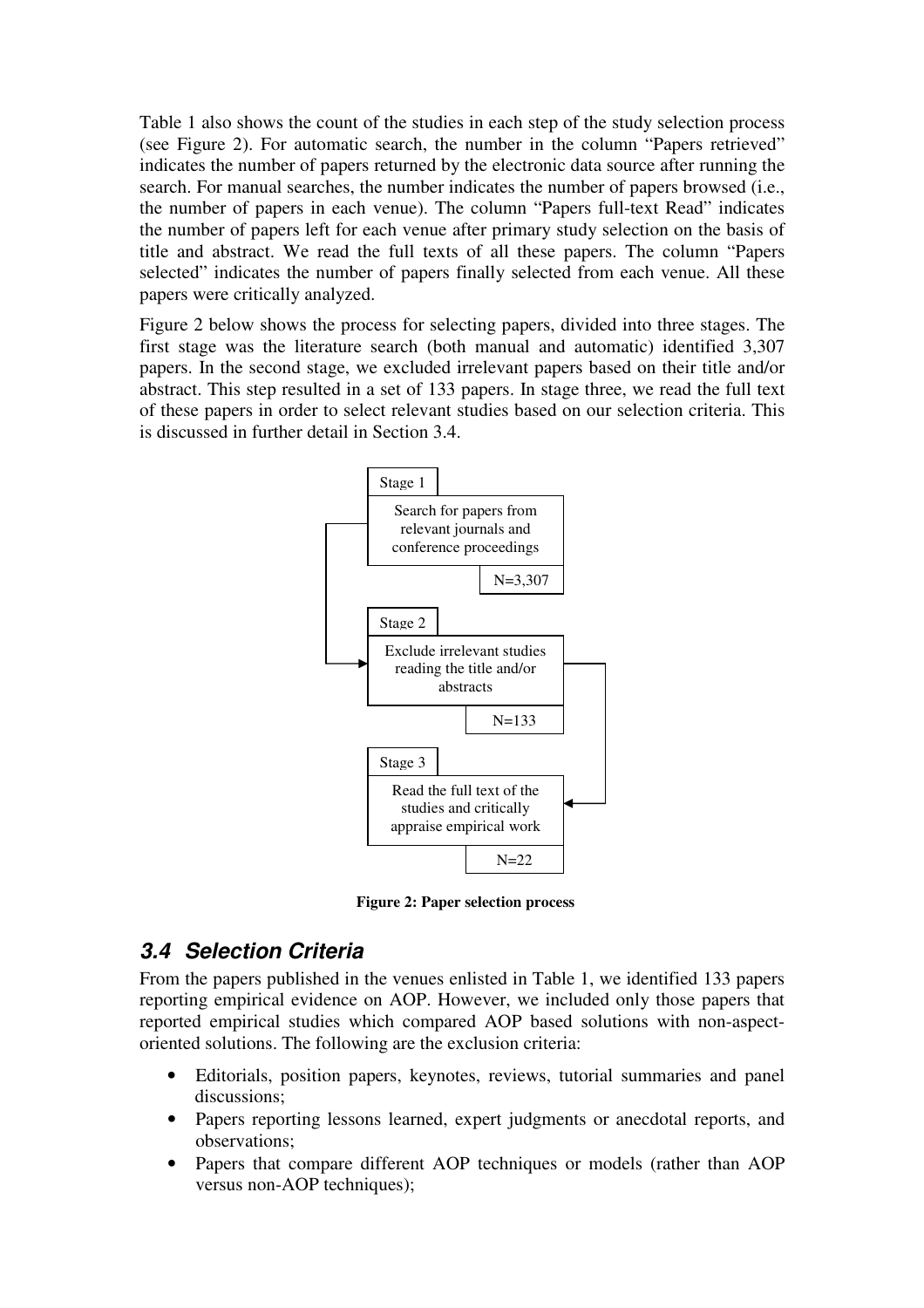Studies that provide empirical evidence of the claimed benefits of a specific AOP model, framework, or technique but do not provide a comparison with any non-AO counterpart.

One of the included papers ([E]) was reported in more than one venue. We selected the one with a more thorough account of the empirical work. We kept the record of paper citations and inclusion/exclusion decisions using a citation management software and a spreadsheet application.

#### **3.5 Quality Assessment**

We performed the quality assessment checks on the selected studies during this step. Table 2 lists the set of questions against which each of the selected studies was assessed for the quality of the used method and the quality of the reporting. The quality assessment instrument was adopted from the instrument used by Dybå and Dingsøyr [17]. This instrument was informed by those proposed for the Critical Appraisal Skills Programme (CASP) (in particular, those for assessing the quality of qualitative research [18]) and by principles of good practice for conducting empirical research in software engineering [19]. As confirmed by the authors (via personal communication), the instrument has general applicability to assess the quality of empirical studies in software engineering [20]. Hence, we adopted this instrument in our study. However, instead of using a dichotomous scale during the assessment, as used by Dybå and Dingsøyr [17], we decided to use a three point scale to answer each question, either as 'Yes, 'To Some Extent' or 'No'. By using a three point scale, we did not neglect the statements where authors provided only limited information to answer the assessment questions. Answers to every quality assessment question were assigned numerical values (i.e., Yes = 1, No = 0, and To Some Extent = 0.5). A quality assessment score for a study was given by summing up the scores for all the questions for a study. This overall score was considered as the study's quality assessment score. Results of the quality assessments are provided in Table 10 (Appendix-II). We discuss the results of the quality evaluation in Section 4.2.

| No.               | <b>Question</b>                                                                                                                                                                                                                  |
|-------------------|----------------------------------------------------------------------------------------------------------------------------------------------------------------------------------------------------------------------------------|
|                   | Is there a rationale for why the study was undertaken?                                                                                                                                                                           |
| $rac{Q1}{Q2}$     | Is there an adequate description of the context (e.g. industry, laboratory setting,<br>products used etc.) in which the research was carried out?                                                                                |
| $rac{Q3}{Q4}$     | Is there a justification and description for the research design?                                                                                                                                                                |
|                   | Has the researcher explained how the study sample (participants or cases) were<br>identified and selected, and what was the justification for such selection?                                                                    |
| Q5.               | Is it clear how the data was collected (e.g. through interviews, forms, observation,<br>tools etc.)?                                                                                                                             |
| Q6.               | Does the study provide description and justification of the data analysis<br>approaches?                                                                                                                                         |
| Q7.               | Has 'sufficient' data been presented to support the findings?                                                                                                                                                                    |
| $\overline{Q8}$ . | Is there a clear statement of the findings?                                                                                                                                                                                      |
| Q9.               | Did the researcher critically examine their own role, potential bias and influence<br>during the formulation of research questions, sample recruitment, data collection,<br>and analysis and selection of data for presentation? |
| Q10.              | Do the authors discuss the credibility of their findings?                                                                                                                                                                        |
| Q11.              | Are limitations of the study discussed explicitly?                                                                                                                                                                               |

**Table 2: Quality assessment checks (adopted from [17])**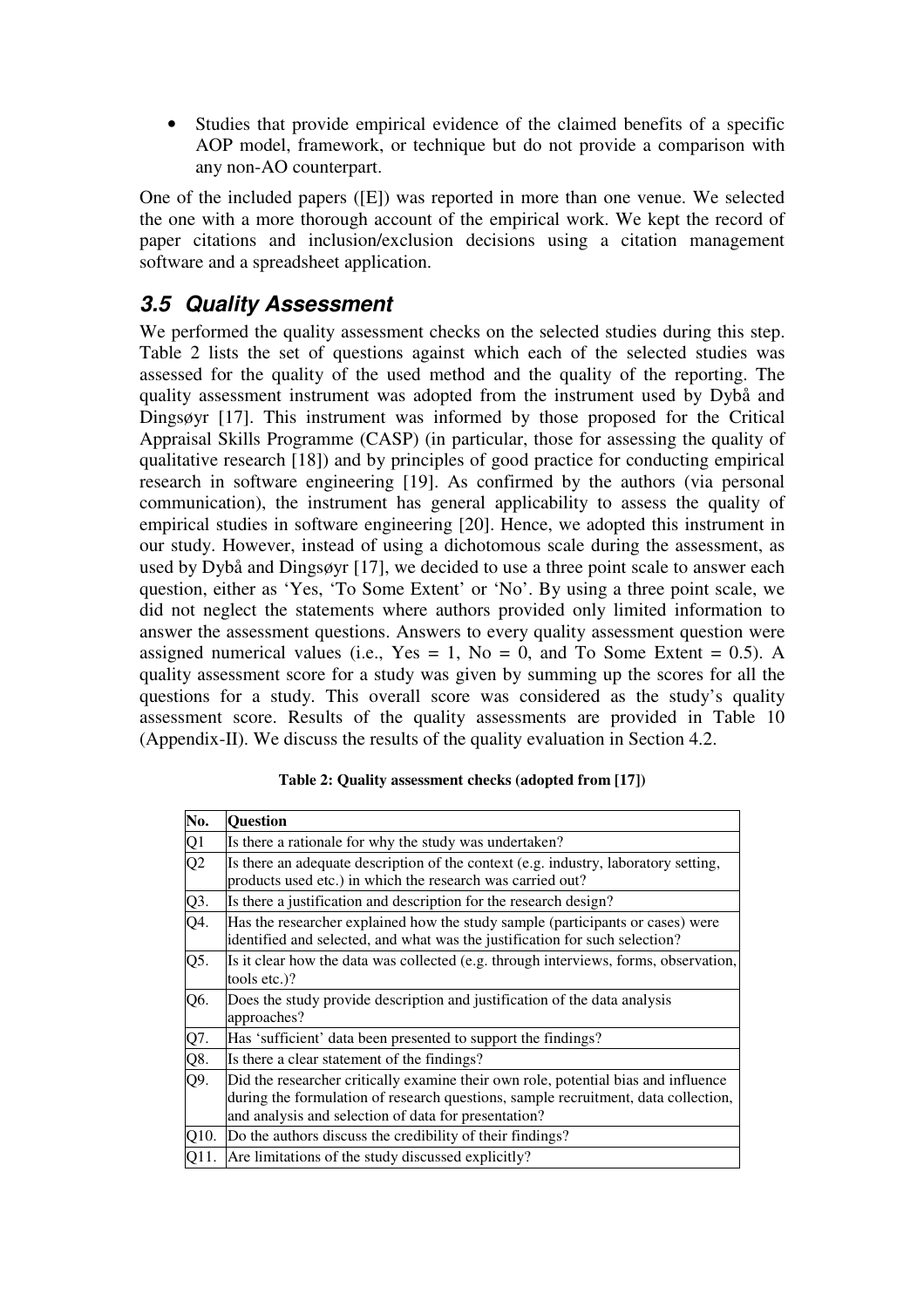### **3.6 Data Extraction**

The selected primary studies were read in depth in order to extract the data needed to answer the research questions. Three researchers read the selected papers in parallel. Data were extracted based on a detailed set of questions. Some of the fields of our data extraction form included: study ID, targeted domain, study aim, crosscutting concerns aspectized, studied characteristics, metrics used, study findings, assessment approach, type/size of the system, AOP/non-AOP languages used, research method used, and type of subjects. We kept a record of the extracted information in a spreadsheet for subsequent analysis. We noted the lines and/or paragraphs of the paper where the information was located. This approach helped us to quickly locate and validate the extracted information, and resolve disagreements. This helped to increase our confidence that the extraction process was consistent and minimally biased.

### **3.7 Data Synthesis and Aggregation**

During an SLR, the extracted data should be synthesized in a manner suitable for answering the questions that an SLR seeks to answer [13]. For the reported SLR, we decided to perform descriptive synthesis of the extracted data and to present the results in tabular form. Analysis of the data revealed that each study investigated (either qualitatively or quantitatively) the effect of AOP on one or more *characteristic*, and concluded with some appraisal or critique of the use of the AOP in comparison with a non-AOP approach. For the purpose of our review, we consider a 'characteristic' as any property or feature of the software system, development aid, or process, which is affected by the use of the AOP paradigm, and where such an effect is supported by evidence. In cases where the effect on a characteristic is studied indirectly while presenting intuitive analytical remarks or expert judgment with no direct support through any empirical data (such as tabular or graphical presentation of measurements), the results are not considered in our review.

In order to synthesize the extract data to answer RQ-1 (Section 3.1), we model the question 'what are the benefits and limitations of AOP?' as 'what *effect* AOP has had on the studied characteristics?' In empirical research, effect of a treatment is signified by *effect size,* which is an indicator of its magnitude. Effect size measures can be standardized or un-standardized [21-22]. Standardized effect size measures are independent of the scale since these are defined in terms of variability in data. Unstandardized measures are expressed in original scale, and are thus easier to interpret than standardized measures. Studies in this review mostly present effect size in terms of un-standardized measures involving both quantitative and qualitative investigations. Combining effect size results from these studies is not possible since studies not only examine different characteristics but also employ different metrics to study the same characteristic. The reported data in most cases is also very limited. Hence, a Meta-analysis cannot be performed in such situations [23]. A possible option could be the *vote counting* method, which does not depend on actual effect size values and metrics. Though we are aware that the use of vote counting as an aggregation approach has been discouraged [24], researchers in empirical software engineering have also argued that in situations like ours, it is the only viable method [23, 25].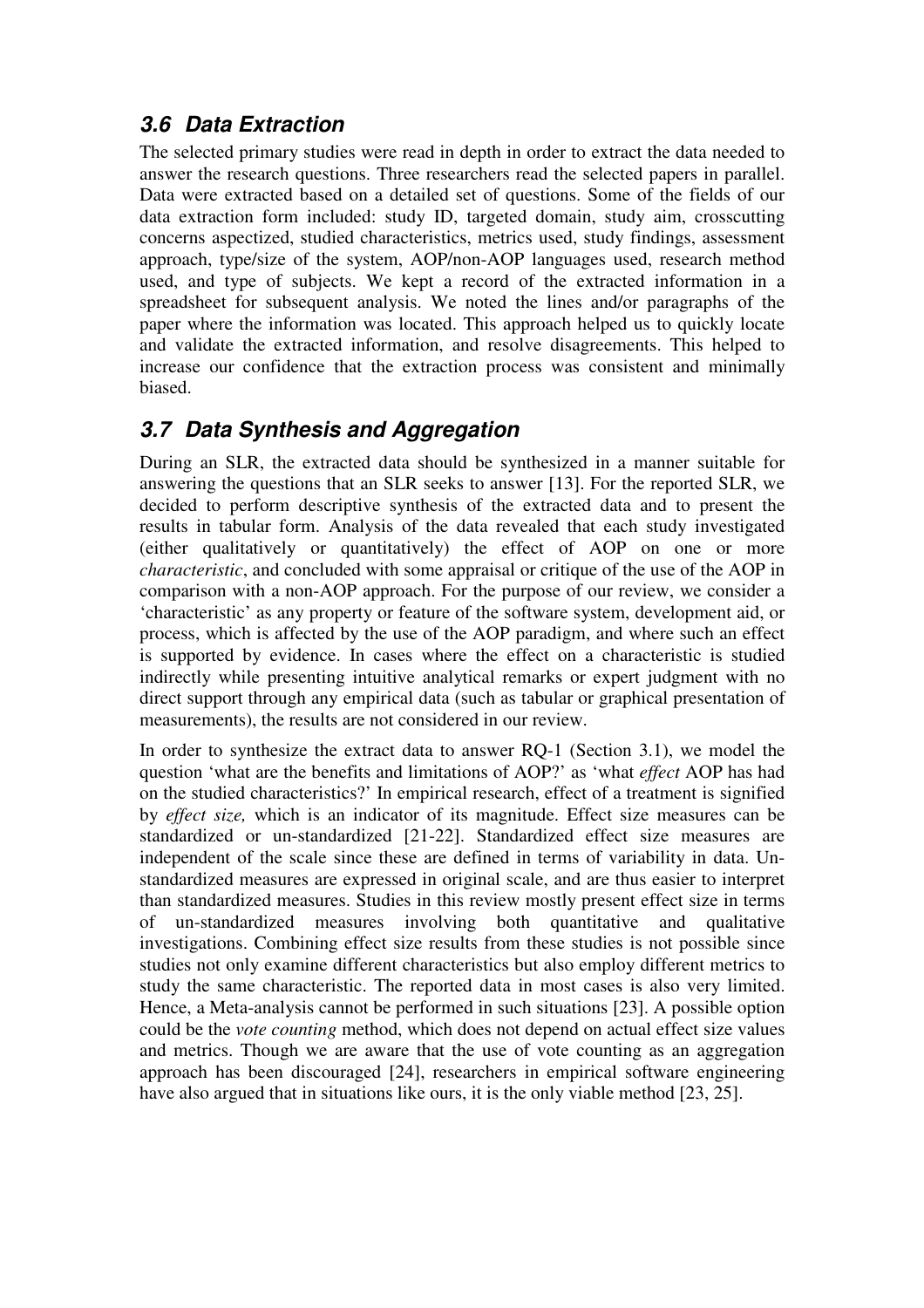## **4. Overview of the Reviewed Studies**

This section presents information related to the method, type and setting of the 22 selected primary studies<sup>3</sup>. Year-wise distribution of the studies revealed that over the past decade there has been a rise in the number of studies reported (see Figure 3). This depicts an increased interest from the community in investigating the usefulness and usability of modularizing crosscutting concerns. A majority of the selected studies (63.6%) were published in highly ranked software engineering conferences such as ICSE, OOPSLA, ECOOP, and AOSD.



**Figure 3: Year-wise distribution of studies.** 

### **4.1 Reported Research Methods**

It is important that a suitably designed and rigorously conducted empirical study follows a well defined research methodology to ensure the reliability and validity of the findings. An empirical study is expected to explicitly report and justify the used research methodology and its related logistics. Table 3 provides information about the type of research methods reported by the authors in the reviewed studies. It is evident that 'case study' and 'experiment' research methods are the dominant approaches used by researchers to evaluate and compare their AO-solutions. Out of 22 selected studies, only one study reported the use of 'simulation' method, while two studies utilized benchmarks to evaluate the performance of aspectized code. Three studies, however, do not state their selected research method.

| Method                      | <b>Studies</b>                        | <b>Number</b>               | Percent   |
|-----------------------------|---------------------------------------|-----------------------------|-----------|
| Case Study                  | [(A],[B],[D],[F],[G],[J],[Q],[S],[T]] |                             | 40.9 %    |
| Experiment                  | [[C],[I],[M],[O],[P],[R],[U]]         |                             | 31.8%     |
| Benchmarking                | [[H],[L]                              | $\mathcal{D}_{\mathcal{A}}$ | 9.09%     |
| Simulation                  | K)                                    |                             | 4.54 $%$  |
| Not mentioned $[E],[N],[V]$ |                                       |                             | $13.6 \%$ |

**Table 3: Research methods reported** 

### **4.2 Methodological Quality**

While assessing a study's quality, it is usually difficult to separate the methodological rigor used for the research reported in a paper from the quality of reporting the

 $\overline{a}$ <sup>3</sup> Appendix-I lists the references to these studies.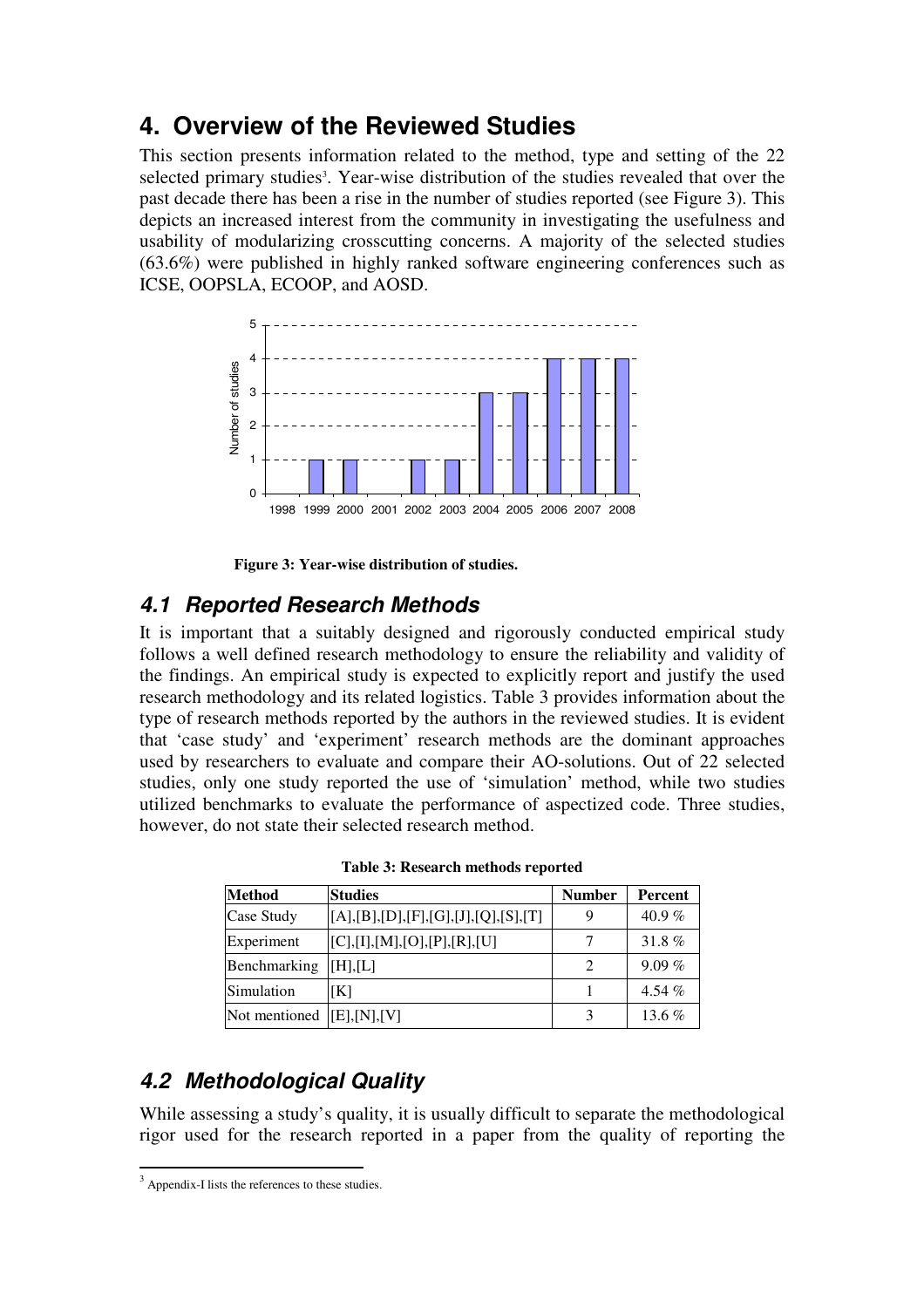research in that paper [14]. We therefore grouped the first eight questions as assessments checks for the quality of reporting and rigor, the results of which are listed in Table 4. Table 5 shows the results based on the scores for the last three questions, which are related to the evaluation credibility.

Table 6 summarizes the overall rating of the reviewed studies. It should be noted that our rating scale is non-linear. We refer the reader to Table 10 (in Appendix II) for the detailed quality profile of a specific study. Below, we briefly discuss the observations from the information provided in these tables.

- Table 4 shows that a majority of the reviewed studies are good in terms of presentation. However, one can observe the sparse entries (almost one third) in the columns Q3 and Q6 in Table 10 which are related to the description and justification of research design and data analysis. Three studies ([G, M, U]) appeared to be the most rigorous and well documented.
- It is clear from Table 10 that, except for two studies  $([O, R])$ , the majority of the studies do not explicitly discuss the issues of bias, validity and reliability of their findings. Only 4 studies ([M, O, R, U]) discuss validity issues, while only half of the studies discuss the limitations of their approaches. This renders the overall strength of the evidence reported in these studies very low.
- From Table 10, it should be noted that none of the studies got a full score on the overall quality assessment criteria. Six studies [D, G, M, O, R, U] scored 9 or higher on the overall quality rating and are considered high quality studies. Five studies [B, H, N, P, V] are considered poor in our quality rating. Studies with high overall quality score are referenced in bold while those with poor quality rating appear in italics in Table 8, 10 and 11.

| <b>Quality Score</b> | Poor  | Fair          | Good  |
|----------------------|-------|---------------|-------|
|                      |       | $(5.5 - 6.5)$ |       |
| Number of studies    |       |               |       |
| Percentage of papers | 18.2% | 40 9%         | 10 ዓሜ |

**Table 4: Rating quality of reporting and rigor of studies**

| Table 5. Rathle Creatblifty of Cyfaeliec of Illefauca Staules |           |             |             |  |  |  |
|---------------------------------------------------------------|-----------|-------------|-------------|--|--|--|
| <b>Quality Score</b><br>Fair<br>Good<br>Poor                  |           |             |             |  |  |  |
|                                                               | $(0 - 1)$ | $(1.5 - 2)$ | $(2.5 - 3)$ |  |  |  |
| Number of studies                                             | 18        |             |             |  |  |  |
| Percentage of papers                                          | 81.8%     | $9.1\%$     | $9.1\%$     |  |  |  |

| Table 6: Overall quality rating of included studies |      |      |      |    |
|-----------------------------------------------------|------|------|------|----|
| v Score                                             | Poor | Fair | Good | Hi |

| Quality Score        | Poor        | Fair      | Good           | High |
|----------------------|-------------|-----------|----------------|------|
|                      | $(0 - 5.5)$ | $(6 - 7)$ | $(7.5 - 8.5)$  |      |
| Number of studies    |             |           |                |      |
| Percentage of papers | $2.7\%$     | 2%        | 22. T <i>%</i> | 2%   |

While reading the papers, we found it quite difficult to extract the information regarding the data collection and analysis approach as many authors did not report how the data were gathered and analyzed. We also found that a majority of the reviewed studies referred to their approach as 'case study' or 'experiment' (Table 3). However, most of the studies did not provide any justification for the adopted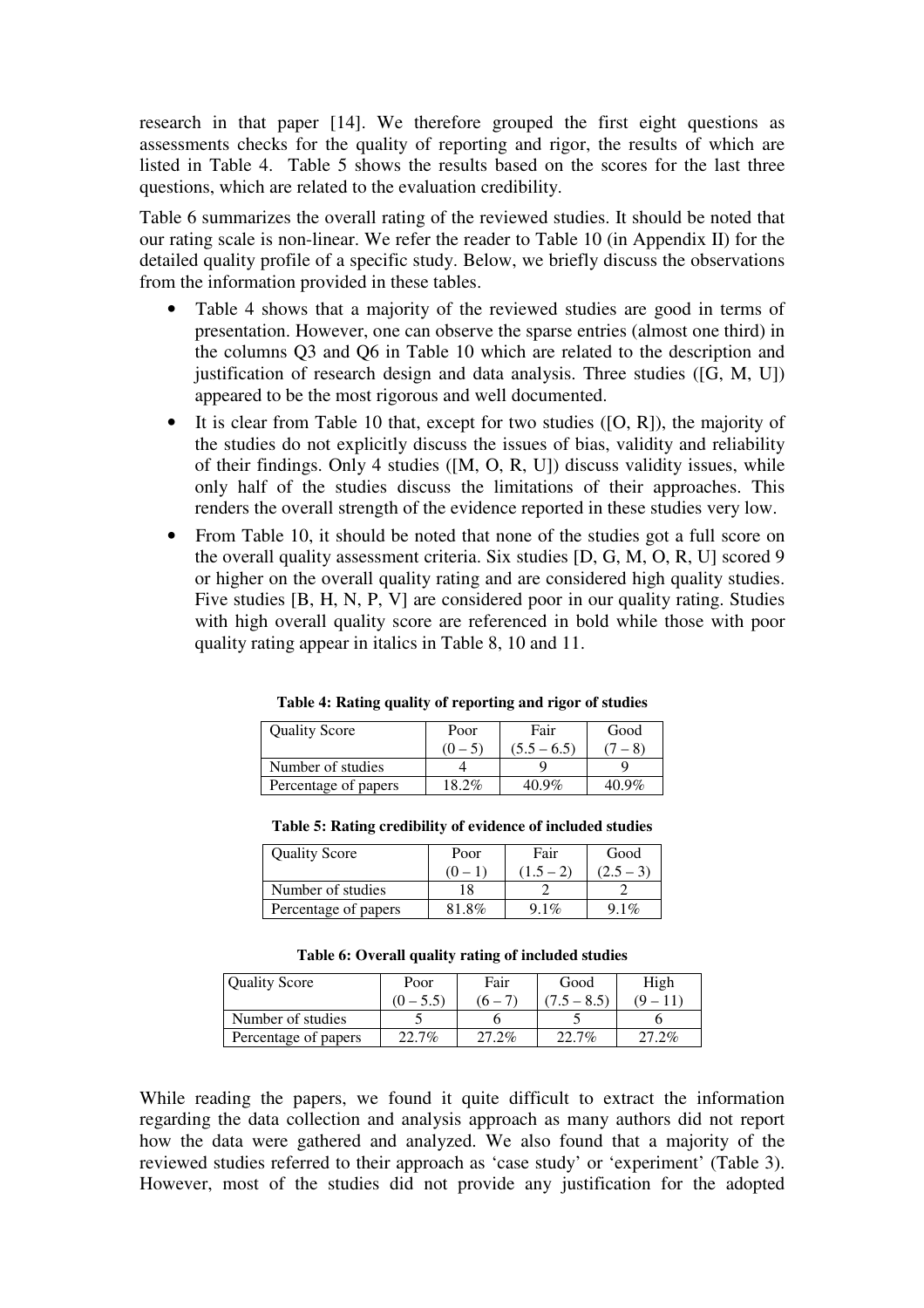methodology. Hence, it may not always be clear to a reader why a particular research method was adopted. For both practitioners and researchers, it may be helpful to know the motivation for the research design, in order to assess the relevance and the reliability of the results. These results suggest that there is a lack of knowledge and understanding regarding the selection, design and conduct of an empirical study.

# **4.3 Study Settings**

An overview of the contexts and settings in which empirical evaluations are performed can reveal the level of empirical research practice in a discipline. However, it is difficult to delineate what constitutes the context or settings of an empirical study. We have also observed that studies provide limited information regarding their experimental setup, and in most of the cases it was not explicitly reported in the reviewed studies for this systematic review. Although we encountered studies conducted in different settings, we found three dimensions of the study settings common among all the studies: scope, studied objects and system type. Below, these are discussed in more detail. Table 7 provides an overview.

### **4.3.1 Scope**

We found that none of the reviewed studies was conducted within an industrial environment. Rather, all of the studies were conducted in an academic/laboratory environment where application of the aspect-oriented solution was assessed within a limited scope. This situation is not surprising as it is generally not feasible in an industrial setting to develop same application (same feature set) with AOP and non-AOP approaches and then compare the results. However, it would be very useful to study a migration from OO to AOP in an industrial setting.

### **4.3.2 Studied objects**

We observed that only four studies involved human subjects where the primary objective was to consider the cognitive impact of the aspect-oriented development process on the developers. The remaining studies only discussed software applications as the studied objects without any explicit account of the involvement of human subjects.

### **4.3.3 System type**

Every reviewed study utilized some software system to study the effect of AOP. Based on the usage of the systems studied we categorized these into three types:

- 'real world applications' that had been or were being used in a real world practice,
- 'sample applications' that were or had largely been used in research studies
- 'toy systems' that were mostly pedagogical applications developed or used specifically for evaluation purposes in the study.

Only six studies (27.3%) considered mature real-world applications, while a majority of the studies focused on sample applications which were mostly medium sized systems. It is also evident from Table 7 that the studies evaluating the cognitive impact of AOP versus non-AOP on developers were carried out using 'toy systems' for manageability and simplicity of the reported studies.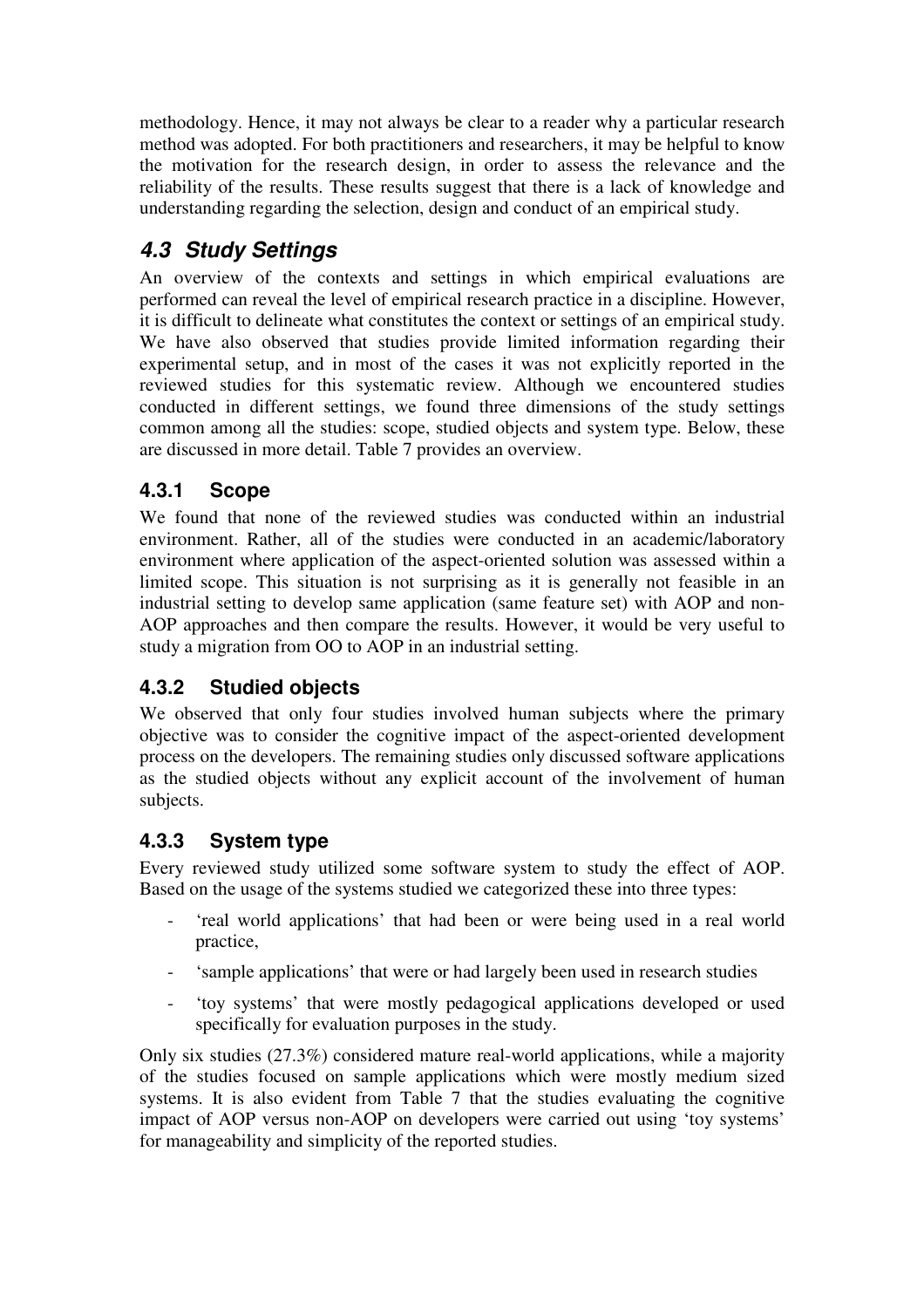| <b>View</b>               | <b>Settings</b>        | <b>Studies</b>                                          | <b>Number</b> |
|---------------------------|------------------------|---------------------------------------------------------|---------------|
| Scope                     | Industrial study       | None                                                    | $\theta$      |
|                           | Academic/Lab study     | A11                                                     | 22            |
| Studied objects<br>Humans |                        | [M],[O],[R],[U]                                         | 4             |
|                           | Applications           | Remaining reviewed studies                              | 18            |
| System type               | 'Toy' system           | [M],[O],[R],[U]                                         | 4             |
|                           | Real World application | [C],[D],[G],[I],[L],[T]                                 | 6             |
|                           | Sample application     | [A],[B],[D],[E],[F],[H],[J],<br>[K],[N],[P],[Q],[S],[V] | 14            |

**Table 7: Three dimensions of study settings**

### **4.4 Metrics**

We also looked at the metrics used in the reviewed studies. Our observation is that the work related to aspect-oriented metrics has borrowed most of the ideas from OO metrics, especially the work of Chidamber and Kemerer [26]. However, it may not be possible to apply all existing OO metrics straightforwardly to aspect-oriented software since AOP introduces new abstractions. As a result, most of the empirical studies conducted during the first few years after the introduction of the AOP concepts are anchored in qualitative assessment. Researchers have recently introduced several AOP metrics suites such as reported by Ceccato and Tonella [27], Sant'Anna et al. [5] and Zhao [28]. Table 12 in Appendix-II provides a detailed summary of the metrics used in different studies and the properties they measure quantitatively. Some of these metrics have been adopted in many studies included in our review, especially a metric suite proposed in [5] (a collection of size, coupling, cohesion and separation of concern metrics) has been used in almost one third of the reviewed studies which include [A, B, E, G, Q, T]. However, the use of this metric suite appears to be more frequent within a group of researchers who developed the metrics suite.

### **4.5 Systems investigated**

Table 11 (in Appendix-II) summarizes the size and type of the studied systems reported the reviewed studies. The types of the studied systems include operating system, virtual machine, embedded software, middleware, frameworks and applications, which provides a good coverage of the typical types of software in industry. Regarding the size of the software systems, most of them fall into medium to large sized categories (in terms of lines of code), which show that the systems under investigation are not trivial and are comparable to industrial software systems.

### **4.6 Implementation Languages**

Each of the reviewed studies compares an aspect-oriented version of a software system with its non aspect-oriented counterpart, which in almost all the cases was the original implementation of a system. We term the language that is used to implement the original non-AOP version as 'comparison language'. Java is the most frequently used comparison language; 19 out of 22 studies used Java (see Table 11). Apart from Java, two studies used C++, while three studies used C programming language.

AspectJ is the most frequently used language for AOP implementation. Eighteen studies (81.8%) used AspectJ; out of which 16 studies used AspectJ exclusively, while two studies, [A] and [G], used EJFlow and CaesarJ respectively along with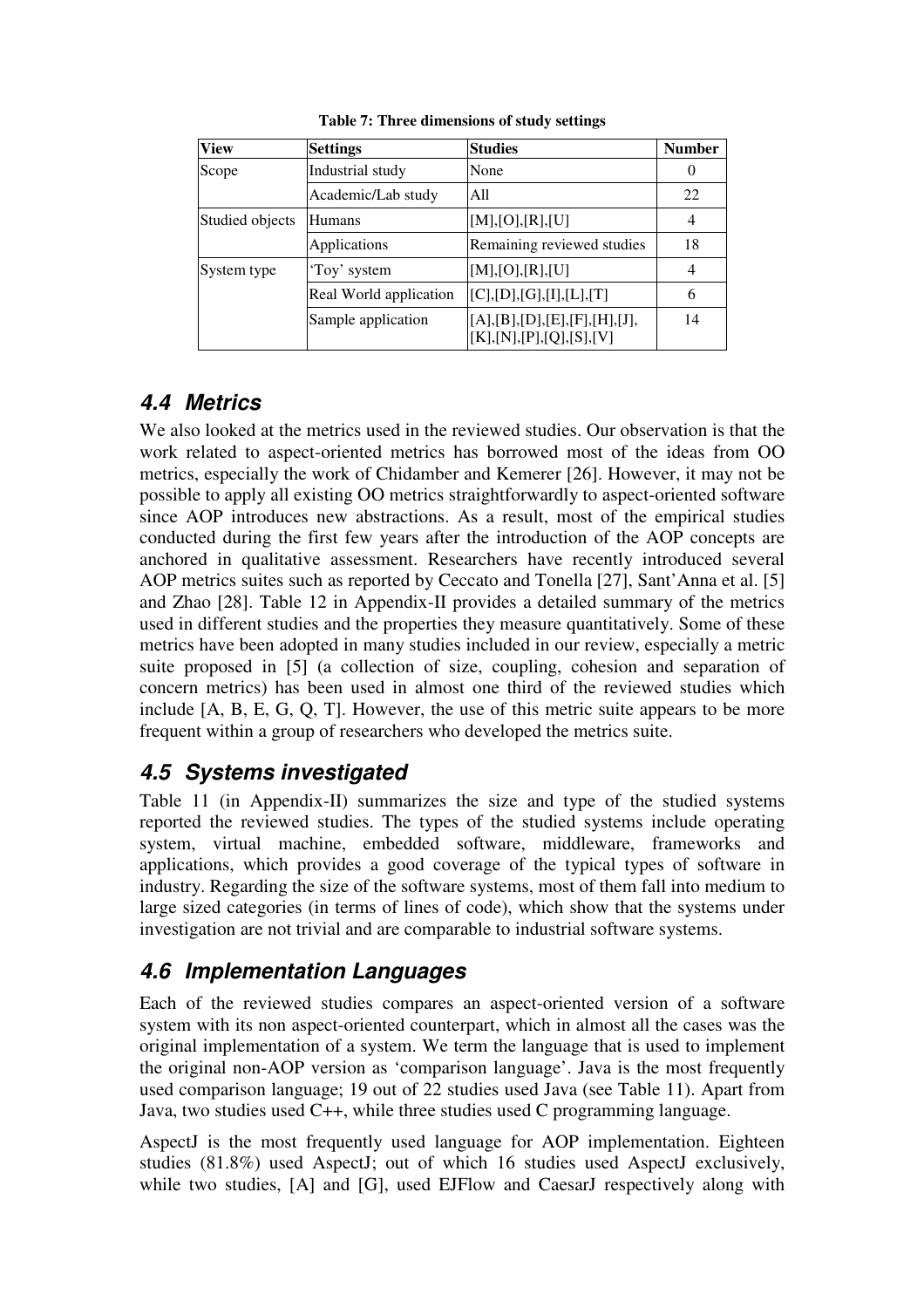AspectJ. Two studies [J, K] used AspectC++, one study [C] used AspectC, and one study [I] used GluonJ language for programming in aspect orientation. It is interesting to note that except one study [C], which compares AOP versus non-AOP implementations in a structured paradigm, all remaining studies (95.45%) compared AO solutions with their OO counterparts.

# **5. Results and Discussion**

This section presents the findings our analysis of the data extracted from the reviewed papers in order to answer the research questions. We anchor our presentation on the characteristics studied in the selected papers.

Table 8 lists 16 identified characteristics with cited references. Since detailed presentation of each characteristic in the study context is not feasible, we prefer to discuss closely related characteristics in concert. Characteristics are closely related when there is some common goal of evaluation. For example, changeability, extensibility, sustainability, maintainability, design stability etc. can be considered related, since these are all facets of evolvability in a software system and a common assessment objective is to understand evolution under AO. Grouping related characteristics into high-level characteristics (6 grey boxes in the left hand side of Table 8) not only depicts the common goals of the studies, but also to provides leverage to better understand the effect due to increased sample size.

### **5.1 Benefits and Limitations of AOP**

Our assessment of the effectiveness and limitations of AOP is collectively based on the findings of individual primary studies regarding the effect of AOP on various characteristics. Typically, studies present four types of conclusive statements:

- Positive when authors note improvement with AOP use compared to non-AOP implementations.
- Negative when the consequences of introducing aspects are not beneficial in the context.
- Insignificant when AOP solution does not yield better results than earlier solutions, or there is no significant evidence of improvement.
- Mixed when the study concludes with a mix of above three statement types and does not provide any aggregated statement about the effect that AOP had on the studied characteristic.

These conclusions (summarized in Table 8) provide important information in answering our main research question (RQ-1). Below, we discuss six high-level characteristics and briefly discuss our conclusions on the effect of AOP. Our conclusions, however, are only based on a limited number of primary evaluations found in the reviewed studies. We maintain that since every study discusses the effect of aspect-orientation with specific goals, settings, and limitations, it is difficult to draw precise conclusions.

#### **5.1.1 Performance**

There are mixed reports regarding the performance of aspect-oriented solutions. We found nine studies examining performance related characteristics. Kourai et al. [I] attempted to improve execution performance with aspect-oriented application level scheduling by separation of the scheduling code. Using a special weaver for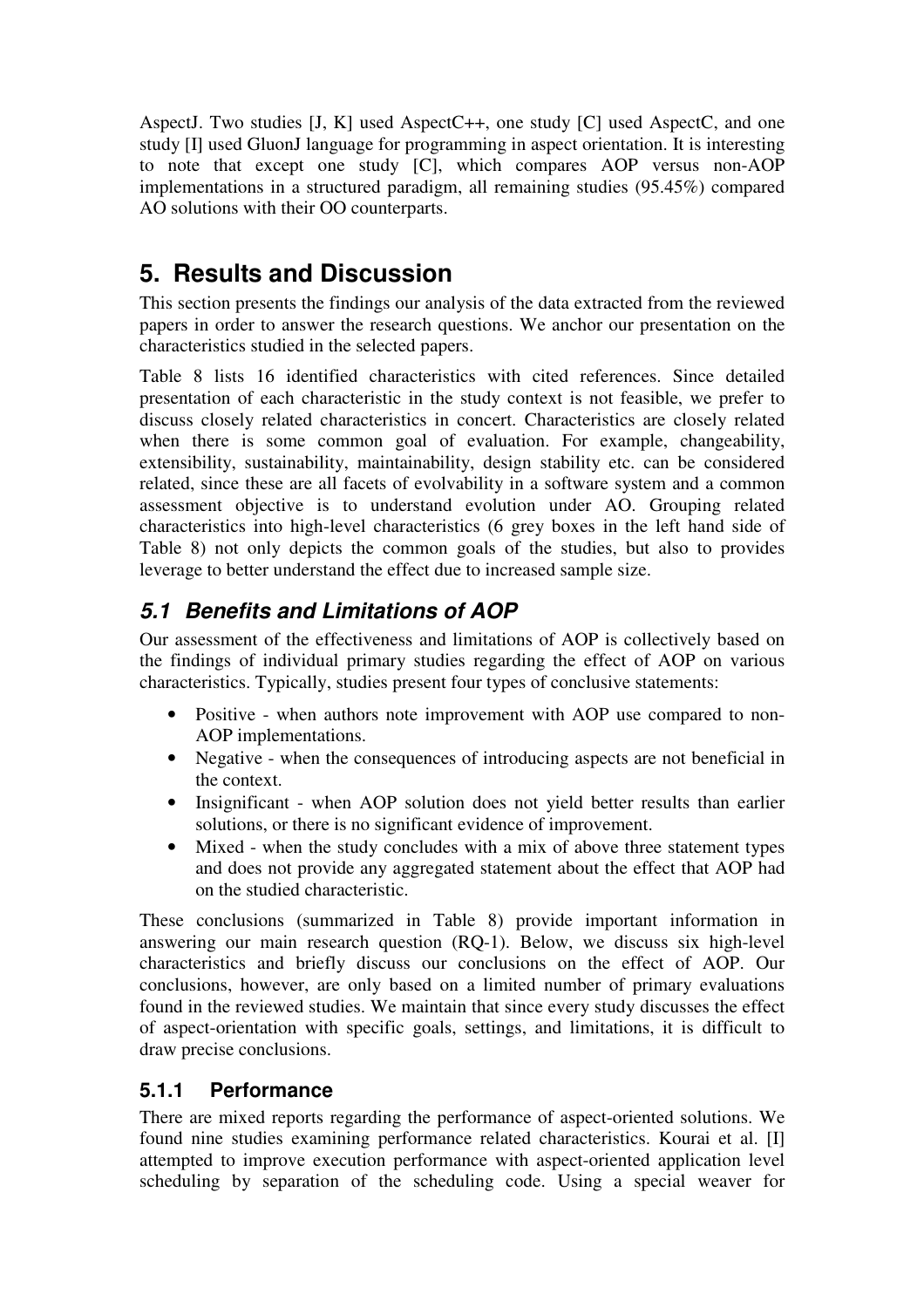performance tuning of the selected application, they note improvements in average response time as compared to the original implementation. Lohmann et al. [J] conducted a practical case study of an embedded weather station product line, comparing C-based, OOP-based, and AOP-based implementations. They found that the C-based and AOP-based versions are comparable in performance and using AOP instead of OOP led to significant reduction in memory and hardware costs. The AOPbased implementation achieved good separation of concerns (SoC). Based on an experience of re-factoring major middleware functionalities into aspects, Zhang et al. [L] reported around 8% performance improvements on third party benchmarks with less overhead. Pratap et al. [P] also report improvements in throughput while using AOP to selectively enable and disable middleware functionality. They utilized aspects to subset middleware in order to reduce code bloat and configuration complexity. In their effort, they developed a framework (FACET) for aspect composition where aspects encapsulate optional features, enabling the user to select only those features that are necessary. They report an experiment with various event channel configurations in the presence and absence of CORBA. Their results indicate that CORBA-disabled FACET configurations significantly reduce the memory footprint to almost half. Footprint reductions by individual features (enabling one feature at a time), however, was not significant. It is important to mention that their study does not consider the size of the Object Request Broker (ORB) in their results. Coady and Kiczales [C] evaluated the runtime cost of introduced aspects in a Unix-based operating system kernel. They found that the AO implementation had negligible impact on performance with minor overheads. However, Siadat et al. [K] did not experience any performance improvement in their case study of applying optimizations to a network simulator. Harbulot and Gurd [H] considered the problem of tangling code in high performance scientific software, and treated parallelism as a separate concern. They conclude that the underlying design of the application is crucial for allowing aspect-oriented re-factoring. Hence, it can be concluded that it is still an open question whether or not the AOP paradigm can be successfully used for high performance scientific applications.

#### **5.1.2 Code Size**

Kiczales et al. [1] mentioned that AOP can significantly affect code size of an application by eliminating scattering and tangling in the code. Since then it has been a general expectation that aspects reduce a program's size by improving reuse and minimizing code duplication. Many studies have focused on this aspect of aspectorientation. Study of Coady and Kiczales [C] observed a reduction in redundant code. Zhang et al. [L] report around 10KLOC or 40% reduction in the size of a middleware core by factoring out major middleware (ORBacus) functionality as aspects. They achieved around 35% fewer methods and 17% simplification in terms of the control flow. Cacho et al. [A] also experience reduction in lines of code (LOC) and number of exception classes while evaluating an AO model for exception handling implementation. Lippert and Lopes [N] specifically studied size of exception handling code for different aspect designs while partially reengineering a Java-based framework. They found large reductions in the amount of exception handling code present in the application – from 11% of the total code in the OOP version to 2.9% in the AOP version. They concluded that in the best-case scenario, exception detection and handling code was reduced by a factor of four, by using aspects and in the worst case LOC with aspects was of the same order of magnitude as the original implementation.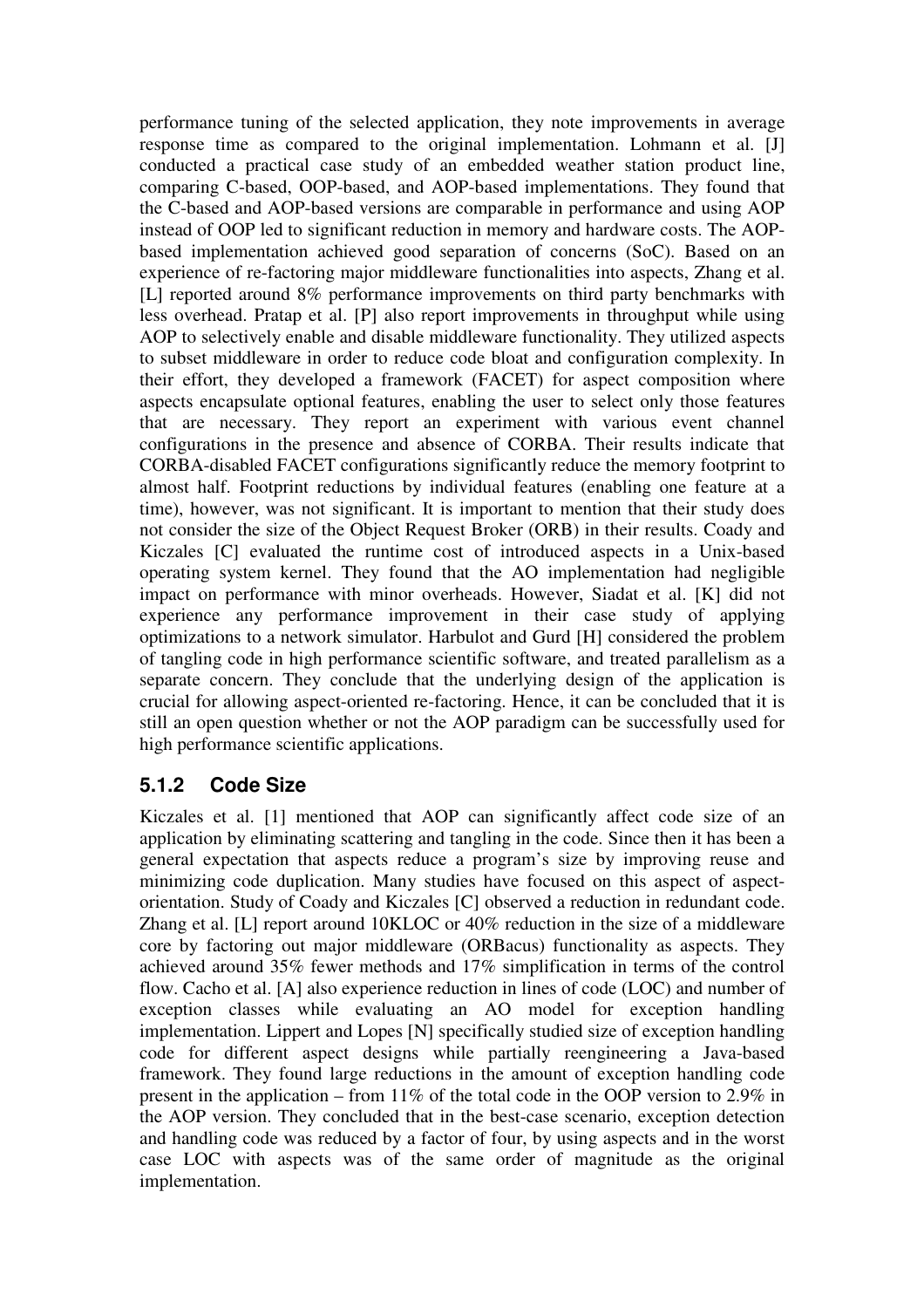Besides the positive remarks above, certain situations might not yield lesser LOC in aspect-oriented implementations. Tonella and Ceccato's [M] observed that the code size was not significantly affected when re-factoring aspectizable interfaces. They conclude that one reason for this could be the relatively small size of code devoted to implementation of aspectizable interface methods. Madeyski and Szala [R] did not notice any significant effect on code size in an experiment to assess the impact of AO on design quality at source code level. Filho et al. [T] also did not find any major improvements in size measures while modularizing exceptional handling concerns in four software applications. Unlike the study reported in [N], they observed slightly higher numbers (0-13%) for various size metrics, although a few instances showed improvements (0.5%-6.5%). Having analyzed the findings reported about the affects of using AOP on the code size of an application, we can conclude that aspect-oriented implementations result in lesser number of lines of code, or at worst maintain the same application code size as non-aspect-oriented implementations. We also found that when crosscutting concerns are homogeneous, aspectization significantly reduce redundant code fragments.

#### **5.1.3 Modularity**

Modularity is one of the characteristics considered to be directly affected by the idea of AOP. Though many researchers have advocated the positive effect of AOP on modularity, only a few have attempted to empirically validate it. Each of the reviewed studies in some respect discusses modularity. However, only five (22.7%) of them presented evidential data. Hannemann and Kiczales [V] conducted a qualitative investigation to explore the effect of AOP techniques on the implementation modularity of design patterns. They compared Java and AspectJ implementations of the 23 Gang of Four (GoF) patterns [29] and found modularity improvements (with textual localization) in 17 cases where there was some form of crosscutting between a pattern's roles and its structure. Their assessment was based on modularity related properties: locality, reusability, composition transparency, (un)pluggability. However, they did not provide any justification for their choice of properties. Tonella and Ceccato [M] report improvements in modularity after migrating aspectizable interfaces to aspects. In their experiment such migration resulted in an increased cohesion of operations in each class, and a significant decrease in coupling with the interfaces. Lobato et al. [S] proposed an aspect-oriented architecture (ArchM) for code mobility, and studied its usability and usefulness while comparing with a non-AO architecture. Their assessment revealed that an aspect-oriented architectural solution promoted better modularity as it reduced overall architectural coupling by making inter-component relationships uni-directional. In another experiment, Madeyski and Szala [R] gathered various statistics to measure the effect of AOP on systems' modularity. Their study concludes that the effect was not confirmed, and points out the need for more detailed evaluation. Garcia et al. [E] conducted a quantitative replication of the same study reported in [V] based on coupling, cohesion and separation of concern metrics. Although their results show that most aspectoriented implementations provided better separation of concern, in some cases it resulted in higher coupling and more complex operations. No general conclusion was drawn in their study, rather they discussed the situations when aspect introduction provides benefits and when it does not. We found that none of the reviewed studies reported any negative effect of AOP on modularity under a specific situation.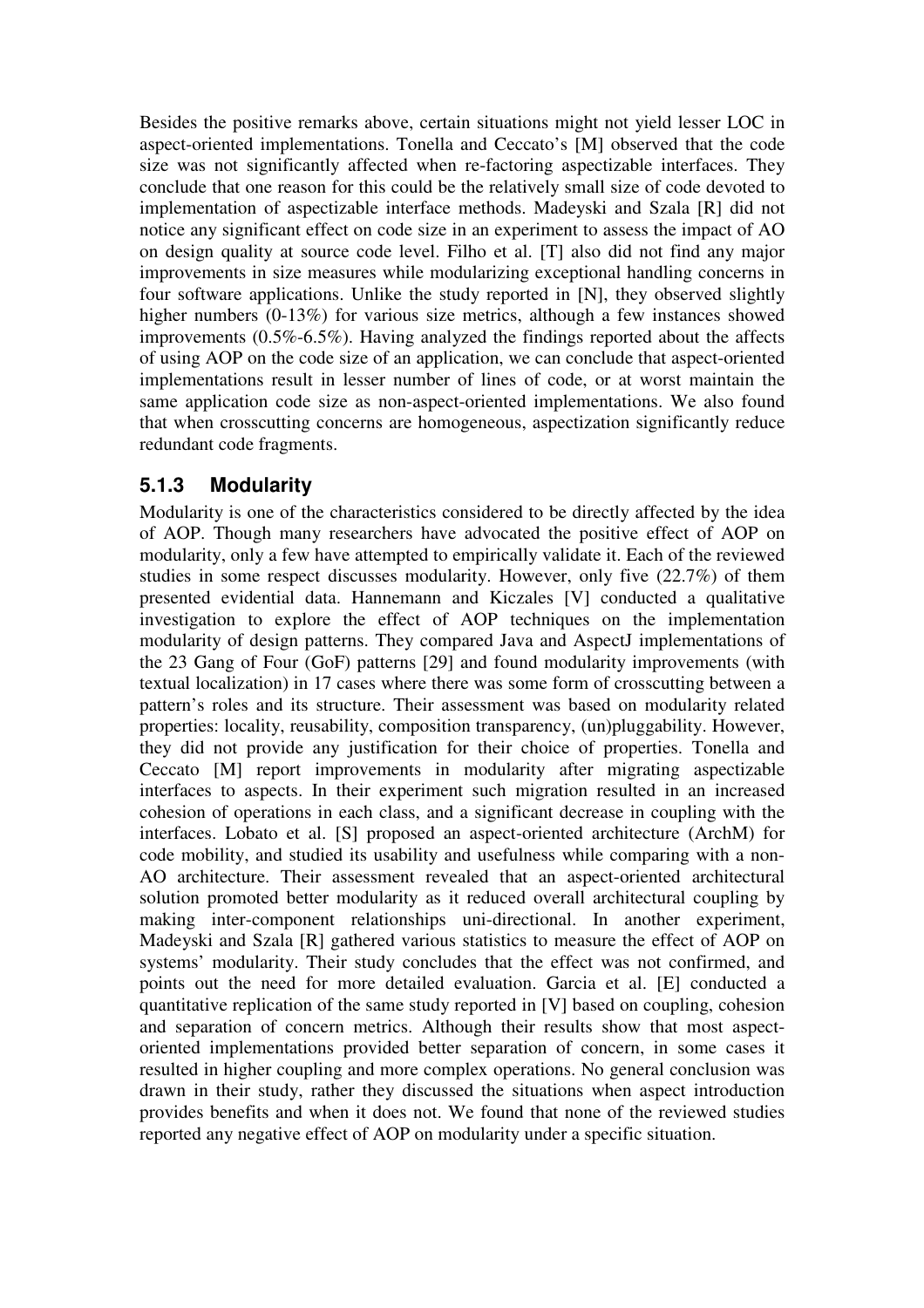Madeyski and Szala [R] studied design quality of AOP versus OOP implementations in terms of modularity and size measures. They studied design quality at the source code level, and referred it as 'code quality' in their work. For the same project developed during the study, they gathered different statistics to measure which implementation, Java or AspectJ, was better with respect to modularity and size. They applied various statistical tests to analyze the data, and pointed out that the impact of AOP on design quality metrics (e.g. package level, and class/aspect level) was not significant. They conclude that varying software development skills to effectively make use of the features and limitations of AspectJ might have rendered AOP's effect on design quality insignificant. Their study, however, highlights the need for further assessment of this characteristic.

The study performed by Cacho et al. [B] considered the problem of applying design patterns in real world software where pattern roles are composed for required quality behavior. They argue that composing multiple patterns affects various concerns and pattern roles crosscut several business classes. In order to investigate how well AOP can improve separation of pattern roles and the consequences of aspectizing pattern compositions, they assessed 62 pair-wise compositions in three different systems. They noticed that aspectization results depend on the patterns involved, composition intricacies, and the application requirements. They found that there are situations in which aspectization is not straightforward and developers need to select among available design options. However, they did not draw a general conclusion. Hence, it can be concluded that this work needs to be extended in future research by using other AO languages and metrics.

#### **5.1.4 Evolvability**

Real-world software needs to evolve continually in order to cope with imperfections and changes in user requirements and operational environment. The nature of change actions can be corrective, adaptive and perfective (sometimes also preventive) [30]. Good software should thus be flexible enough to absorb required changes with minimum effort. Developing software where individual concerns are well modularized significantly aids in achieving desirable characteristics like stability, maintainability, changeability, and extensibility. Programming in aspect-oriented languages has been suggested a way to realize these characteristics. We found 11 studies in eight papers investigating the ability of aspect-oriented software to accommodate change.

Coady and Kiczales [C] conducted a longitudinal case study. They tracked the evolution of the FreeBSD operating system across three different versions. They introduced several aspects into version 2 code, and then rolled them forward into their subsequent releases in the next two versions. They focused on the evolution of specific crosscutting concerns in isolation. They found that in the AO implementation of each concern, changes to the concern itself were better localized due to textual locality, configuration changes mapped directly to modifications to pointcuts and/or makefile options, and aspectization solutions provided extensibility due to improved modularization. Gibbs et al. [F] have presented the results from a longitudinal study aimed at testing the sustainability of aspects under large scale evolution. During the study of restructuring the memory management subsystem (MMTk) of a virtual machine (RVM), they investigated whether the introduction of aspects had positive, negative or neutral impacts in different situations. Positive impacts of each aspect resulted from localization of the implementation of the crosscutting concerns, while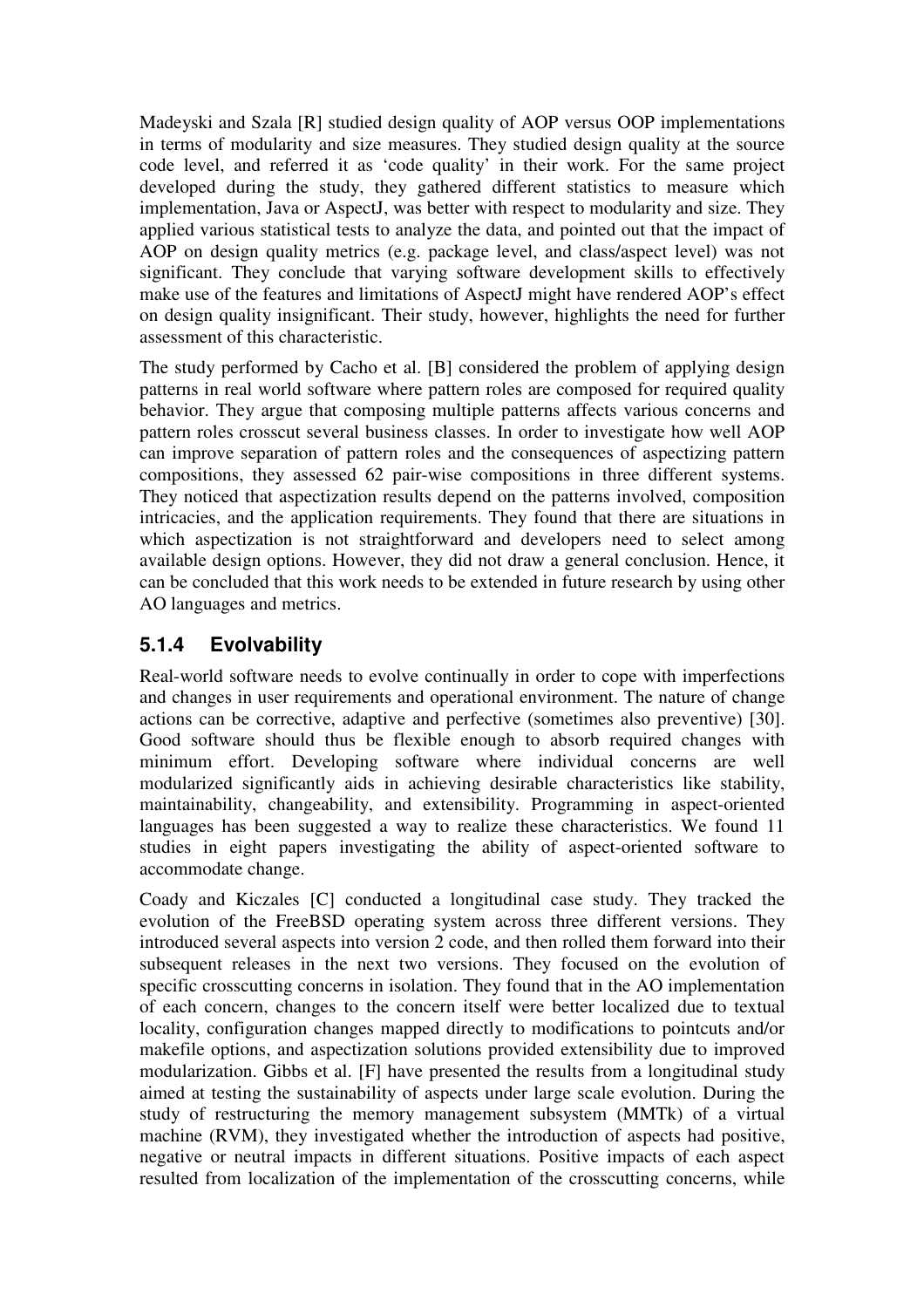negative impact resulted from weak representation of invariants, which led to new code being unintentionally encompassed by the introduced aspects. However, they reported that aspects in their study did no harm in terms of a coarse-grained assessment of change tasks and half of them did better than the original implementation. They concluded that aspects keep pace with changes and provide a means of better sustaining separation of concerns in system infrastructure software.

Two studies present empirical work to assess design stability (resistance to potential ripple effects under modifications [31]) of aspect-oriented implementations. Greenwood et al. [G] conducted a quantitative case study comparing OOP and AOP implementations. They implemented nine changes and assessed the overall maintenance effects on fundamental modularity properties and change impact analysis. Design stability was found to be stable, particularly when the change targeted crosscutting concern. Such changes tended to be more simple to apply and less intrusive. Figueiredo et al. [Q] reported similar observations from their study focusing on the evolution scenarios of two heterogeneous product lines. According to them, AO implementations for Software Product Lines (SPLs) tended to have a more stable design particularly when the required changes targeted optional and alternative features. Both studies conclude that aspectual decompositions are superior when considering the Open-Closed principle [32]. However, they did mention that AO mechanisms do not cope well when introducing new mandatory features, or changing a mandatory feature to an alternative one. Aspectual decomposition appeared to narrow down the boundaries of concern interaction.

 Zhang and Jacobson [L] applied the principle of horizontal decomposition to the original monolithic implementation of ORBcus middleware (an implementation of CORBA specification [33]) and re-factored major middleware functionalities into aspects. To them, such modularization and isolation from the core architecture enabled better customization and configuration of the middleware. It resulted in around 17% simplification in terms of control flow and 22% reduction in coupling.

Bartsch and Harrison [U] conducted an exploratory study with 11 software professionals to study the effect of AOP on maintainability. They defined maintainability as understandability and modifiability and used corresponding metrics to measure the effect. Although the results of their experiment suggested that the object-oriented system under investigation may be more maintainable than the AO system, they could not find any statistically significant evidence for the effects of aspect-orientation. Tonella and Ceccato [M], however, report that overall maintenance time in case of AOP is likely to decrease. Although their study revealed lesser overall maintenance time in case of AOP (as compared to OOP), the maintenance task chosen in their study might have impacted the results. There is thus a clear need for more empirical evidence about the potential impact of AOP on this issue.

It is also important to note that only one study examining the process of change found an insignificant effect. Thus, the evidence suggests that AOP provides better support for evolution and maintenance than non-aspectized solutions.

#### **5.1.5 Cognition**

AOP offers new language constructs and mechanisms. It is thus important to explore how the new paradigm affects the cognitive dimensions of software development. We found two relevant characteristics investigated in four primary studies. One of these is *understandability*, which is considered as the degree to which the purpose of a system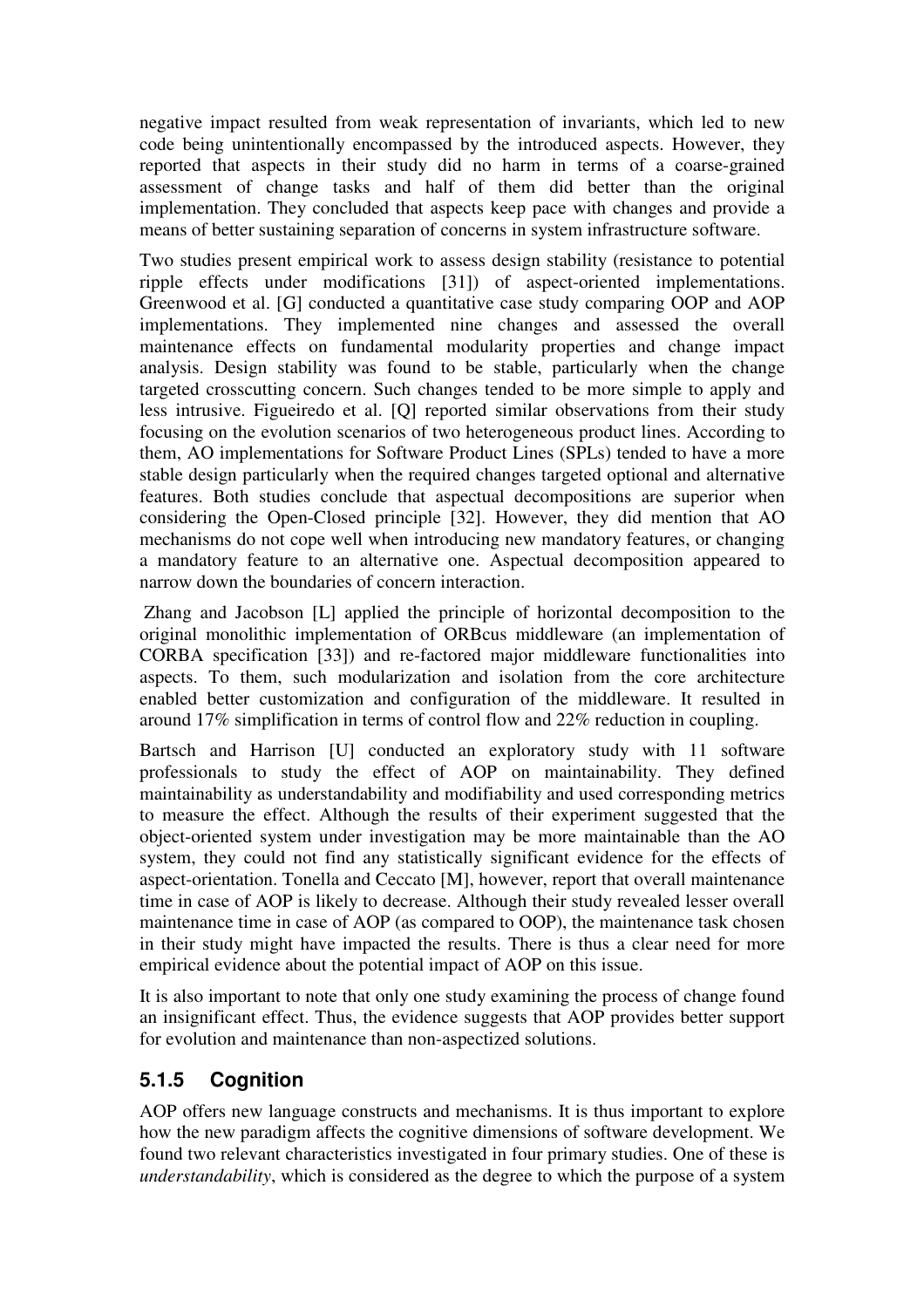or component is clear to the evaluator/developer. Second is the *development efficiency*  measured in terms of the time and effort spent to program AO code.

Walker et al. [O] conducted one of the first experiments to understand how the separation of concerns provided by AOP affects a programmer's ability to accomplish different kinds of tasks. They found that programmers might be better able to understand aspect-oriented programs when the effect of the aspect code has a welldefined scope. Although they considered the time taken for understanding and coding a few implementation tasks by the participants, they did not provide any conclusive statement on the effect of AOP on development efficiency. In another experiment, Bartsch and Harrison [U] asked 11 software professionals to implement three changes in both OOP and AOP versions of an online shopping system. They noticed that understanding and applying changes to AOP code took more time than the same activity for OOP code. It is clear that both studies have reported contradictory results. However, the experimental format in both the studies did not take into account a detailed investigation of how the system structure and programmers' experience might have impacted on their understanding of AOP code compared with OOP code. In another experiment, Tonella and Ceccato [M] observed that aspect-oriented refactoring of aspectizable interfaces resulted in a significantly lower understanding time as compared to OOP while performing maintenance tasks. They conclude that refactoring into aspectizable interfaces improves code understanding as it separates the implementation from primary class responsibility.

Madeyski and Szala [R] considered the hypothesis that well-separated concerns are easier to maintain and develop, and hence the development time using AOP should be less than for a non-AOP implementation. They conducted an empirical study with three students to evaluate software development efficiency and design quality. The participants were asked to develop OO and AO implementations of a web-based manuscript submission and review system following Extreme Programming (XP) practices. Based on the analysis of the data gathered using pre-defined metrics (e.g. number of acceptance tests passed, total development time, active and passive programming time), they found that AOP had no significant effect on development efficiency as all the developers took almost the same amount of active time to finish the project. One of the significant limitations of this study was the very small sample size. The authors themselves recommend the use of a larger sample size to reach conclusive findings.

Due to the contradictory results, AOP's effectiveness for improved understandability is questionable. We did not find any evidence that AOP has been successful in any setting in significantly improving development efficiency. The effect of AOP on cognition has been studied in three papers and the results are not encouraging.

#### **5.1.6 Language Mechanism**

With new language constructs, AOP offers new ways to implement traditional mechanisms. Exception handling is an important mechanism which has been investigated empirically by AOP research community. We identified four studies addressing this issue (see Table 8).

Lippert and Lopes [N] applied aspect constructs to modularize the exception handling code in a Java-based OO framework (JWAM). They observed that AOP offers better support for different configurations of exceptional behavior since the contract aspects could be (un)plugged at compile time. Filho et al. [T] performed a similar study but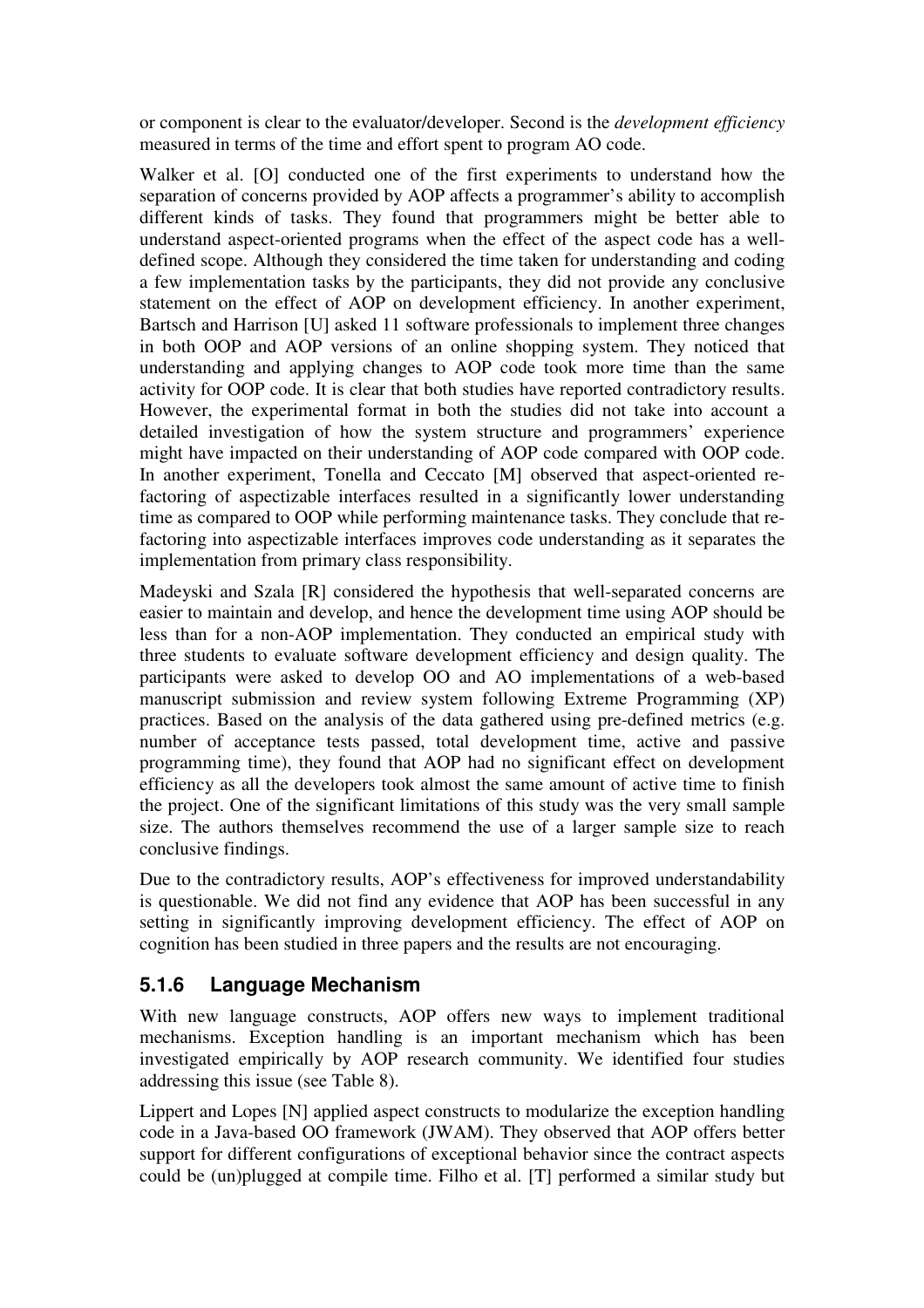they report on the contrary that the reuse of exception handlers, is not straightforward as advocated by Lippert and Lopes; rather, it depends on a set of factors such as the type of exceptions, handler behavior and contextual information. They suggest that when exception handling is non-uniform, strongly context dependent and complex, the use of aspects cannot bring any benefits. Coelho et al. [D] conducted a detailed quantitative study on the effect of AOP on exception control flows. They evaluated how exception handling aspects interact with aspects implementing other concerns. Based on a comparison of OO versus AO versions of three applications, they discuss the results on the number of undetected exceptions, exceptions caught by subsumption and specialized handlers. They conclude that AO mechanisms negatively affect the robustness of exception aware software systems. Cacho et al. [A] recently presented an AO model for exception handling implementation (EJFlow) to address some of the limitations. Results of their quantitative comparisons among Java and AspectJ implementations indicate that AO implementation reduces the amount of code necessary to define exception interface, the effort to manage exception flows, and improves separation between normal and error-handling code.

Although two of the mentioned studies favor aspect-orientation, our analysis reveals that existing AO languages do not provide sufficient benefit over object-orientation in managing exception handling behavior. Effective joinpoint models are yet to be devised for robust exception handling mechanisms.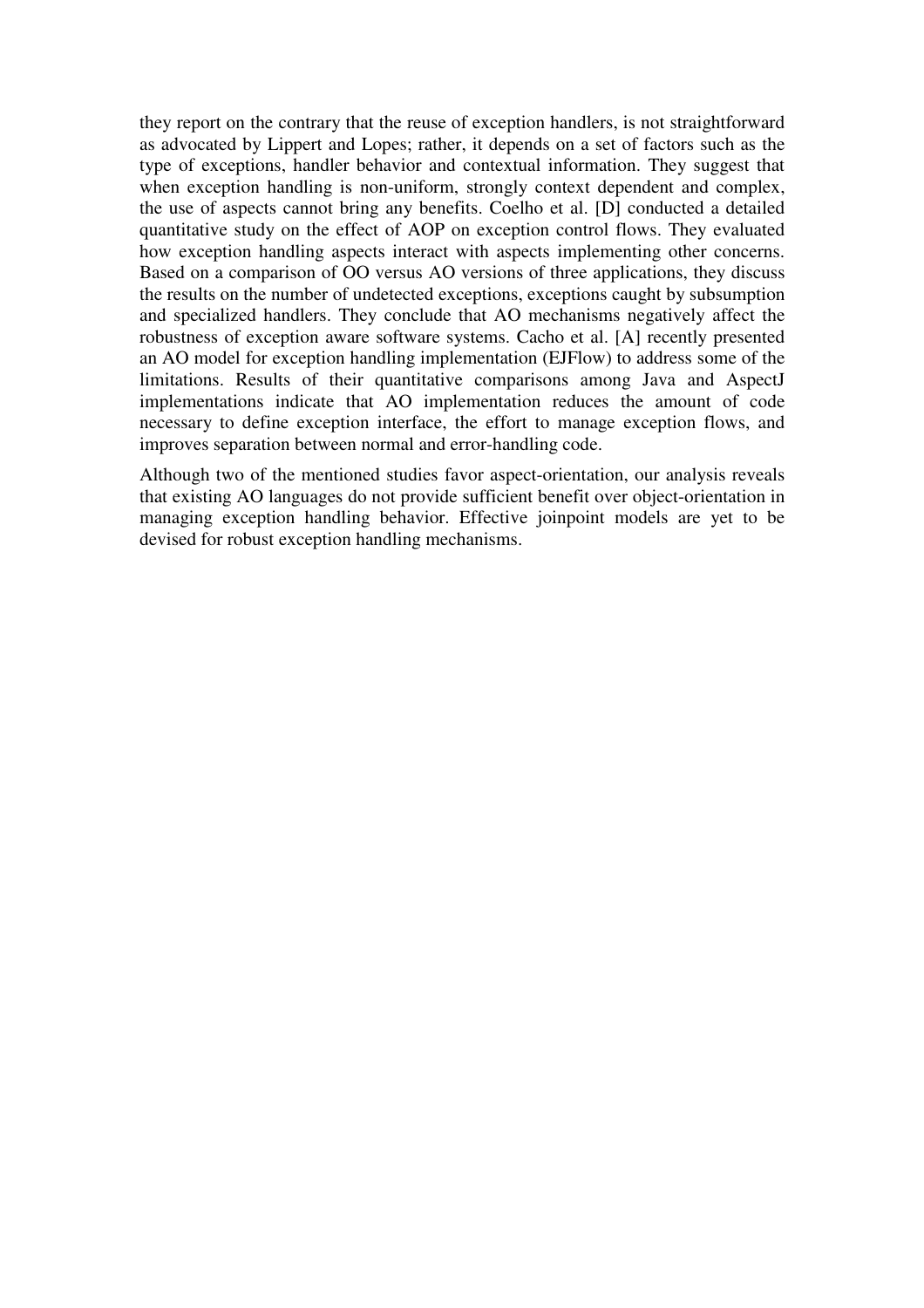|                               |                    | <b>High-level Characteristics</b> |  | Characteristic            | <b>Positive</b>    | <b>Negative</b>          | Insignificant            | <b>Mixed</b>                                                                                                                                                                                                                                              | <b>Study Count</b> |
|-------------------------------|--------------------|-----------------------------------|--|---------------------------|--------------------|--------------------------|--------------------------|-----------------------------------------------------------------------------------------------------------------------------------------------------------------------------------------------------------------------------------------------------------|--------------------|
| Product related               |                    | Performance                       |  | Performance               | [I], [J], [L], [P] |                          | [C], [K]                 | $[H] \centering% \includegraphics[width=1.0\textwidth]{Figures/PN1.png} \caption{The 3D (top) and the 4D (bottom) of the 3D (bottom) and the 4D (bottom) of the 3D (bottom) and the 4D (bottom) of the 3D (bottom) of the 3D (bottom).} \label{fig:SPN1}$ | 7                  |
| (external)                    |                    |                                   |  | Memory consumption        | [J], [P]           |                          |                          |                                                                                                                                                                                                                                                           | $\mathfrak{2}$     |
| Product related<br>(internal) |                    | Code size                         |  | Code size                 | [A], [L], [N]      |                          | [M], [R], [T]            |                                                                                                                                                                                                                                                           | 6                  |
|                               |                    |                                   |  | Redundancy                | [C]                |                          |                          | $\overline{\phantom{a}}$                                                                                                                                                                                                                                  |                    |
|                               |                    | Modularity                        |  | Modularity                | [M], [S], [V]      |                          | [R]                      | [E]                                                                                                                                                                                                                                                       | 5                  |
|                               |                    |                                   |  | Design quality            | ٠                  | $\overline{\phantom{m}}$ | [R]                      | $\blacksquare$                                                                                                                                                                                                                                            |                    |
|                               |                    |                                   |  | Pattern composability     | $\overline{a}$     |                          | -                        | [B]                                                                                                                                                                                                                                                       |                    |
|                               |                    | Evolvability                      |  | Changeability             | [C]                | -                        | [U]                      | $\blacksquare$                                                                                                                                                                                                                                            | 2                  |
|                               |                    |                                   |  | Extensibility             | [C]                | ۰                        | ۰                        |                                                                                                                                                                                                                                                           |                    |
|                               |                    |                                   |  | Sustainability            | [F]                | ۰                        | ۰                        |                                                                                                                                                                                                                                                           |                    |
|                               |                    |                                   |  | Design Stability          | [G], [Q]           | $\overline{a}$           | $\overline{\phantom{a}}$ | $\overline{\phantom{a}}$                                                                                                                                                                                                                                  | $\overline{2}$     |
|                               |                    |                                   |  | Maintainability           | [M]                | $\overline{a}$           | [U]                      |                                                                                                                                                                                                                                                           | $\overline{2}$     |
|                               |                    |                                   |  | Configurability           | [C], [L]           | -                        | ۰                        |                                                                                                                                                                                                                                                           | 2                  |
|                               |                    | Cognition                         |  | Understandability         | [M], [O]           | [U]                      | $\overline{\phantom{0}}$ | $\blacksquare$                                                                                                                                                                                                                                            | 3                  |
|                               |                    |                                   |  | Development efficiency    |                    | $\overline{\phantom{a}}$ | [R]                      | [0]                                                                                                                                                                                                                                                       | $\overline{2}$     |
|                               | Language Mechanism |                                   |  | <b>Exception Handling</b> | [A], [N]           | [D]                      | $\sim$                   | [T]                                                                                                                                                                                                                                                       | 4                  |
|                               |                    |                                   |  |                           | 24                 | 2                        | 10                       | 5                                                                                                                                                                                                                                                         | Total: 42          |

**Table 8: Effect of AOP on studied characteristics – High quality studies are shown in bold, low quality studies are shown in italic.**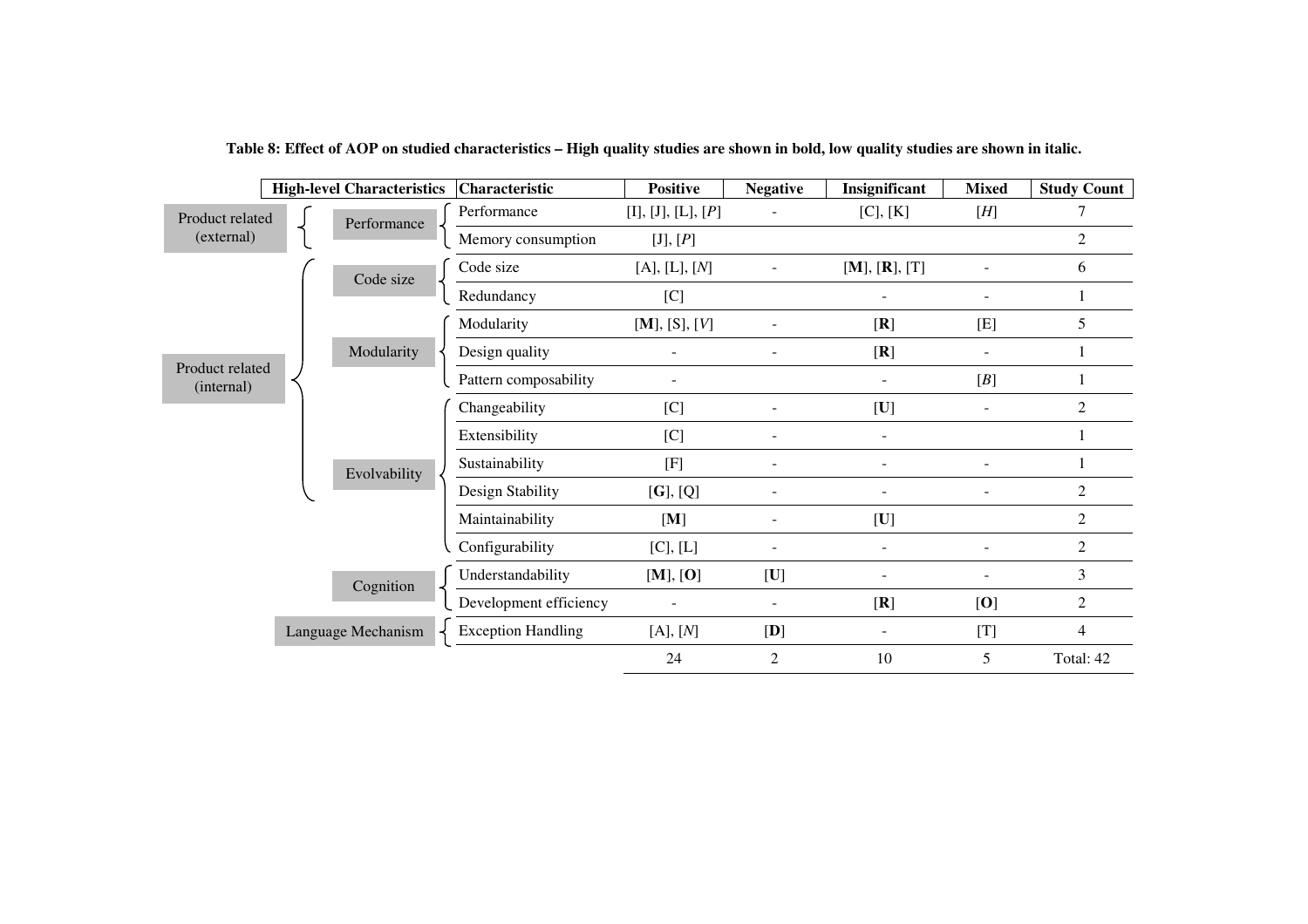#### **5.1.7 Summary**

This section provides a summary of the reported evidence (Table 8) on the effect of AOP on studied characteristics in relation to the assessed study quality (Appendix II-Table 10). It is evident that some of the reviewed studies have evaluated multiple characteristics. When one study evaluates multiple characteristics, we term evaluation of each characteristic as an *instance*. Our SLR identified 42 instances in the 22 reviewed studies. Table 8 shows that overall AOP provides improvement over non-AOP based solutions in 24 instances. There were only 2 instances where AOP was not found to be an appropriate approach in the studied context. However, it was not possible to assess the extent of a positive or negative effect as no common measures were used by different studies reviewed in this SLR; nor was the reported data uniformly quantitative or qualitative. We found 10 reports in which AOP did not provide much improvement or where the effect was insignificant. In five cases we were unable to categorize the effect.

In Table 8, references to studies which scored 'high' (9 or more, see Table 6) in the overall quality assessment appear in bold, and references which scored less than 6 ('poor' quality) are italicized. It can be noted that high quality studies report a range of effects – positive, negative, insignificant and mixed – whereas studies rated poor in quality assessment only report either positive or mixed effects. Also, except for 1 instance, all studies reporting negative or insignificant effects are 'good' or 'high' quality studies. It should also be noted that 4 of the 5 high quality studies were based on toy applications rather than real systems suggesting limitations to the extent that their results can be generalized. This is an important observation since it bears implications on how the overall effect on characteristics is interpreted.

We categorized sixteen individual characteristics into six related high-level characteristics: performance, code size, modularity, evolvability, cognition, and language mechanism. Performance related characteristics show improvements in AOP-based solutions. There were six positive reports (66.7%) out of 9 instances, and none of the studies found any significantly negative impact.. We did not find any report where effect of AOP on performance related characteristics was negative. We therefore conclude that AOP can enhance a system's performance where the context is similar as described in [I, J, L, P]. None of the instances were associated with high quality studies. Hence, there is a need for some high quality studies on real applications to confirm these effects.

This SLR found that code size related characteristics are studied in 7 instances. There were four studies, which reported significant reduction in code size and redundancy. According to three studies, code size change was either insignificant or it slightly increased. However, studies reporting positive effect ´were rated low in quality assessment as compared with studies reporting an insignificant effect. However, the high quality studies were performed on "toy" systems, so the negligible results may be restricted to small systems. Thus we conclude that in larger systems where concern scattering and tangling is expected to be widespread, introducing aspects is likely to significantly reduce number of lines of code.

Modularity related characteristics were studied in 7 instances. Three studies reported improvement in modularity, one of which ([M]) is a high quality study. One high quality study [R], however, found the effect on modularity and design quality to be insignificant. In two studies the effect was largely dependent on the problem context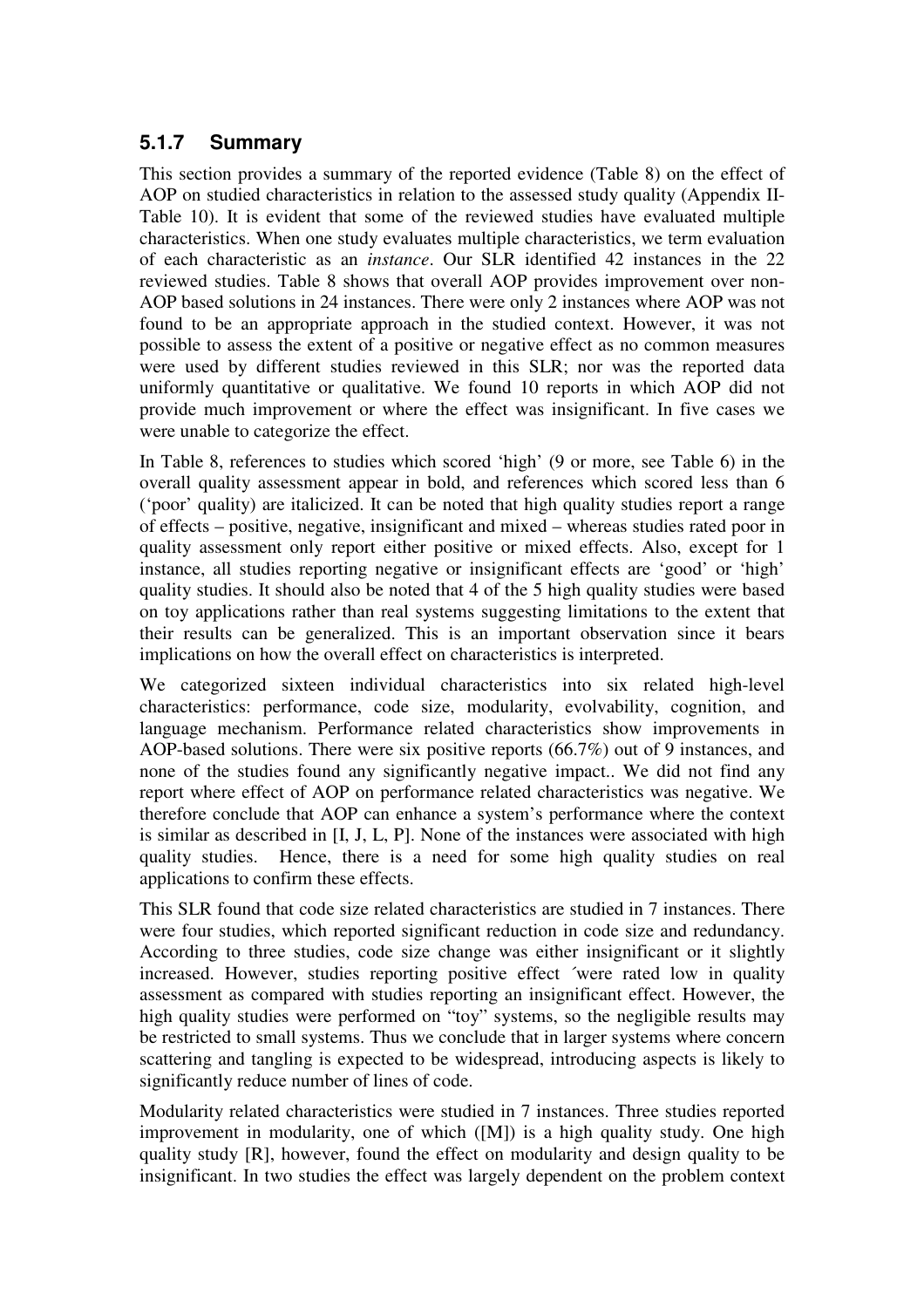and the authors could not draw overall conclusions based on their findings. Our conclusion is that although AOP can result in modularized structure of a system but the context in which AOP is used should be carefully assessed.

Evolvability related characteristics are the most studied characteristics found in this review. There are 8 positive reports, 6 of which are of 'good' or 'high' quality; there are no reports of a negative effect of AOP. Although only one study [U] finds insignificant improvement, it is a high quality study. Improvements have been reported in various facets of evolvability which include changeability, extensibility, sustainability, design stability, maintainability and configurability. We believe that AOP has the potential to develop evolvable and maintainable software.

An often raised suspicion regarding AOP is its effect on cognitive process in software development [4]. It should be noted that all four studies examining this characteristic are rated high quality in our quality assessment. All of these studies used human subjects (see Table 7). However, the experimental setup and the objects of study appeared to be too small to observe a statistically significant difference. We did not find any large scale study. Kiczales et al. [1] have mentioned that "it is extremely difficult to quantify the benefits of using AOP without a large experimental study, involving multiple programmers using both AOP and traditional techniques to develop and maintain different applications". Our observations gained through this SLR corroborate their remarks. Overall the effect of AOP on cognitive is not encouraging but is an area that would benefit from some high quality studies in the context of real applications.

Exception handling was the only language mechanism studied comparatively. The only instance arising from a high quality study showed a significant negative impact in the context of a real application. Two instances of lesser quality showed a positive effect and one instance of lesser quality showed mixed effects. These results are unexpected given that exception handling was one area where AOP was expected to have a significant impact. Here, we conclude that AOP does not behave better than its non-AOP counterparts. In our opinion, this is certainly the area which needs further research.

Table 8 shows that, except for two (development efficiency and exception handling), all of the studied characteristics are attributes of the software product. Product attributes can be internal or external [34]. External product attributes are characteristics that a user of a software system experiences during execution. Performance and memory consumption are external attributes. The remaining characteristics are internal product attributes. These are the characteristics which are only visible to a developer during the development or maintenance process. Among 24 improvement reports, 16 are related to internal product attributes, while six are related to external attributes. It is also obvious that, except for 'code size' and 'memory consumption', all product attributes are *quality attributes* mentioned in different quality models. This strongly implies that the research community regards AOP as a technology that ought to improve product quality. The readers should note that we have only reported on quality characteristics studied in the literature. Product quality models usually include many other characteristics such as reusability, verifiability, security, reliability, and a number of their related characteristics. It would be useful to investigate the impact of AOP on these quality characteristics.

An implementation paradigm can affect some of the process related characteristics as well. Currently, aspect orientation is not just an implementation concept but spans all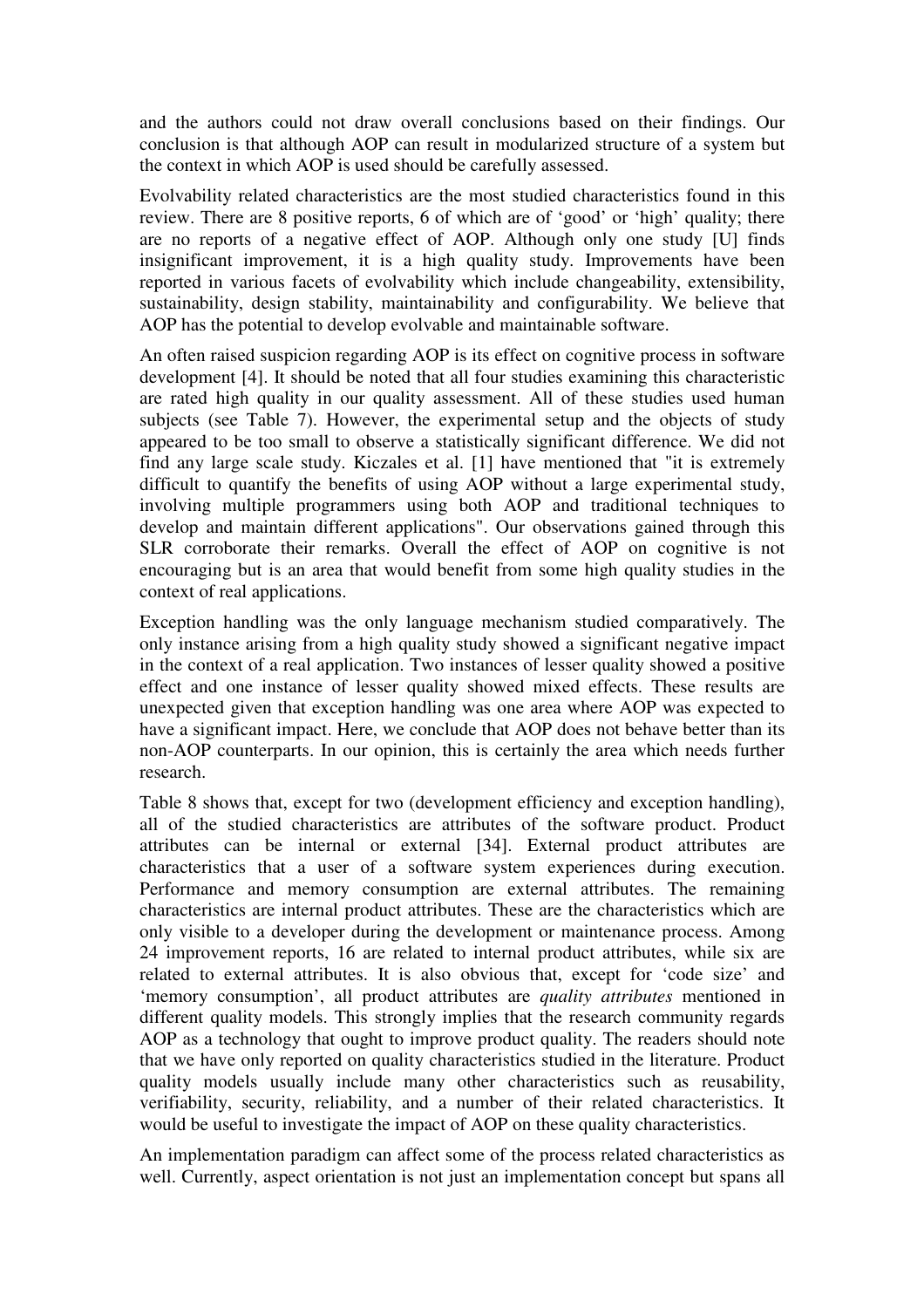other phases of the development, is now known as aspect oriented software development (AOSD). From implementation perspective, we need to know whether or not task allocation in AOP is different from non-AOP and the potential consequences. For example, can AOP help in ensuring that the application complies with the application specific standards, conventions and policy regulations in the domain? These and a number of other potential process related questions make understanding AOP's effectiveness an open are for research.

### **5.2 Strength of Evidence**

We have already mentioned in Section 3.2 that it is very important for a reader of an SLR to know how much confidence he/she can have in the conclusions and recommendations arising from that SLR. Hence, this was the second research question of this SLR to address which we analyzed the overall strength of the body of evidence based on the reviewed studies. There are several systems exist for grading the strength of evidence [35]. We used the definitions from the Grading of Recommendations Assessment, Development and Evaluation (GRADE) working group, because the GRADE definitions addressed the weakness of most evidence hierarchy-based grading systems [13]. The GRADE definitions were also used by other software engineering researchers for grading the strength of evidence [14, 17].

GRADE defines four grades of strength of evidences: high, moderate, low, and very low (see Table 9). The strength of evidences is determined by the combination of four elements: study design, study quality, consistency, and directness. We will discuss the strength of evidences in the context of our study along the line of these four elements.

| Grade    | <b>Definitions</b>                                                                                                                               |
|----------|--------------------------------------------------------------------------------------------------------------------------------------------------|
| High     | Further research is very unlikely to change our confidence in the estimate of effect.                                                            |
| Moderate | Further research is likely to have an important impact on our confidence in the estimate<br>of effect and may change the estimate.               |
| Low      | Further research is very likely to have an important impact on our confidence in the<br>estimate of effect and is likely to change the estimate. |
| Very low | Any estimate of effect is very uncertain.                                                                                                        |

**Table 9: Definitions used for grading the strength of evidence (adopted from [35])** 

With respect to study design, the majority of the primary studies were observational. Only seven (31.8%) primary studies are experiments (see Section 4.1). Thus, according to GRADE [35], our initial categorization of the total evidence in this review from the perspective of study design is low.

Regarding study quality, approaches of data analysis were not, in general, explained well; issues of bias, validity, and limitations were poorly addressed. Only three studies partially examined the possibility of bias introduced by researchers. In only four studies, the credibility of the study findings was discussed. As many as 11 out of 22 studies (50%) did not discuss the limitations explicitly (See Table 10). Based on these findings, we conclude that there are serious limitations in the quality of the studies.

Regarding consistency, which refers to the similarity of estimates of effects across studies [39], we found that the estimates of effects from different studies represent significant inconsistency. There are inconsistent results regarding effects on code size, modularity, changeability, understandability, maintainability, performance, and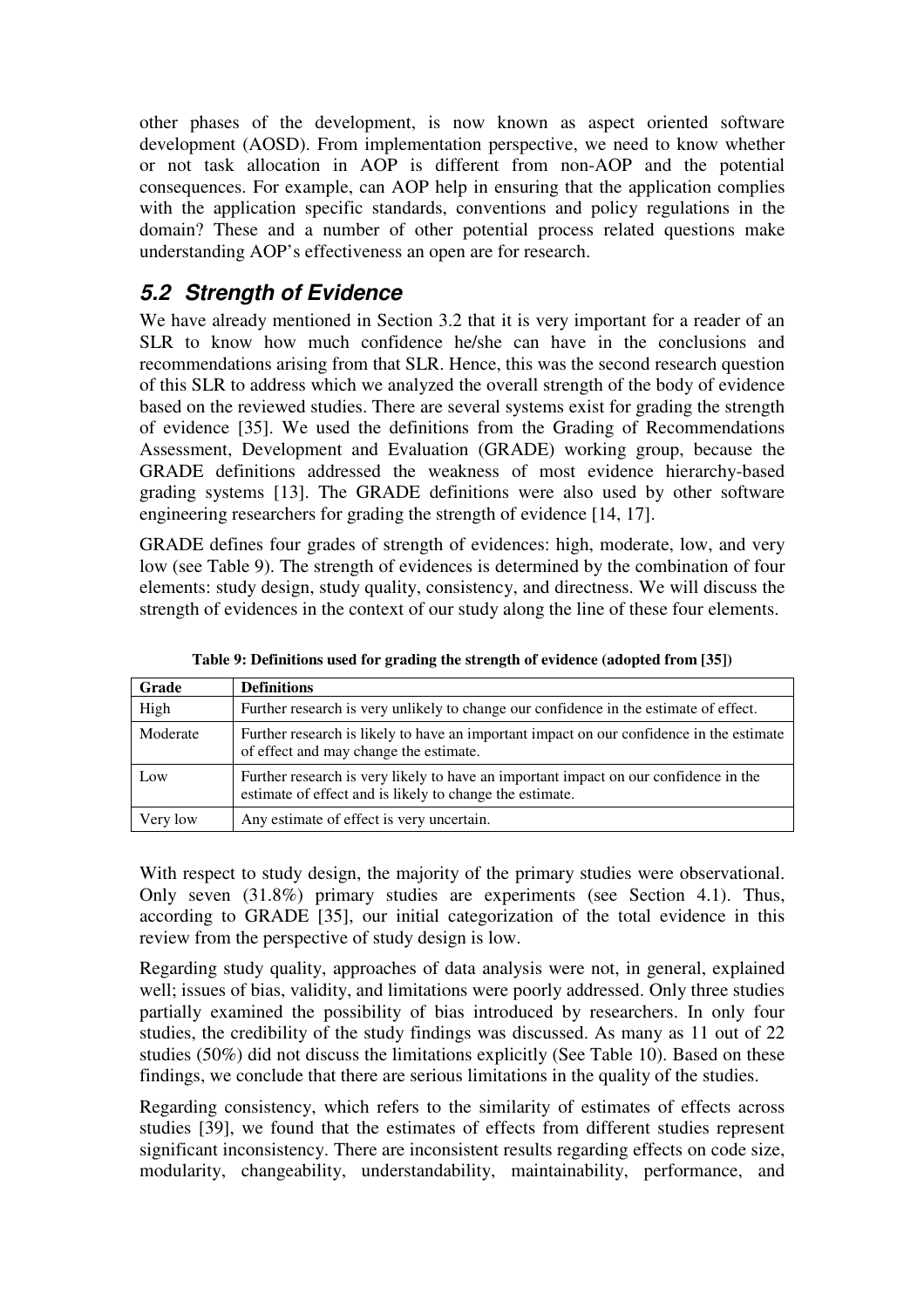exception handling. These inconsistencies might be caused by insufficient control of various influencing factors and confounding factors. Because the confounding factors were not described in the report, we could not trace the cause of these inconsistencies. The results regarding effects on design stability, configurability, design quality, extensibility, sustainability, and memory consumption are consistent. However, each of these properties has been investigated by no more than two studies. Based on these findings, we conclude that in general the results lack consistency.

Directness refers to the extent to which the people, interventions, and outcome measures are similar to those of interest [35]. In the context of our study, people refer to subjects (e.g., students or software professionals) of the study; interventions refer to AOP approaches and non-AOP approaches, which are often embodied by the programming languages used (e.g., AspectJ, AspectC, Aspect C++ for AOP approaches, and Java, C, C++ for non-AOP approaches); outcome measures refer to the measures used to measure the properties (see Table 12 for details of these measures). With respect to people, only four studies (i.e., [M],[O],[R], and [U]) used human subjects. The subjects in [U] were software professionals. The subjects in [R] were graduate students; however, they were all experienced programmers. The subjects in [M] were a mixture of academics and programmers. The subjects in [O] were academics (i.e., graduate students and professors). In general, the characteristics of the subjects were close to (in the case of students) or representative (e.g., in the case of software professionals) software professionals. With respect to interventions, 18 out of 22 studies used AspectJ, which is the major AOP language available to practitioners. With respect to outcome measures, the measures used by the reviewed studies were also used in the real industrial settings. In addition, we also analyzed the settings (industrial or lab) where the studies were conducted and the systems investigated (as the objects of the studies) by these studies. None of the studies was conducted in an industrial setting (i.e., all in academic or lab settings). Most of the systems investigated are not trivial and are comparable to the software systems that the industrial practitioners deal with day-to-day (see Table 11). On the basis of these findings, our initial categorization of the total evidence in this review based on directness is between low to moderate.

Combining the four elements for grading the strength of evidence, we consider the strength of evidence in the current body of evidence regarding the benefits and limitations of AOP approaches compared to non-AOP approaches is low. Hence, any estimate of effect that is based on the body of evidence from current research cannot be considered very certain. Further research is definitely required to gain a reliable estimate of effects of AOP.

### **6. Limitations of the Review**

The findings from this SLR could have suffered from following limitations (i.e., validity threats), which should be taken into account while interpreting or using the reported findings:

Accuracy and consistency during the review process is based on a common understanding among the reviewers. Misunderstandings can result in biased results. One of the main limitations of the review can be the possibility of bias in the selection of studies. To help ensure that the selection process was as unbiased as possible, we developed detailed guidelines in the *review protocol* prior to the start of the review. During the paper screening phase, we documented the reasons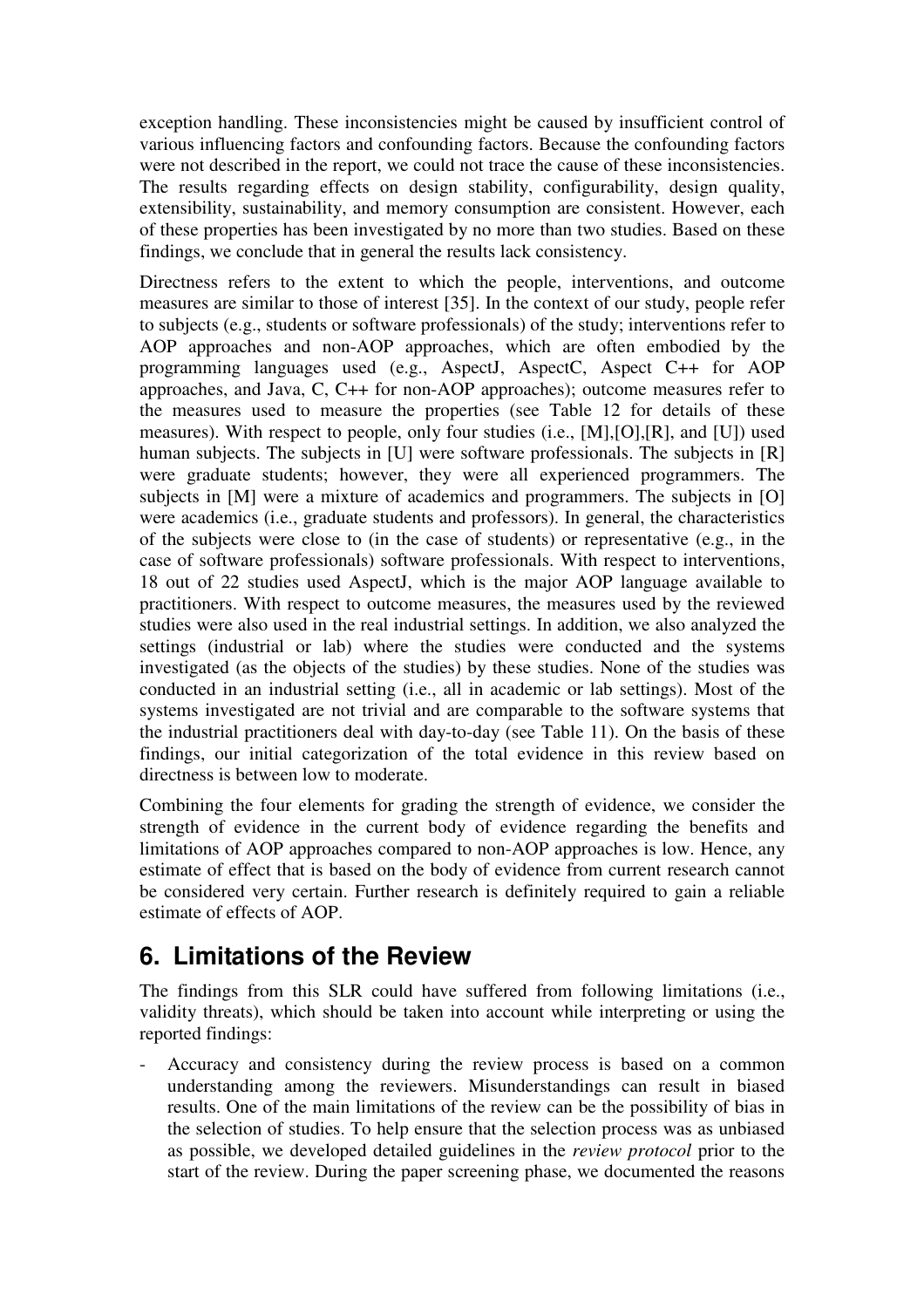for its inclusion/exclusion. Then we also rechecked the papers based on the inclusion/exclusion criteria.

- We found that many papers lacked sufficient details about the design and context of the reported studies. The findings were usually reported in a manner, which made it difficult to determine about the effect a study examined. Sometimes we had to infer certain pieces of information during the data extraction process. There is therefore a possibility that the data extraction process might have introduced some inaccuracy in the extracted data. To minimize this possibility, we decided to report such information based on the data presented in the reviewed studies For example, we have reported the research methods used for the reviewed studies as whatever authors of those studies claimed without any assessment of the research method against the available guidelines such as [23, 40-41]. Additionally, we held frequent discussions among the researchers involved in this review in order to clarify any ambiguity during the review process. This practice served as a way to recheck our results, ensure that there was consistency among individual researchers, and help resolve any disagreements. However, we were not able to recheck every piece of extracted information due to the limited time and resources. We selectively ran cross-checks during the different phases of this study.
- An account of evidence from the practice community could have been beneficial to compare findings with the research/academic community. However, following a detailed study selection and quality assessment criteria, we were left primarily with academic studies. We had to exclude studies that lacked scientific rigor. In our experience, research work reported by industry practitioners often falls into this category.

# **7. Conclusion**

Several studies have been conducted to investigate the effects of AOP compared with non-AOP on characteristics of software development process and the developed software since 1997, when the term AOP was coined. To the best of our knowledge, there has been no effort to systematically identify, analyze, and synthesize the findings of the reported empirical studies. This paper presents the methodological details and results of our systematic review of the empirical studies reporting the benefits and limitations of AOP compared with non-AOP.

We identified 3,307 papers from searching the literature, of which only 22 were finally found to be the relevant primary studies reporting comparative empirical evidence. We identified a number of reported benefits and limitations of aspectoriented software development from the perspective of the effect of AOP on certain characteristics. We observed that most of the reviewed studies have reported either positive or no significant effect of AOP compared with non-AOP approaches. The effect of AOP on performance, code size, modularity and evolvability related characteristics appear to be promising in the context similar to the reviewed studies. A few studies reported negative effect on certain characteristics. According to the findings, language mechanism, specifically exception handling is less likely to improve under current AOP models. AOP also appears to have performed poorly on cognitive dimension of software development during the reviewed studies. In many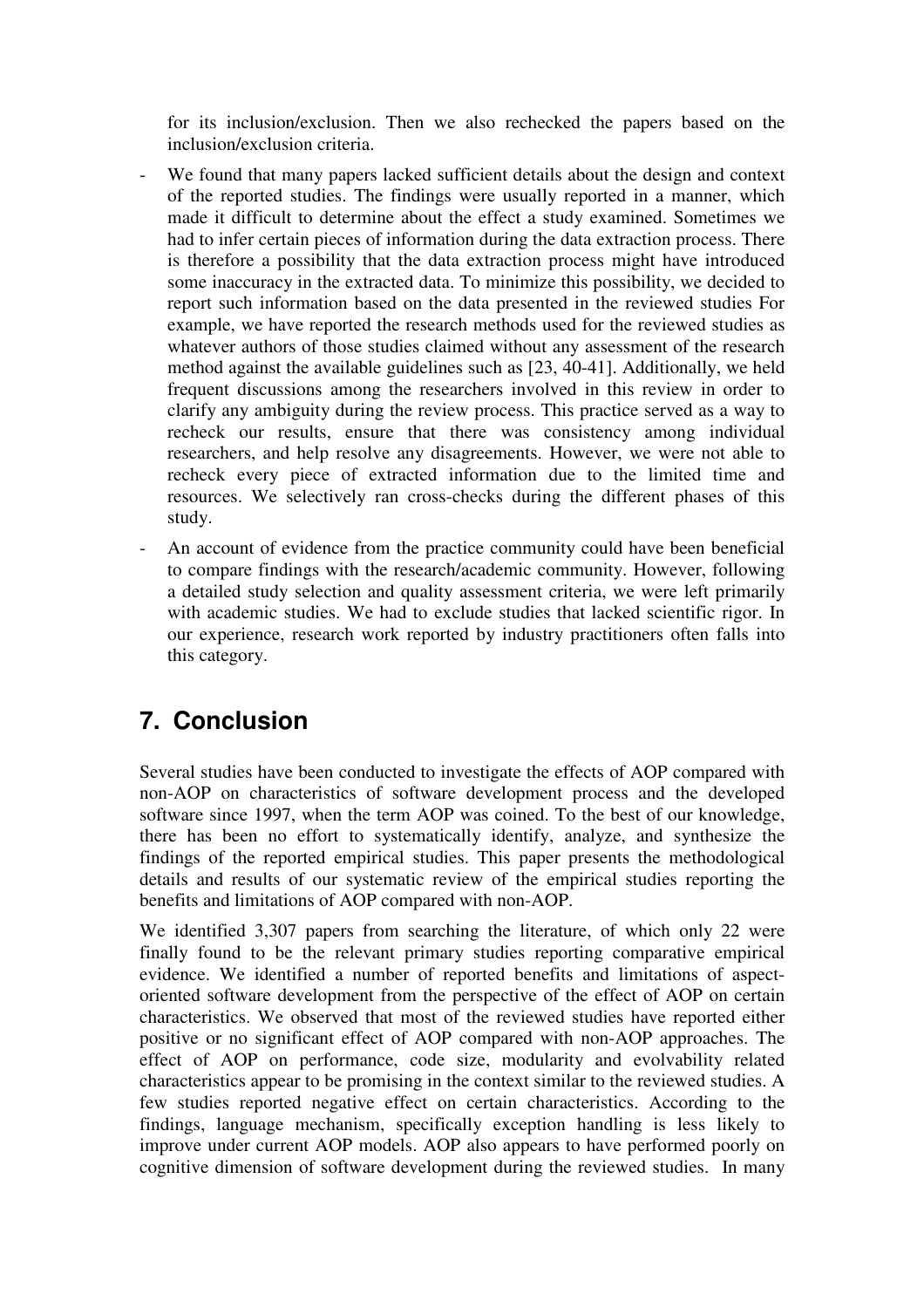study instances, we noticed diverse findings. This highlights the perception of controversy regarding the applicability of aspect-oriented paradigm. There is a need to increase the number, quality and diversity of empirical studies on AOP. We have also observed that overall reporting and (or) conduct of the primary empirical studies lack methodological rigor in the sense that researchers rarely discuss the validity and limitations of their studies. It was also observed that a majority of the studies do not explicitly state the hypothesis which is being evaluated either qualitatively or quantitatively. We believe that there is a general lack of appreciation and understanding of designing, conduct, and reporting high quality empirical studies.

The findings of this SLR also enabled us to conclude that there is a significant potential for empirical software engineering researchers to systematically investigate the effect of AOP on various perspectives of software development. We found only a few of the product related characteristics which were examined. There are many other characteristics where comparative evidence can help in understanding not only the true potential of the approach, but also in pinpointing areas where improvement in technology should be sought.

## **Acknowledgement**

This work was supported, in part, by Science Foundation Ireland grant 03/CE2/I303\_1 to Lero and by IRCSET grant no. RS/2008/134 to M. Ali Babar and Klaas.Jan Stol. We sincerely thank our colleagues for helping us during the search and study selection process. We are also thankful to the IST area editor, Barbara Kitchenham, and anonymous reviewers for providing useful comments to improve the paper.

# **References**

- [1] G. Kiczales, J. Lamping, A. Mendhekar, C. Maeda, C. V. Lopes, J.-M. Loingtier, J. Irwin, Aspect-oriented programming, in: Proceedings of the 11th European Conference on Object-Oriented Programming (ECOOP'97), Springer, 1997, pp.220-242
- [2] R. Laddad, Aspect-oriented programming will improve quality, IEEE Software, 20 (2003), 90-91.
- [3] E. W. Dijkstra, On the Role of Scientific Thought, in Selected Writings on Computing: A Personal Perspective: Springer-Verlag, 1982, pp. 60-66.
- [4] A. Colyer, R. Harrop, R. Johnson, A. Vasseur, D. Beuche, C. Beust, Point/Counterpoint, IEEE Software, 23 (2006), 72-75.
- [5] C. Sant'Anna, A. Garcia, C. Chavez, C. Lucena, A. von Staa, On the reuse and maintenance of aspect-oriented software: an assessment framework, in: Proceedings of the 17th Brazilian Symposium on Software Engineering, 2003, pp.19-34
- [6] F. Steimann, The paradoxical success of aspect-oriented programming, in: Proceedings of the 21st Annual ACM SIGPLAN Conference on Object-Oriented Programming Systems, Languages, and Applications (OOPSLA'06), ACM, 2006, pp.481-497
- [7] G. C. Murphy, R. J. Walker, E. L. A. Baniassad, M. P. Robillard, A. Lai, M. A. Kersten, Does aspect-oriented programming work?, Communications of the ACM, 44 (2001), 75-77.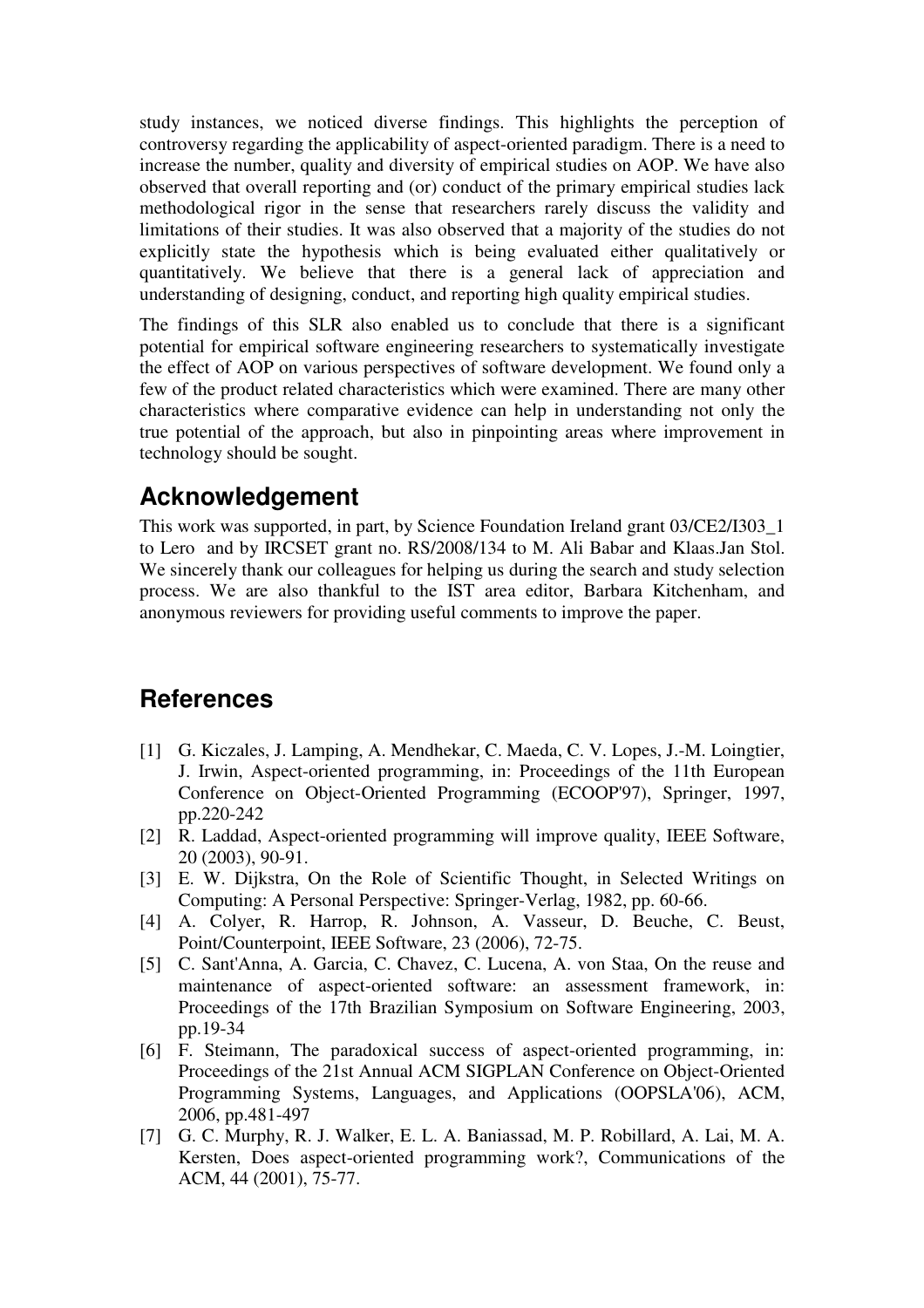- [8] P. Tarr, H. Ossher, W. Harrison, J. Stanley M. Sutton, N Degrees of Separation: Multi-Dimensional Separation of Concerns, in: International Conference on Software Engineering (ICSE '99), ACM, 1999, pp.107-119
- [9] K. Lieberherr, Adaptive Object-Oriented Software: The Demeter Method with Propagation Patterns, PWS Publishing Company, Boston, USA, 1995
- [10] W. Harrison, H. Ossher, Subject-oriented programming: a critique of pure objects, in: Proceedings of 8th International Conference on Object-Oriented Programming Systems, Languages, and Applications (OOPSLA'93), ACM, 1993, pp.411-428
- [11] L. M. J. Bergmans, M. Akşit, J. Bosch, Composition filters: extended expressiveness for OOPLs, in: Proceedings of OOPSLA Workshop on Object-Oriented Programming Languages: the Next Generation, 1992
- [12] G. Kiczales, E. Hilsdale, J. Hugunin, M. Kersten, J. Palm, W. G. Griswold, An overview of AspectJ, in: Proceedings of the 15th European Conference on Object-Oriented Programming (ECOOP'01), Springer, 2001, pp.327-353
- [13] B. Kitchenham, S. Charters, Guidelines for performing systematic literature reviews in software engineering, Software Engineering Group, School of Computer Science and Mathematics, Keele University, EBSE Technical Report Version 2.3, Jul 2007.
- [14] T. Dybå, T. Dingsøyr, Strength of evidence in systematic reviews in software engineering, in: Proceedings of the 2nd ACM-IEEE International Symposium on Empirical Software Engineering and Measurement (ESEM'08), ACM, 2008, pp.178-187
- [15] D. L. Olson, D. Delen, Advanced Data Mining Techniques, Springer, 2008
- [16] O. Dieste, A. G. Padua, Developing search strategies for detecting relevant experiments for systematic reviews, in: Proceedings of the 1st International Symposium on Empirical Software Engineering and Measurement (ESEM '07), IEEE Computer Society, 2007, pp.215-224
- [17] T. Dybå, T. Dingsøyr, Empirical studies of agile software development: a systematic review, Information and Software Technology, 50 (2008), 833-859.
- [18] T. Greenhalgh, How to Read a Paper, BMJ Publishing Group, London, 2001
- [19] B. A. Kitchenham, S. L. Pfleeger, L. M. Pickard, P. W. Jones, D. C. Hoaglin, K. E. Emam, J. Rosenberg, Preliminary guidelines for empirical research in software engineering, IEEE Transactions on Software Engineering, 28 (2002), 721-734.
- [20] T. Dybå, T. Dingsøyr, G. K. Hanssen, Applying systematic reviews to diverse study types: an experience report, in: Proceedings of the 1st International Symposium on Empirical Software Engineering and Measurement (ESEM'07), IEEE Computer Society, 2007, pp.225-234
- [21] V. B. Kampenes, T. Dybå, J. E. Hannay, D. I. K. Sjøberg, A Systematic Review of Effect Size in Software Engineering Experiments, Information and Software Technology, 49 (2007), 1073--1086.
- [22] V. B. Kampenes, T. Dyba, J. E. Hannay, D. I. K. Sjberg, A systematic review of effect size in software engineering experiments, Information and Software Technology, 49 (2007), 1073-1086.
- [23] L. M. Pickarda, B. A. Kitchenham, P. W. Jones, Combining empirical results in software engineering Information and Software Technology, 40 (1998), 811-821.
- [24] M. Ciolkowski, Aggregation of empirical evidence, in Empirical Software Engineering Issues: Critical Assessment and Future Directions, V. R. Basili, D.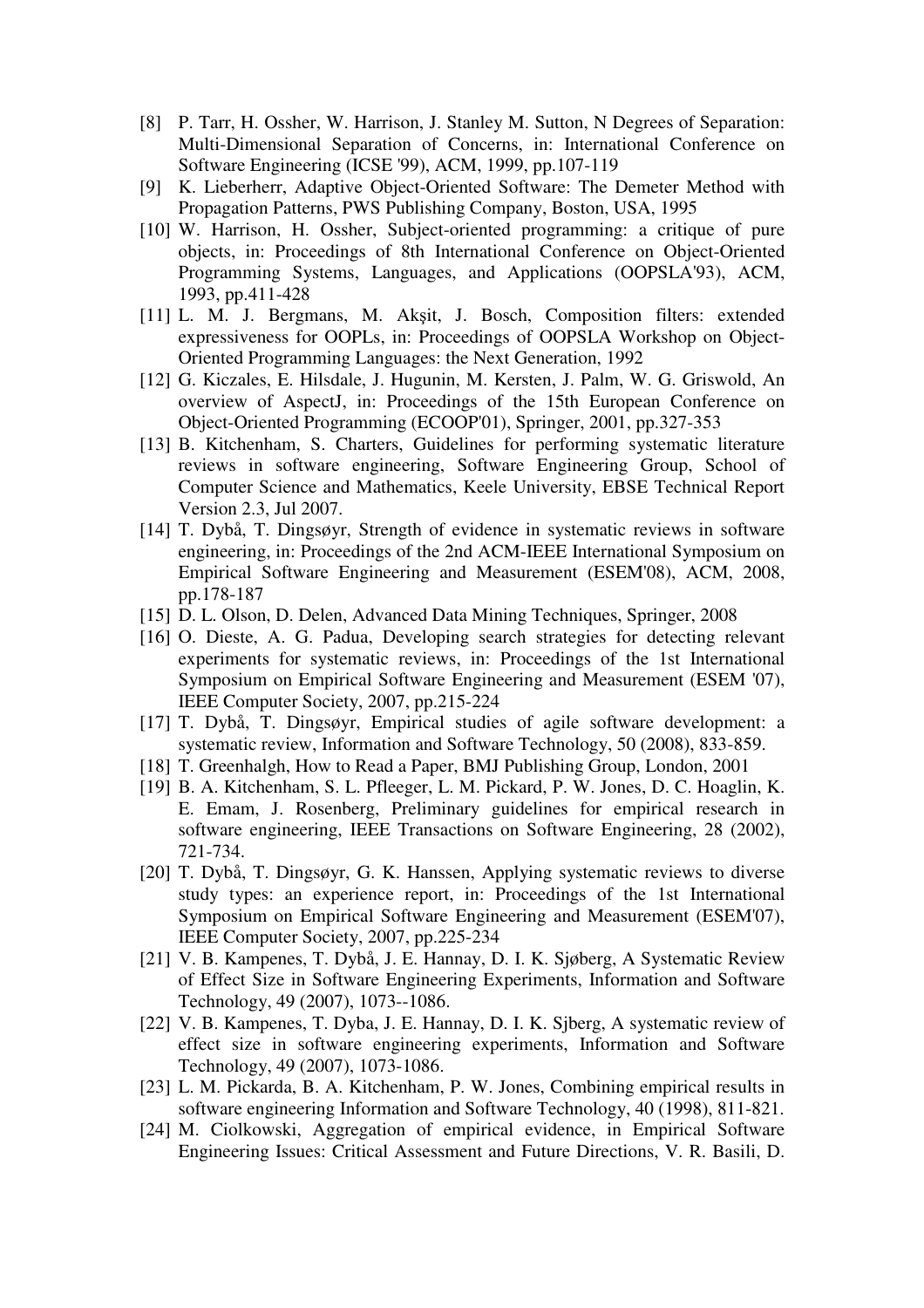Rombach, K. Schneider, B. Kitchenham, D. Pfahl, and R. W. Selby, Eds.: Springer, 2007, p. 20.

- [25] J. Miller, Applying meta-analytical procedures to software engineering experiments, Journal of Systems and Software, 54 (2000), 29-39.
- [26] S. R. Chidamber, C. F. Kemerer, A metrics suite for object oriented design, IEEE Transactions on Software Engineering, 20 (1994), 476-493.
- [27] M. Ceccato, P. Tonella, Measuring the effects of software aspectization, in: Electronic Proceedings of the 1st Workshop on Aspect Reverse Engineering (WARE), 2004
- [28] J. Zhao, Measuring coupling in aspect-oriented systems, in: Proceedings of the 10th International Software Metrics Symposium (METRICS'04), 2004
- [29] E. Gamma, R. Helm, R. Johnson, J. M. Vlissides, Design Patterns: Elements of Reusable Object-Oriented Software, Addison-Wesley, 1994
- [30] L. Hatton, How accurately do engineers predict software maintenance tasks?, IEEE Computer, 40 (2007), 64-69.
- [31] S. S. Yau, J. S. Collofello, Design stability measures for software maintenance, IEEE Transactions on Software Engineering, 11 (1985), 849-856.
- [32] B. Meyer, Object-Oriented Software Construction, Prentice Hall, 1988
- [33] OMG, The Common Object Request Broker: Architecture and Specification, Framingham, MA, USA: Object Management Group, 1999.
- [34] S. McConnell, Code Complete, Microsoft Press, 2004
- [35] D. Atkins, D. Best, P. A. Briss, M. Eccles, Y. Falck-Ytter, S. Flottorp, G. H. Guyatt, R. T. Harbour, M. C. Haugh, D. Henry, S. Hill, R. Jaeschke, G. Leng, A. Liberati, N. Magrini, J. Mason, P. Middleton, J. Mrukowicz, D. O'Connell, A. D. Oxman, B. Phillips, H. J. Schünemann, T. T.-T. Edejer, H. Varonen, G. E. Vist, J. W. Williams, S. Zaza, Grading quality of evidence and strength of recommendations, BMJ (British Medical Journal), 328 (2004), 1490.

#### **Appendix-I: Selected Studies**

- [A] N. Cacho, F. C. Filho, A. Garcia, E. Figueiredo, EJFlow: Taming exceptional control flows in aspect-oriented programming, in: Proceedings of the 7th International Conference on Aspect-Oriented Software Development (AOSD'07), ACM, 2008, pp.72-83
- [B] N. Cacho, C. Sant'Anna, E. Figueiredo, A. Garcia, T. Batista, C. Lucena, Composing design patterns: a scalability study of aspect-oriented programming, in: Proceedings of the 5th International Conference on Aspect-Oriented Software Development (AOSD'06), ACM, 2006, pp.109-121
- [C] Y. Coady, G. Kiczales, Back to the future: a retroactive study of aspect evolution in operating system code, in: Proceedings of the 2nd International Conference on Aspect-Oriented Software Development, ACM, 2003, pp.50-59
- [D] R. Coelho, A. Rashid, A. Garcia, F. Ferrari, N. Cacho, U. Kulesza, A. von Staa, C. Lucena, Assessing the impact of aspects on exception flows: an exploratory study, in: Proceedings of the 22nd European Conference on Object-Oriented Programming (ECOOP'08), Springer, 2008, pp.207-234
- [E] A. Garcia, C. Sant'Anna, E. Figueiredo, U. Kulesza, C. Lucena, A. v. Staa, Modularizing design patterns with aspects: a quantitative study, in: Proceedings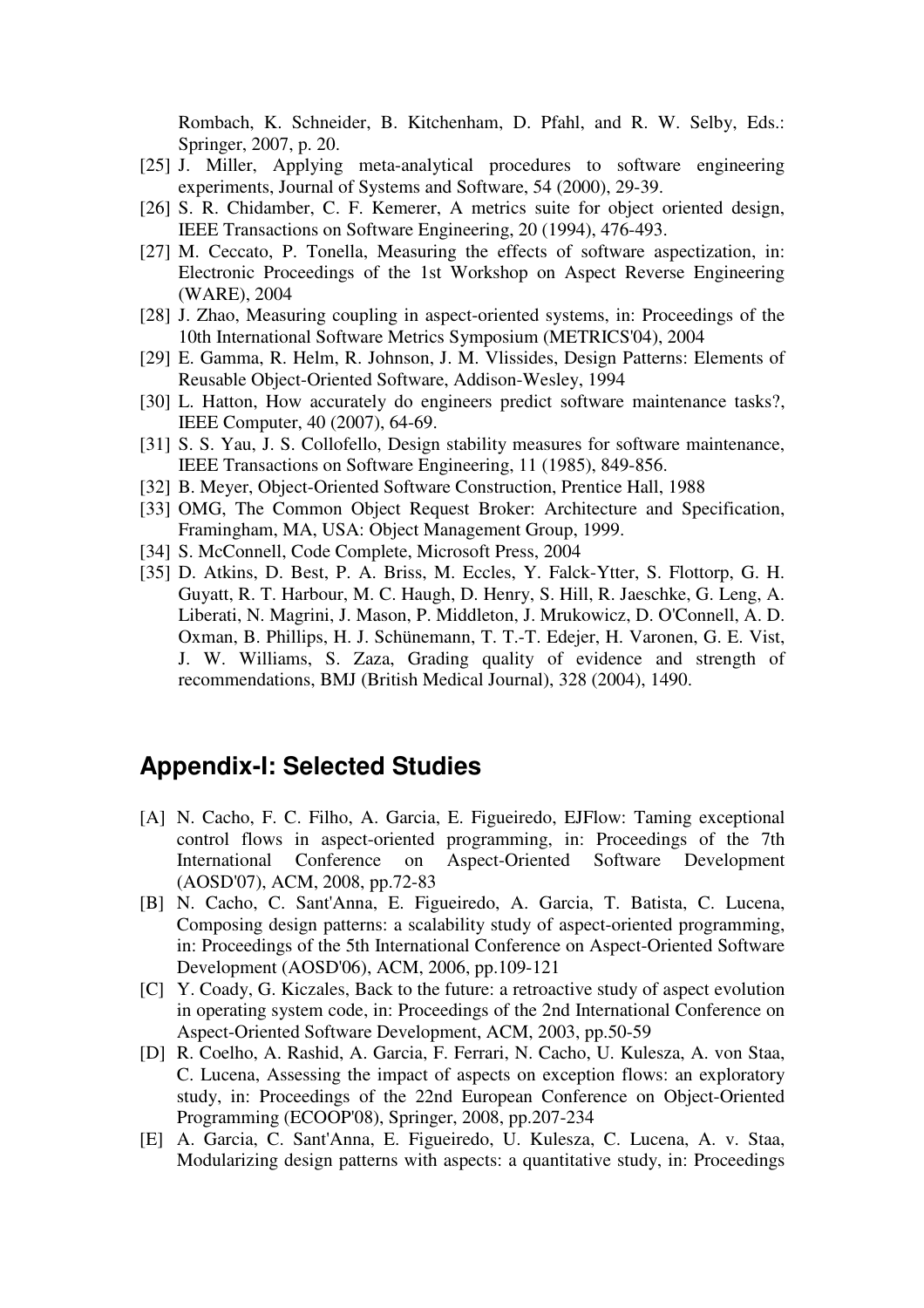of the 4th International Conference on Aspect-Oriented Software Development (AOSD'05), ACM, 2005, pp.3-14

- [F] C. Gibbs, C. R. Liu, Y. Coady, Sustainable system infrastructure and big bang evolution: can aspects keep pace?, in: Proceedings of 19th European Conference on Object-Oriented Programming (ECOOP'05), Springer, 2005, pp.241-261
- [G] P. Greenwood, T. Bartolomei, E. Figueiredo, M. Dosea, A. Garcia, N. Cacho, C. Sant'Anna, S. Soares, P. Borba, U. Kulesza, A. Rashid, On the impact of aspectual decompositions on design stability: an empirical study, in: Proceedings of 21st European Conference on Object-Oriented Programming (ECOOP'07), Springer, 2007, pp.176-200
- [H] B. Harbulot, J. R. Gurd, Using AspectJ to separate concerns in parallel scientific Java code, in: Proceedings of the 3rd International Conference on Aspect-Oriented Software Development (AOSD'04), ACM, 2004, pp.122-131
- [I] K. Kourai, H. Hibino, S. Chiba, Aspect-oriented application-level scheduling for J2EE servers, in: Proceedings of the 6th International Conference on Aspect-Oriented Software Development (AOSD'07), ACM, 2007, pp.1-13
- [J] D. Lohmann, O. Spinczyk, W. Schröder-Preikschat, Lean and efficient system software product lines: where aspects beat objects, Transactions on Aspect-Oriented Software Development II, (2006), 227-255.
- [K] J. Siadat, R. J. Walker, C. Kiddle, Optimization aspects in network simulation, in: Proceedings of the 5th International Conference on Aspect-Oriented Software Development (AOSD'06), ACM, 2006, pp.122-133
- [L] C. Zhang, H.-A. Jacobsen, Resolving feature convolution in middleware systems, in: Proceedings of the 19th Conference on Object-Oriented Programming, Systems, Languages, and Applications (OOPSLA'04), ACM, 2004, pp.188-205
- [M] P. Tonella, M. Ceccato, Refactoring the aspectizable interfaces: an empirical assessment, IEEE Transactions on Software Engineering, 31 (2005), 819-832
- [N] M. Lippert, C. V. Lopes, A study on exception detection and handling using aspect-oriented programming, in: Proceedings of the 22nd International Conference on Software Engineering (ICSE'00), ACM, 2000, pp.418-427
- [O] R. J. Walker, E. L. A. Baniassad, G. C. Murphy, An initial assessment of aspectoriented programming, in: Proceedings of the 21st International Conference on Software Engineering (ICSE'99), IEEE Computer Society Press, 1999, pp.120- 130
- [P] R. M. Pratap, F. Hunleth, R. K. Cytron, Building fully customisable middleware using an aspect-oriented approach, IEE Proceedings-Software, 151 (2004), 199- 216.
- [Q] E. Figueiredo, N. Cacho, C. Sant'Anna, M. Monteiro, U. Kulesza, A. Garcia, S. Soares, F. Ferrari, S. Khan, F. C. Filho, F. Dantas, Evolving software product lines with aspects: an empirical study on design stability, in: Proceedings of the 30th International Conference on Software Engineering (ICSE'08), ACM, 2008, pp.261-270
- [R] L. Madeyski, L. Szala, Impact of aspect-oriented programming on software development efficiency and design quality: an empirical study, IET Software, 1 (2007), 180-187.
- [S] C. Lobato, A. Garcia, A. Romanovsky, C. Lucena, An aspect-oriented software architecture for code mobility, Software: Practice and Experience, 38 (2008), 1365-1392.
- [T] F. C. Filho, N. Cacho, E. Figueiredo, R. Maranh, A. Garcia, C. M. F. Rubira, Exceptions and aspects: the devil is in the details, in: Proceedings of the 14th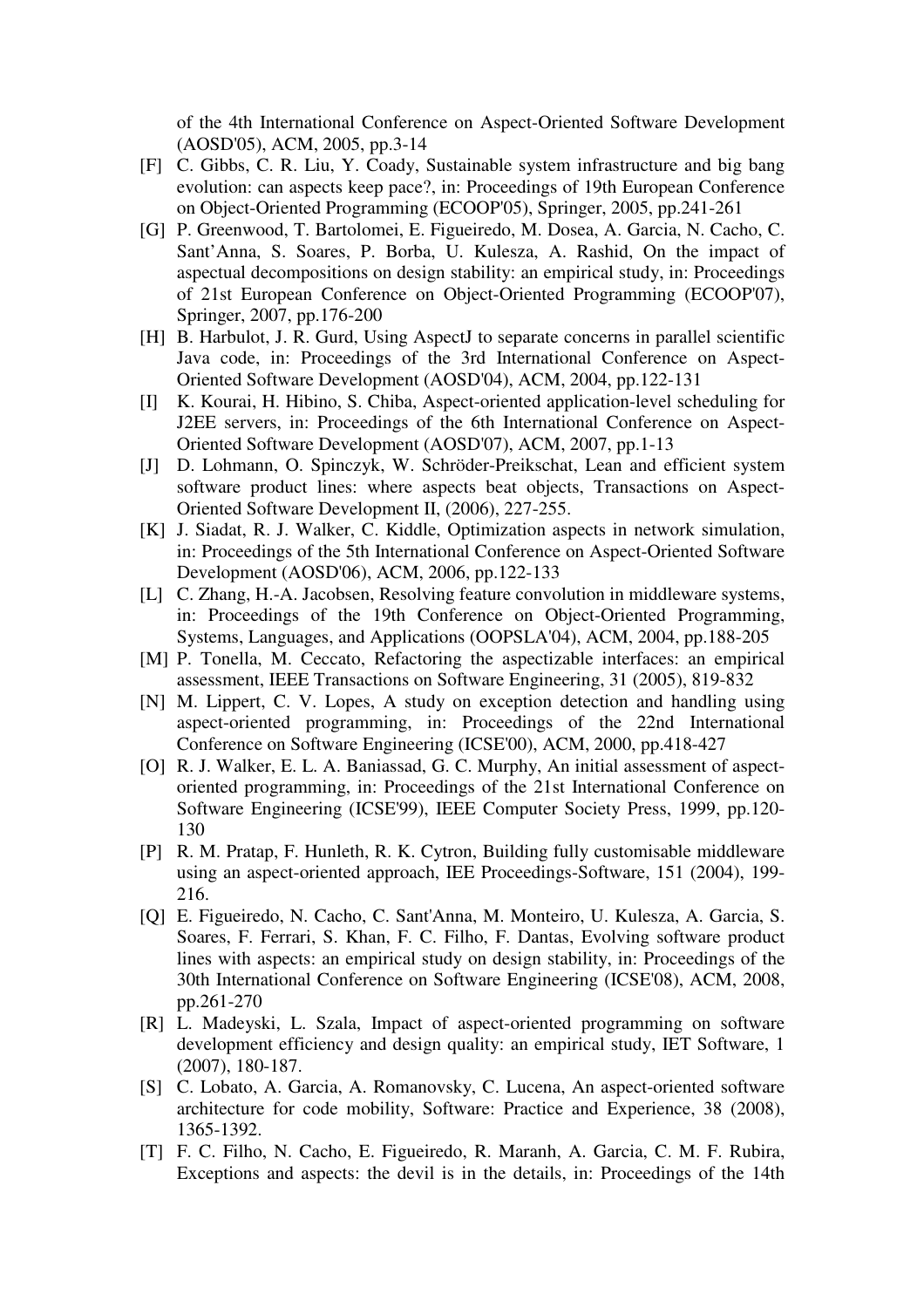ACM SIGSOFT International Symposium on Foundations of Software Engineering (FSE'06), ACM, 2006, pp.152-162

- [U] M. Bartsch, R. Harrison, An exploratory study of the effect of aspect-oriented programming on maintainability, Software Quality Journal, 16 (2008), 23-44
- [V] J. Hannemann, G. Kiczales, Design pattern implementation in Java and AspectJ, in: Proceedings of the 17th International Conference on Object-Oriented Programming, Systems, Languages, and Applications (OOPSLA'02), ACM, 2002, pp.161-173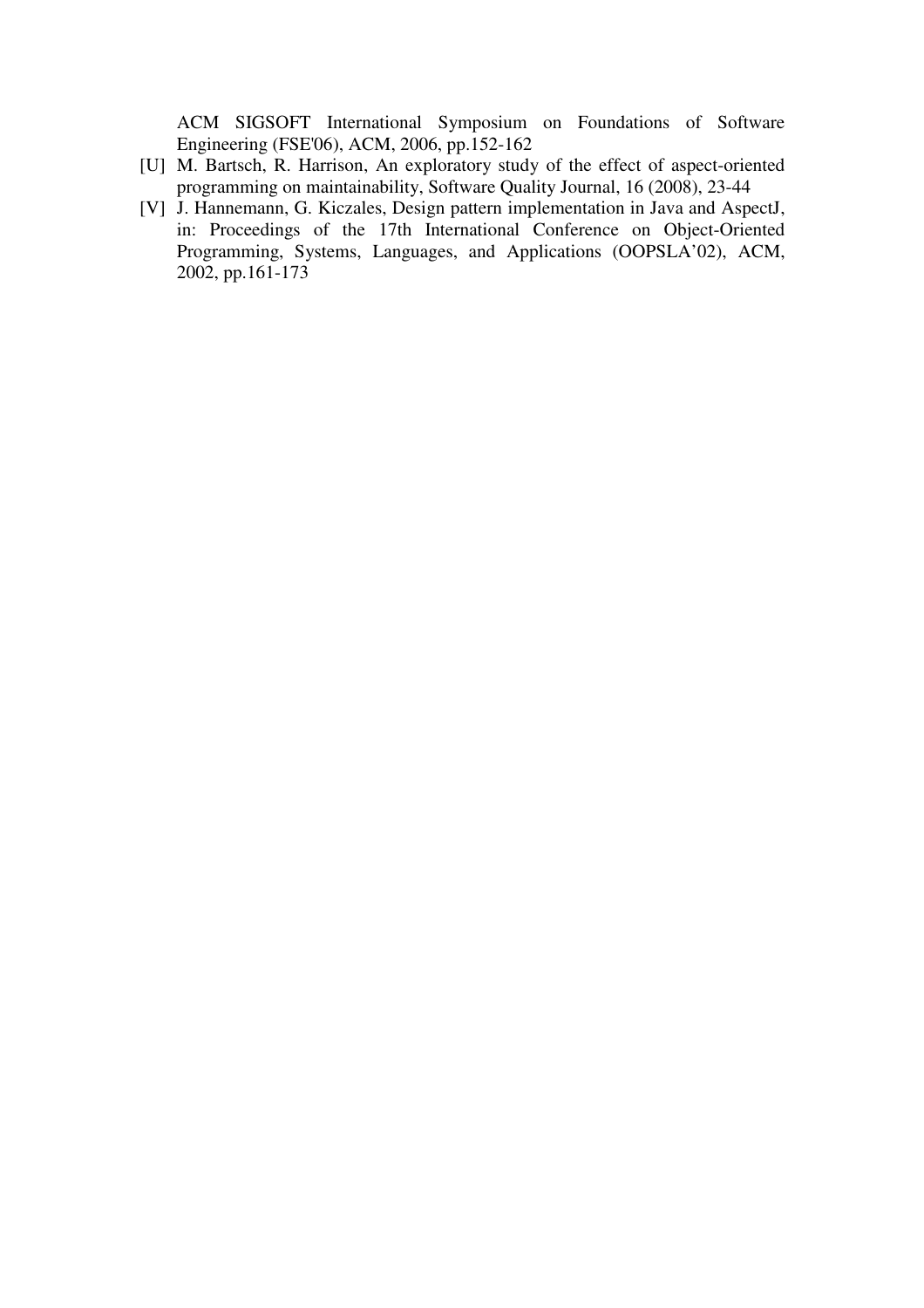# **Appendix-II: Tables**

|              | Quality of Reporting and Rigor |                           |                  |                |                    |                  |                    |                        |                  | Credibility of Evidence |                  |                  |                       |                  |
|--------------|--------------------------------|---------------------------|------------------|----------------|--------------------|------------------|--------------------|------------------------|------------------|-------------------------|------------------|------------------|-----------------------|------------------|
|              | Rationale                      | Description<br>of Context | Design           | Sampling       | Data<br>collection | Analysis         | Sufficient<br>data | Clarity of<br>findings |                  | Author<br>bias          | Validity         | Limitations      |                       |                  |
| <b>Study</b> | Q1                             | Q2                        | Q3               | Q <sub>4</sub> | Q <sub>5</sub>     | Q <sub>6</sub>   | Q7                 | $\bf Q8$               | $Sum(1-8)$       | Q <sub>9</sub>          | Q10              | Q11              | $Sum(9-11)$           | <b>Total</b>     |
| [A]          | $\mathbf{1}$                   | 0.5                       | 0.5              | 1              | 1                  | $\boldsymbol{0}$ | 1                  | 1                      | 6                | $\mathbf{0}$            | $\boldsymbol{0}$ | $\mathbf{0}$     | 0                     | 6                |
| $[B]$        | $\mathbf{1}$                   | 0.5                       | $\boldsymbol{0}$ | 1              | 0.5                | 0.5              | 0.5                | $\mathbf{1}$           | 5                | $\mathbf{0}$            | $\boldsymbol{0}$ | $\mathbf{0}$     | $\boldsymbol{\theta}$ | 5                |
| [C]          | $\mathbf{1}$                   | $\mathbf{1}$              | $\boldsymbol{0}$ | $\mathbf{1}$   | 1                  | 0.5              | 1                  | $\mathbf{1}$           | 6.5              | $\overline{0}$          | $\boldsymbol{0}$ |                  | $\overline{I}$        | $7.5$            |
| [D]          |                                | $\mathbf{1}$              | $\mathbf{1}$     |                | $\mathbf{1}$       | 0.5              |                    |                        | 7.5              | 0.5                     | $\boldsymbol{0}$ |                  | 1.5                   | $\boldsymbol{9}$ |
| [E]          | $\mathbf{1}$                   | 0.5                       | $\mathbf{1}$     | $\mathbf{1}$   | $\mathbf{1}$       | $\boldsymbol{0}$ |                    | $\mathbf{1}$           | 6.5              | $\mathbf{0}$            | $\boldsymbol{0}$ |                  | $\boldsymbol{l}$      | $7.5$            |
| [F]          | $\mathbf{1}$                   | 0.5                       | $\boldsymbol{0}$ | $\mathbf{1}$   | $\mathbf{1}$       | $\boldsymbol{0}$ | 0.5                | $\mathbf{1}$           | 5                | $\mathbf{0}$            | $\boldsymbol{0}$ | $\mathbf{1}$     | $\boldsymbol{l}$      | 6                |
| [G]          | 1                              | $\mathbf{1}$              | $\mathbf{1}$     | 1              |                    | $\mathbf{1}$     | 1                  | $\mathbf{1}$           | 8                | $\mathbf{0}$            | $\boldsymbol{0}$ |                  | $\mathcal{I}$         | $\boldsymbol{9}$ |
| [H]          | $\mathbf{1}$                   | $\mathbf{1}$              | 0.5              | 1              | 1                  | $\boldsymbol{0}$ | 0.5                | 0.5                    | 5.5              | $\overline{0}$          | $\boldsymbol{0}$ | $\boldsymbol{0}$ | $\mathcal O$          | 5.5              |
| $[1]$        | 1                              | $\mathbf{1}$              | $\overline{0}$   | 1              | 0.5                | 0.5              | 1                  | 1                      | 6                | $\mathbf{0}$            | $\boldsymbol{0}$ | $\mathbf{0}$     | $\theta$              | 6                |
| $[J]$        | $\mathbf{1}$                   | $\mathbf{1}$              | 0.5              | 1              | 1                  | 0.5              |                    | 1                      | $\boldsymbol{7}$ | $\mathbf{0}$            | $\boldsymbol{0}$ | 0.5              | 0.5                   | $7.5$            |
| [K]          | 1                              | 0.5                       | 0.5              | 1              | 1                  | 0.5              | 0.5                | 1                      | 6                | $\mathbf{0}$            | $\boldsymbol{0}$ | $\mathbf{0}$     | $\theta$              | 6                |
| $[{\rm L}]$  | $\mathbf{1}$                   | 0.5                       | 0.5              | $\mathbf{1}$   | 0.5                | 0.5              |                    | $\mathbf{1}$           | 6                | $\mathbf{0}$            | $\boldsymbol{0}$ | $\mathbf{0}$     | $\theta$              | 6                |
| [M]          |                                | $\mathbf{1}$              | $\mathbf{1}$     |                | 1                  | $\mathbf{1}$     |                    |                        | 8                | $\mathbf{0}$            | $\overline{1}$   | $\boldsymbol{0}$ | $\mathcal{I}$         | $\boldsymbol{9}$ |
| [N]          | $\mathbf{1}$                   | 0.5                       | $\boldsymbol{0}$ | 0.5            | $\mathbf{1}$       | $\boldsymbol{0}$ | 0.5                | $\mathbf{1}$           | 4.5              | $\overline{0}$          | $\boldsymbol{0}$ | $\mathbf{0}$     | $\theta$              | 4.5              |
| [0]          | $\mathbf{1}$                   | $\mathbf{1}$              | $\mathbf{1}$     | 0.5            | 1                  | $\mathbf{1}$     | $\mathbf{1}$       | 1                      | 7.5              | 0.5                     | $\mathbf{1}$     | $\mathbf{1}$     | 2.5                   | 10               |
| [P]          | $\mathbf{1}$                   | 0.5                       | $\overline{0}$   | $\mathbf{1}$   | 1                  | $\boldsymbol{0}$ | 0.5                | $\mathbf{1}$           | 5                | $\overline{0}$          | $\boldsymbol{0}$ | $\mathbf{0}$     | $\boldsymbol{\theta}$ | 5                |
| [Q]          | $\mathbf{1}$                   | 1                         | 0.5              | 1              | 1                  | 0.5              |                    | $\mathbf{1}$           | $\boldsymbol{7}$ | $\overline{0}$          | $\boldsymbol{0}$ |                  | $\overline{I}$        | $8\,$            |
| [R]          | 1                              |                           | 1                |                | 0.5                | $\mathbf{1}$     |                    |                        | 7.5              | 0.5                     |                  |                  | 2.5                   | 10               |
| [S]          | $\mathbf{1}$                   | $\mathbf{1}$              | $\boldsymbol{0}$ | 1              | 1                  | $\boldsymbol{0}$ |                    | 1                      | 6                | $\mathbf{0}$            | $\mathbf{0}$     | $\boldsymbol{0}$ | $\boldsymbol{\theta}$ | 6                |
| [T]          | $\mathbf{1}$                   | $\mathbf{1}$              | 0.5              | 1              | 1                  | 0.5              |                    | $\mathbf{1}$           | $\boldsymbol{7}$ | $\mathbf{0}$            | $\mathbf{0}$     | $\mathbf{1}$     | $\mathfrak{1}$        | $8\,$            |
| [U]          | 1                              | $\mathbf{1}$              | $\mathbf{1}$     |                |                    | $\mathbf{1}$     |                    |                        | 8                | $\boldsymbol{0}$        | $\mathbf{1}$     | 0.5              | 1.5                   | 9.5              |
| [V]          |                                | 0.5                       | 0.5              |                |                    | $\boldsymbol{0}$ | 0.5                |                        | 5.5              | $\mathbf{0}$            | $\boldsymbol{0}$ | $\boldsymbol{0}$ | $\theta$              | 5.5              |

#### **Table 10: Quality assessment scores**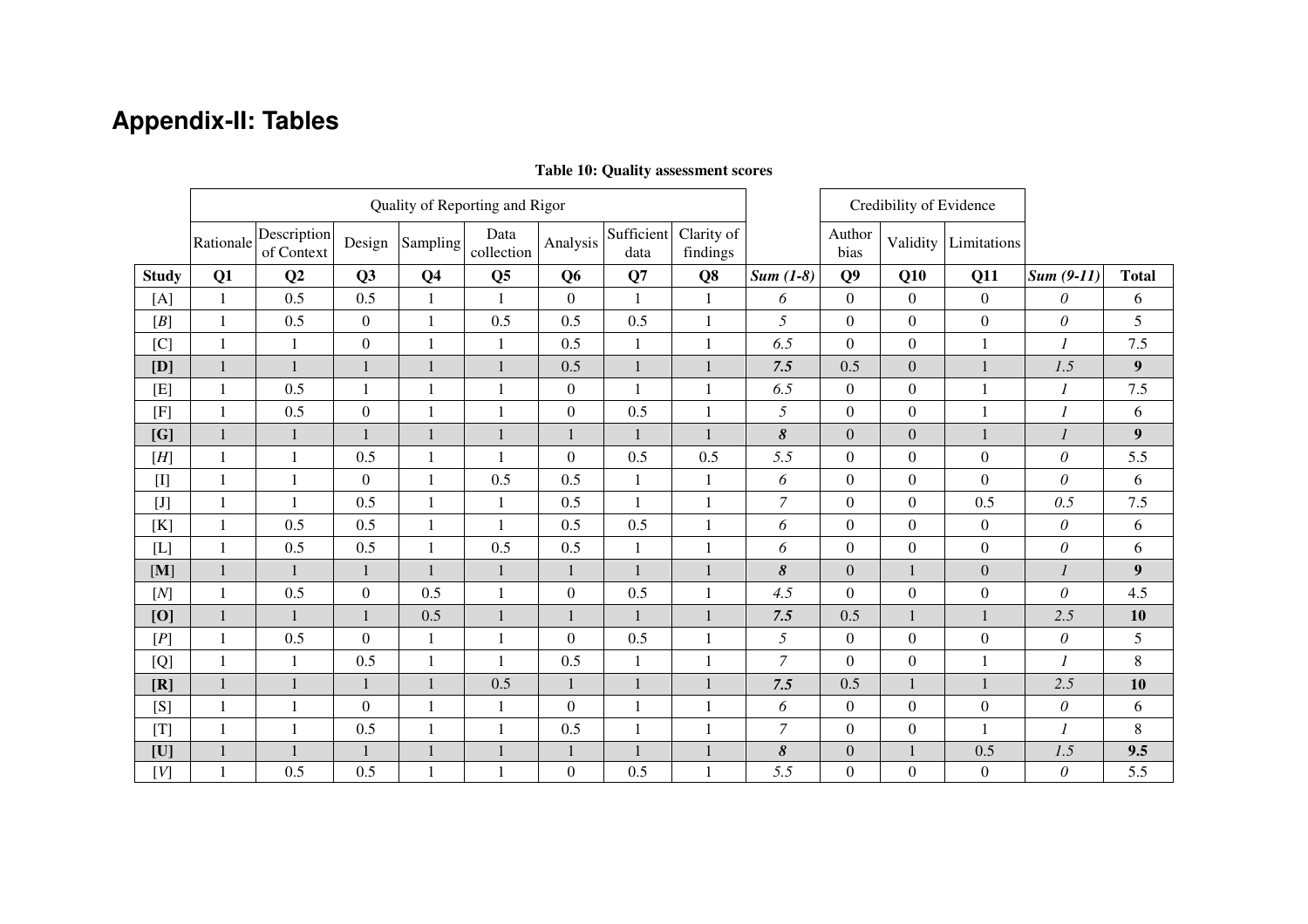|                             | <b>Table 11: Studied systems</b>                           |                       |                                                                                                         |                       |               |  |  |  |
|-----------------------------|------------------------------------------------------------|-----------------------|---------------------------------------------------------------------------------------------------------|-----------------------|---------------|--|--|--|
|                             | <b>Study System</b>                                        | <b>Type</b>           | Size (typically LOC of non-AOP code, unless specified)                                                  | <b>AOP</b>            | Comparison    |  |  |  |
|                             |                                                            |                       |                                                                                                         | Lang./System          | Lang.         |  |  |  |
| [A]                         | MobileMedia                                                | Application           | almost 4,000 LOC                                                                                        | AspectJ, EJFlow       | Java          |  |  |  |
| [B]                         | OpenORB compliant middleware                               | Middleware            | 'medium-sized", LOC not mentioned                                                                       | AspectJ               | Java          |  |  |  |
|                             | Measurement tool                                           | Application           | 'medium-sized", LOC not mentioned                                                                       | AspectJ               | Java          |  |  |  |
|                             | Agent-based application                                    | Application           | "medium-sized", LOC not mentioned                                                                       | AspectJ               | Java          |  |  |  |
| [CI]                        | FreeBSD                                                    | Operating system      | v2: 212,000, v3: 357,000, v4: 474,000 LOC                                                               | AspectC               | Ċ             |  |  |  |
| [D]                         | <b>Health Watcher</b>                                      | Web-based IS          | v1: 6,080, v9: 8,825 LOC                                                                                | AspectJ               | Java          |  |  |  |
|                             | Mobile Photo                                               | Application           | v4: 2,540, v6: 1,571 LOC                                                                                | AspectJ               | Java          |  |  |  |
|                             | <b>JHotDraw</b>                                            | Framework             | 21,027 LOC                                                                                              | AspectJ               | Java          |  |  |  |
| [E]                         | 23 GoF design patterns                                     |                       | Not specified                                                                                           | AspectJ               | Java          |  |  |  |
| [F]                         | Memory manager toolkit (MMTk) within Jikes<br><b>RVM</b>   | Virtual machine       | Not mentioned                                                                                           | AspectJ               | Java          |  |  |  |
| $\lceil$ G                  | <b>Health Watcher</b>                                      | Web-based IS          | more than 4,000 LOC in both Java and AspectJ                                                            | AspectJ, CaesarJ Java |               |  |  |  |
| ſН                          | Java Grande Forum benchmark suite                          | <b>Benchmarks</b>     | Raytracer 3177 LOC; LUFact 1049 LOC; Crypt: unknown                                                     | AspectJ               | Java          |  |  |  |
| $[1]$                       | Kasendas, a river monitoring system.                       | Application           | 9,238 LOC Java, 1736 LOC JSP,                                                                           | GluonJ                | Java          |  |  |  |
| [J]                         | An embedded software product line for weather<br>stations  | Embedded software     | 1392-5008 bytes of object code                                                                          | AspectC++             | $C++$         |  |  |  |
| [K]                         | IP-TN network simulator                                    | Simulator             | 27 KLOC at core                                                                                         | AspectC++             | $C++$         |  |  |  |
| [L]                         | <b>ORBacus</b>                                             | Middleware            | 23 KLOC at core; 13 KLOC after aspectization                                                            | AspectJ               | Java          |  |  |  |
| [M]                         | <b>JHotDraw</b>                                            | Framework             | 39,214 LOC                                                                                              | AspectJ               | Java          |  |  |  |
|                             | FreeTTS                                                    | Application           | 31,099 LOC                                                                                              | AspectJ               | Java          |  |  |  |
|                             | JGraph                                                     | Framework             | 18,373 LOC                                                                                              | AspectJ               | Java          |  |  |  |
|                             | All classes below java in the package hierarchy of Library |                       | 382,533 LOC                                                                                             | AspectJ               | Java          |  |  |  |
|                             | <b>JDK</b>                                                 |                       |                                                                                                         |                       |               |  |  |  |
| [N]                         | <b>JWAM</b>                                                | Framework             | 44,000 LOC                                                                                              | AspectJ               | Java          |  |  |  |
| [0]                         | Digital library system (2 versions)                        | Application           | Not specified                                                                                           | AspectJ               | Java, Emerald |  |  |  |
| [P]                         | FACET, an implementation of CORBA event<br>channel         | Middleware            | Class file 55,250 - 342,226 bytes without CORBA feature; 166,921 -<br>475,100 bytes with CORBA feature. | AspectJ               | Java          |  |  |  |
| [Q]                         | MobileMedia                                                | Software product line | more than 3,000 LOC                                                                                     | AspectJ               | Java          |  |  |  |
|                             | <b>BestLap</b>                                             | Software product line | almost 10,000 LOC                                                                                       | AspectJ               | Java          |  |  |  |
| $\left[ \mathbf{R} \right]$ | Web-based manuscript submission system (3)<br>versions)    | Application           | OO version 1: 4,378; OO version 2: 4,680; AO version: 3,895                                             | AspectJ               | Java          |  |  |  |
| [S]                         | Expert Committee                                           | Application           | 10,000 LOC                                                                                              | AspectJ               | Java          |  |  |  |
|                             | MobiGrid                                                   | Framework             | 699 LOC                                                                                                 | AspectJ               | Java          |  |  |  |
| $\lceil T \rceil$           | Telestrada                                                 | Application           | 3,350 LOC                                                                                               | AspectJ               | Java          |  |  |  |
|                             | Pet Store                                                  | Application           | 17,500 LOC                                                                                              | AspectJ               | Java          |  |  |  |
|                             | CVS Core Plug-in                                           | Component             | 20,000 LOC                                                                                              | AspectJ               | Java          |  |  |  |
|                             | Health Watcher                                             | Web-based IS          | 6,630 LOC                                                                                               | AspectJ               | Java          |  |  |  |
| U                           | Online shopping system                                     | Application           | 460 NCLOC in Java; 490 NCLOC in AspectJ                                                                 | AspectJ               | Java          |  |  |  |
| [V]                         | 23 GoF design patterns                                     |                       | Not specified                                                                                           | AspectJ               | Java          |  |  |  |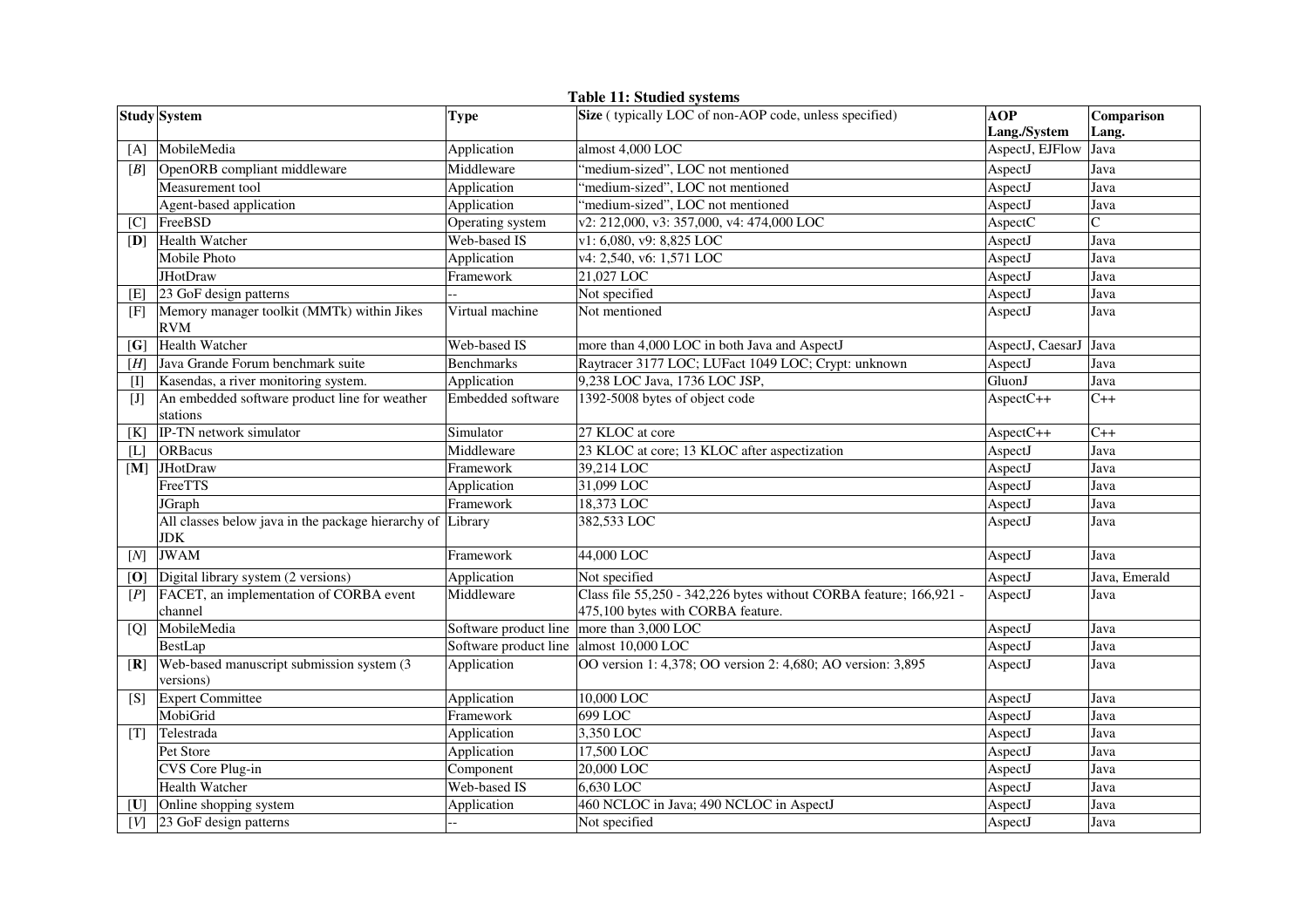| Table 12: Measured properties and metrics used |                                                                          |                                                      |  |  |  |  |
|------------------------------------------------|--------------------------------------------------------------------------|------------------------------------------------------|--|--|--|--|
| <b>Property</b>                                | <b>Metric</b>                                                            | <b>Studies</b>                                       |  |  |  |  |
| Size                                           | Lines of code (LOC)                                                      | [A],[B],[E],[G],[L],[N],[P],[Q],[T]                  |  |  |  |  |
|                                                | Non-commented lines of code (NCLOC)                                      | [R], [M]                                             |  |  |  |  |
|                                                | Number of modules (NOM)                                                  | [R]                                                  |  |  |  |  |
|                                                | Number of attributes (NOA)                                               | [A],[B],[E],[G],[T]                                  |  |  |  |  |
|                                                | Weighted op. in modules/components                                       | [A],[B],[E],[G],[R],[T]                              |  |  |  |  |
|                                                | Number of class operations (OP)                                          | ſМ]                                                  |  |  |  |  |
|                                                | Vocabulary size (VS)                                                     | [A],[G],[Q],[T]                                      |  |  |  |  |
| Coupling                                       | Coupling btw. Comp./modules (CBM)                                        | [A],[B],[E],[G],[Q],[R],[T]                          |  |  |  |  |
|                                                | Depth of inheritance tree (DIT)                                          | [A],[B],[E],[G],[Q],[T]                              |  |  |  |  |
|                                                | Efferent coupling (EC)                                                   | [L]                                                  |  |  |  |  |
| Cohesion                                       | Lack of cohesion in operations (LCOO)                                    | [A],[B],[E],[G],[Q],[R],[T]                          |  |  |  |  |
| Separation of concerns                         | Concern diffusion over comp. (CDC)                                       | [A],[B],[E],[G],[Q],[T]                              |  |  |  |  |
|                                                | Concern diffusion over operations (CDO)                                  | [A],[B],[E],[G],[Q],[T]                              |  |  |  |  |
|                                                | Concern diffusion over LOC (CDLOC)                                       | [A],[B],[E],[G],[Q],[T]                              |  |  |  |  |
| Change impact                                  | Num. of added/changed/removed comp.                                      | [G],[Q]                                              |  |  |  |  |
|                                                | Num. of added/changed/removed op.                                        | [G],[Q]                                              |  |  |  |  |
|                                                | Num. of added/changed/removed pointcuts                                  | [G],[Q]                                              |  |  |  |  |
|                                                | Number of added/changed/removed LOC                                      | [G],[Q]                                              |  |  |  |  |
| Ease of Change                                 | Time to complete the change                                              | [O]                                                  |  |  |  |  |
|                                                | Time spent on coding                                                     | [O]                                                  |  |  |  |  |
|                                                | Time spent on analysis                                                   | [0]                                                  |  |  |  |  |
|                                                | Lines of code written                                                    | [O]                                                  |  |  |  |  |
| Ease of debugging                              | Time required to correct each fault                                      | [O]                                                  |  |  |  |  |
|                                                | Number of file switches                                                  | [O]                                                  |  |  |  |  |
|                                                | Number of instances of semantic analysis                                 | [0]                                                  |  |  |  |  |
|                                                | Number of builds per fault                                               | [O]                                                  |  |  |  |  |
| Performance                                    | Round-trip message invocation cost                                       | [L]                                                  |  |  |  |  |
|                                                | Data sending cost (min., avg., max.)                                     | $[{\rm L}]$                                          |  |  |  |  |
|                                                | Number of running threads per unit time                                  | $\left[ \mathrm{I}\right] ,\left[ \mathrm{L}\right]$ |  |  |  |  |
|                                                | Cost of forking a process                                                | [C]                                                  |  |  |  |  |
|                                                | Time to switch b/w user and kernel mode<br>Number of event per unit time | $\lbrack C \rbrack$                                  |  |  |  |  |
|                                                | Avg. real/profiled interval btw. Join points                             | $[\mathrm{P}]$<br>[I]                                |  |  |  |  |
|                                                | Time for thread suspension                                               | [I]                                                  |  |  |  |  |
| Modularity                                     | Response for module (RFM)                                                | [R]                                                  |  |  |  |  |
|                                                | Distance from main sequence (Dn)                                         | [R]                                                  |  |  |  |  |
|                                                | Operation cohesion                                                       | [M]                                                  |  |  |  |  |
|                                                | Attribute cohesion                                                       | ſМ                                                   |  |  |  |  |
|                                                | Interface coupling                                                       | M                                                    |  |  |  |  |
| Memory consumption                             | Memory footprint (in bytes)                                              | [J],[P]                                              |  |  |  |  |
| Maintainability                                | Maintenance time                                                         | ſМ                                                   |  |  |  |  |
| Understandability                              | Understanding time                                                       | [M]                                                  |  |  |  |  |
| <b>Exception handling</b>                      | Num. of 'catch' stat. per type of exception                              | [N]                                                  |  |  |  |  |
|                                                | Number of exception paths                                                | [D]                                                  |  |  |  |  |
|                                                | Number of uncaught exceptions                                            | [D]                                                  |  |  |  |  |
|                                                | Num. of exceptions caught by subsumptions                                | [D]                                                  |  |  |  |  |
|                                                | Number of specialized handlers                                           | [D]                                                  |  |  |  |  |
| Architectural SoC                              | Concern diffusion over arch. components                                  | [S]                                                  |  |  |  |  |
|                                                | Concern diffusion over arch. Interfaces                                  | [S]                                                  |  |  |  |  |
|                                                | Concern diffusion over arch. operations                                  | [S]                                                  |  |  |  |  |
| Code Coverage                                  | Line coverage (percentage)                                               | [R]                                                  |  |  |  |  |
|                                                | Branch coverage                                                          | [R]                                                  |  |  |  |  |
|                                                | Method coverage                                                          | [R]                                                  |  |  |  |  |
| Architectural Coupling                         | Architectural fan-in                                                     | [S]                                                  |  |  |  |  |
|                                                | Architectural fan-out                                                    | $[\mathrm{S}]$                                       |  |  |  |  |
| <b>Interface Complexity</b>                    | Number of interfaces                                                     | [S]                                                  |  |  |  |  |
|                                                | Number of operations                                                     | [S]                                                  |  |  |  |  |
| Software development                           | Number of acceptance tests passed                                        | [R]                                                  |  |  |  |  |
| efficiency                                     | Development time                                                         | [R]                                                  |  |  |  |  |
|                                                | Active programming time, Passive time                                    | [R]                                                  |  |  |  |  |